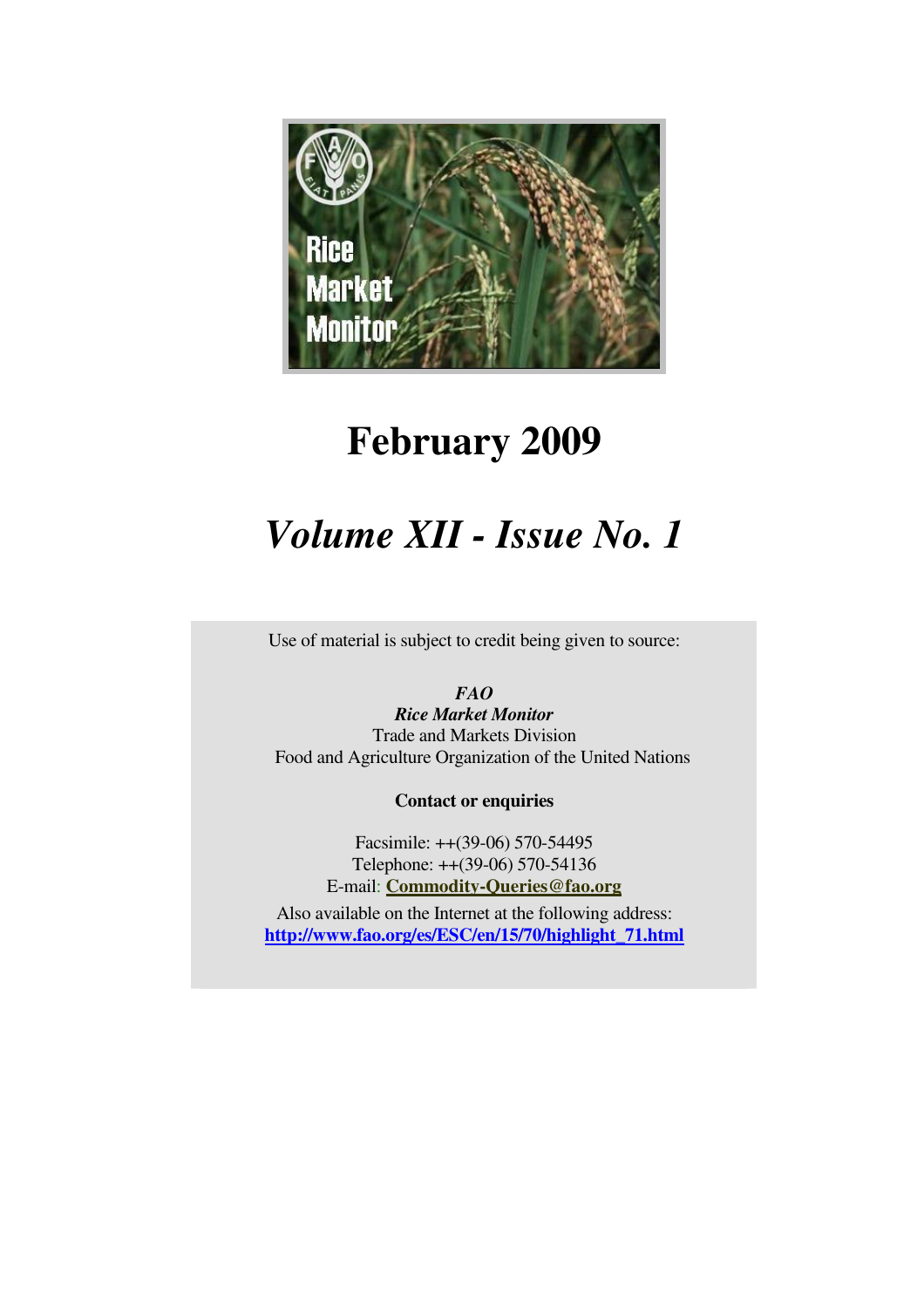#### **ROUND UP**

- The 2008 paddy season is coming to a close with much more buoyant expectations over production than previously anticipated. FAO's latest prospects point to a level of **world paddy production in 2008** of 683 million tonnes (456 million tonnes, milled rice equivalent), 23 million tonne, or 3.5 percent more than in 2007 and the fastest growth since 2005. The increase would be based on a 2.2 percent rise of the area to 159 million hectares, a positive reaction to high prices and to government support. Favourable growing conditions also boosted average paddy yields by 1.3 percent to 4.3 tonnes per hectare, despite soaring costs of fuel and fertilizers, and difficult access to quality seeds. Much of global production gain is expected to be concentrated in **Asia** but, with impressive increases foreseen in Africa, the region looks set to make an important contribution to world expansion in 2008. Although downgraded somewhat since July, output prospects are positive in North America and Latin America and the Caribbean, while a decline is anticipated in Oceania and Europe.
- The **2009 paddy season** has already started in southern hemisphere countries. Although too early to draw a global production forecast, prospects are positive in Indonesia, but still uncertain in Madagascar and Mozambique where the cyclone season has already started. Continued shortages of irrigation are again limiting plantings in Australia to well below normal. In South America, little growth is currently anticipated in Brazil while drought depressed planting in Uruguay. In Argentina, the area has increased but drought may affect yields.
- FAO's forecast over **world rice trade in 2009** now points to a volume of 31 million tonnes, 200 000 tonnes more than in 2008, but still short of the 2007 record. However, there is much uncertainty as to the effects of the downturn of the world economy on the volume and nature of rice transactions in 2009. Given more difficult access to credit and lack of confidence over the financial situation of trade players, one possible effect could be an intensification of barter and government-to-government deals, as already witnessed.
- The increase in **world imports** in 2009 is likely to be sustained by low prices relative to last year. **Asian** countries are expected to absorb 48 percent of the total in 2009, or 14.8 million tonnes, marginally more than in 2008. Bangladesh, Indonesia, the Philippines and Turkey are foreseen to buy less after harvesting good crops. By contrast, Afghanistan, China mainland, the Islamic Republic of Iran, Iraq, the Democratic Republic of Korea, Saudi Arabia, the United Arab Emirates and Yemen are expected to import more, often to cover production shortfalls, but also to reconstitute national food reserves. In the wake of the excellent 2008 paddy crops, rice imports in **Africa** may decline by 3 percent to 9.3 million tonnes, which, if confirmed, will be the lowest volume since 2004. Imports in **Latin America and the Caribbean** are now set to hover around 3.5 million tonnes in 2009, up 3 percent from last year. Of these, 2.4 million tonnes are anticipated to be directed to Central America and the Caribbean, mainly Cuba, Haiti, Mexico and Nicaragua. In South America, imports may rebound in Brazil, Bolivia and Colombia. In **North America**, **Oceania** and **Europe**, import prospects in 2009 are mixed. Australia may need to step up its purchases, while those by the EU may reach a record 1.5 million tonnes. By contrast, the United States may cut its imports.
- Large supply availabilities in the traditional exporting countries are set to foster a small increase in **global rice exports**. The expected lifting of export curbs in Egypt and India in April or May 2009 will also help boost trade. Among the various sources, China, India, Myanmar, Pakistan, Viet Nam and Egypt are forecast to increase their exports, more than offsetting lower expected deliveries by Brazil, Cambodia, Thailand and the United States.
- One outcome of the 2008 global production surge is expected to be a strong rebuilding of **world rice stocks carried over 2009**, now forecast to reach 118 million tonnes, the highest since 2002 and 9 million tonnes more than in 2008. Globally, reserves in 2009 would be sufficient to cover 25.8 percent, or roughly three months, of planned utilization in 2009, up from 24.4 percent in 2008. The higher value of the stock-to-use ratio is indicative of an improved level of security, as far as rice is concerned, at the world level, which does not preclude shortages at the national or sub-national levels. Much of the stock build-up is expected to be concentrated in exporting countries, and especially in China and India, which hold the largest rice reserves, but also in Egypt, Pakistan, Thailand and Viet Nam. Traditional importing countries, such as Indonesia, Sri Lanka, Saudi Arabia and the United Arab Emirates, are also foreseen to increase the size of rice inventories.
- Since reaching peak levels last May, **world rice prices** have steadily declined until December 2008, reflecting a retreat of importers and the harvesting of large 2008 main paddy crops since October. However, rice prices in 2008 still averaged 80 percent higher than in 2007. They are also higher than usual compared to wheat. The relative strength of world rice prices largely reflects government interventions, in particular large public procurement purchases of rice in Thailand. Given expectation of good 2008 secondary crops soon to reach the market, a relaxation of Egypt and India's export restraints and subdued import demand, further price drops cannot be excluded in the next few months. However, given increased average production costs in 2008 and the high prices offered under official procurement programmes, export quotations falling below USD 400 per tonne for top quality white rice would result in severe losses to producers and to the public sector of the exporting countries, while also hampering polices geared towards self-sufficiency in many importing countries.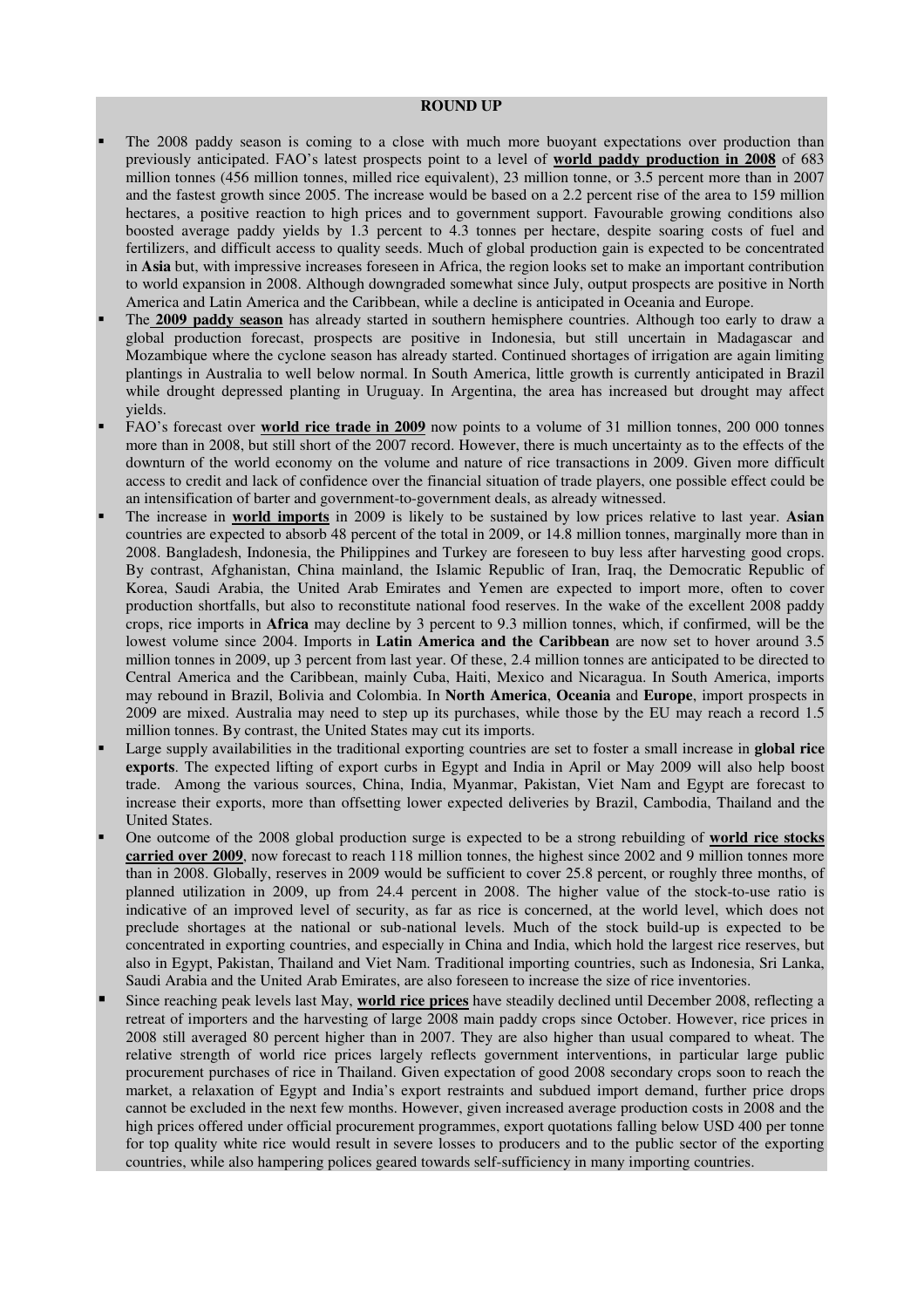## **Rice situation update as of 31 January 2008**

## **I. PRODUCTION**

## **Generally favourable growing conditions, expectations of high prices and government support boost production growth in 2008**

The 2008 paddy season is virtually concluded in all regions and planting of the new 2009 crops is already well advanced in southern hemisphere countries. Although production estimates for 2008 may still undergo major changes until the season closure, around April-May when the secondary crops are harvested, there is no doubt that this season will substantially outperform the results achieved in 2006 and 2007.

Indeed, following government releases of more buoyant crop prospects, the outlook for **global paddy production in 2008** has improved markedly since the last issue of the RMM and now stands at 683 million tonnes (456 million tonnes in milled rice equivalent). At that level, world paddy production would be 23 million tonnes, or 3.5 percent, higher than in 2007, which would represent the strongest pace of growth since 2005.

Unlike in previous years, the bulk of the increase would be on account of an expansion in plantings, now estimated to



have grown by 2.2 percent to 159 million hectares, confirming the positive reaction of producers to high prices and to government support. Generally favourable growing conditions also boosted average paddy yields by 1.3 percent to 4.3 tonnes of paddy per hectare, despite soaring costs of basic inputs, especially fuel and fertilizers, and difficult access to quality seeds, which particularly impaired the more input intensive and modern production systems.

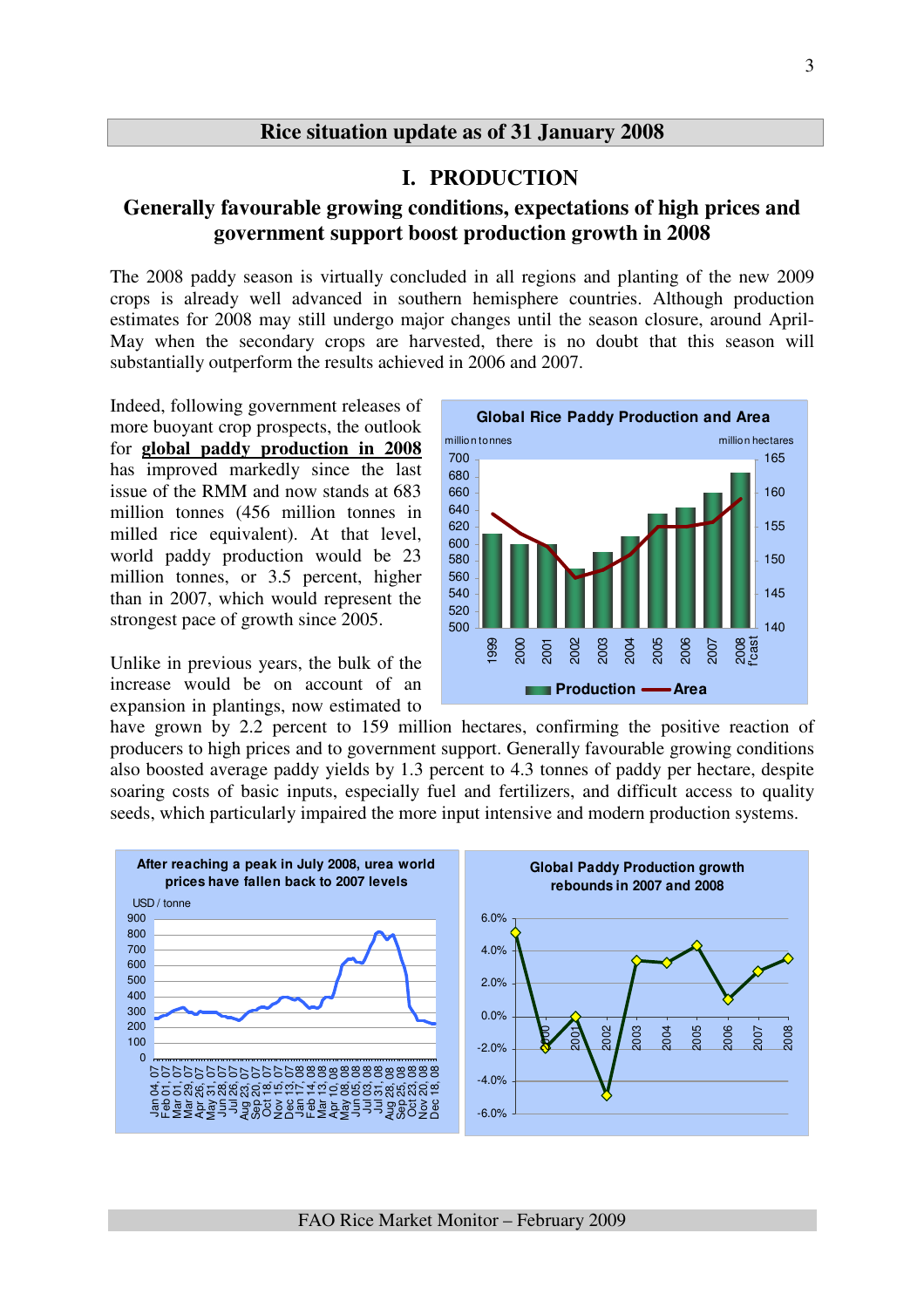The new global production forecast of 683 million tonnes is 16 million tonnes higher than the outlook presented in July 2008. The upgrading largely reflects the release of optimistic output figures by many governments, although prospects also deteriorated for a number of countries. In several instances, the estimates of production in the previous 2007 season also underwent changes. The major upward revisions to the 2008 paddy production concerned: Bangladesh (+1 million tonnes to 45 million tonnes), China Mainland ((+7.3 million tonnes to 193 million tonnes), India (+1.5 million tonnes to 147 million tonnes), Myanmar (+2.8 million tonnes to 30.5 million tonnes); Viet Nam (+1.6 million tonnes to 38.6 million tonnes); Egypt (+647 000 tonnes to 7.2 million tonnes) and Madagascar (+1.3 million tonnes to 4.9 million tonnes). On the negative side, the principal downward adjustments corresponded to: the Democratic Republic of Korea (-493 000 tonnes to 1.68 million tonnes); the Philippines (-692 000 tonnes to 18.9 million tonnes); Thailand (-1.09 million tonnes to 31.2 million tonnes).

Much of the year-to-year global production gain is expected to be concentrated in Asia but, with an impressive growth expected in Africa, the region looks set to make an important contribution to world expansion in 2008. Although downgraded somewhat since July, prospects of growth in North America and Latin America and the Caribbean are still positive, while production fell in Oceania and in Europe.

## **A. ASIA**

### **Widespread and large increases expected to boost Asia's paddy production growth in to 2008**



The 2008 paddy season has yet to be concluded in many of the northern hemisphere Asian countries, which harvest their secondary crops from March to May. The 2008 production forecast of the region is therefore likely to be subject to further changes. Based on current prospects, the region stands to gather 618 million tonnes of paddy in 2008, 2.9 percent, or 18 million tonnes more than in 2007. The expansion would be widespread across the region, as almost all of the major producers are expected to harvest bumper crops, especially **Bangladesh, China mainland, India,** 

**Indonesia, Pakistan, the Philippines** and **Viet Nam**. Even more modest producers, such as the **Chinese Province of Taiwan, the Republic of Korea**, **Nepal, Sri Lanka** and **Turkey** are heading towards bumper harvests. On the other hand, the outlook is negative for **Afghanistan, the Islamic Republic of Iran, Iraq, Japan** and **the Democratic Republic of Korea**. A recent deterioration of the secondary crop prospects may also result in a decline of output in **Thailand** this season. The effects of the cyclone Nargis in March 2008 will also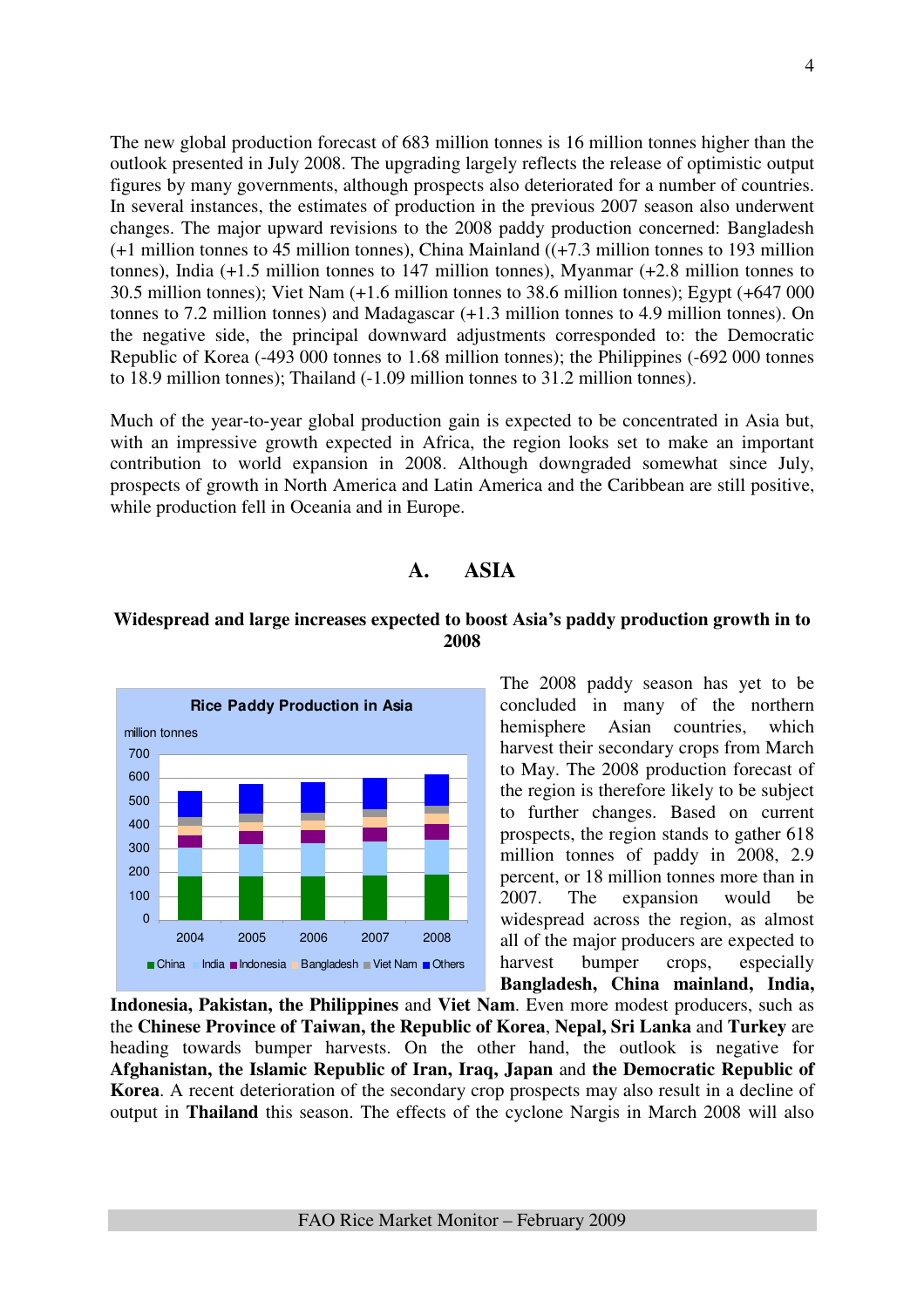entail a reduction of output in **Myanmar**, although much less pronounced than previously anticipated.

In **Afghanistan,** 19 out of the 34 provinces have been affected by the most severe drought hitting the country since 2000. The lack of precipitation particularly impaired rainfed agriculture but also reduced the availability of water for irrigation and prejudiced the performance of the irrigated sector, including that of rice. The current paddy production outlook for 2008 has been downgraded accordingly, from 500 000 tonnes to 400 000 tonnes, which would entail a 30 percent contraction from 2007.

Notwithstanding the negative effects of cyclone Sidr and two series of floods that hit **Bangladesh** in 2007, the government has again raised its estimate of paddy output in 2007 to 43.4 million tonnes (28.93 million tonnes, milled basis), which is almost 6 percent higher than in 2006. The increase reflected an 18.7 percent increase in the Boro paddy crop, the last of the three rice cultivated each season, which was harvested in April 2007. This increase more than compensated for the poor results of the Aus and Aman crops, which had been seriously impaired by the cyclone and

 $\overline{a}$ 



the floods. For 2008, the government has set an ambitious milled production target of 33.3 million tonnes (50.0 million tonnes of paddy), based on very buoyant expectations over the three paddy crops. So far, only the 2008 small Aus crop and the main wet-season Aman crops have been harvested, while the Boro crop is still in the ground. Weather conditions have been favourable so far, but surging prices of fertilizer and energy and limited availability of credit are reported to have hindered the expansion<sup>1</sup>. FAO production forecast now stands at  $30.0$ million tonnes, on a milled rice basis, equivalent to 45 million tonnes of paddy, which is lower than the official target, but still 3.7 percent higher than the current estimate for 2007.

Despite some localized drought problems and insect attacks, **Cambodia's** first official assessment of crops yielded a 2008 paddy production forecast of 6.778 million tonnes, barely 1 percent above the 6.727 million tonnes harvested in 2007. The government recently announced it would soon invest some USD 400 million to finance the development of top irrigation facilities, of which USD 200 million are to be funded by Qatar, USD 100 million by Kuwait, USD 33 million by the Republic of Korea and USD 30 million by India. The plan is expected to boost production by more than 1 million tonnes per year, which could further promote the country as a leading rice exporter. Investments in irrigation are to be concentrated in the north-western provinces, where ten dams are planned for construction.

 $1$  According to a recent survey, average paddy production costs over the Aman summer crop went up by 38 per cent from last year season, to close to 20 taka per kilo (USD 300 per tonne)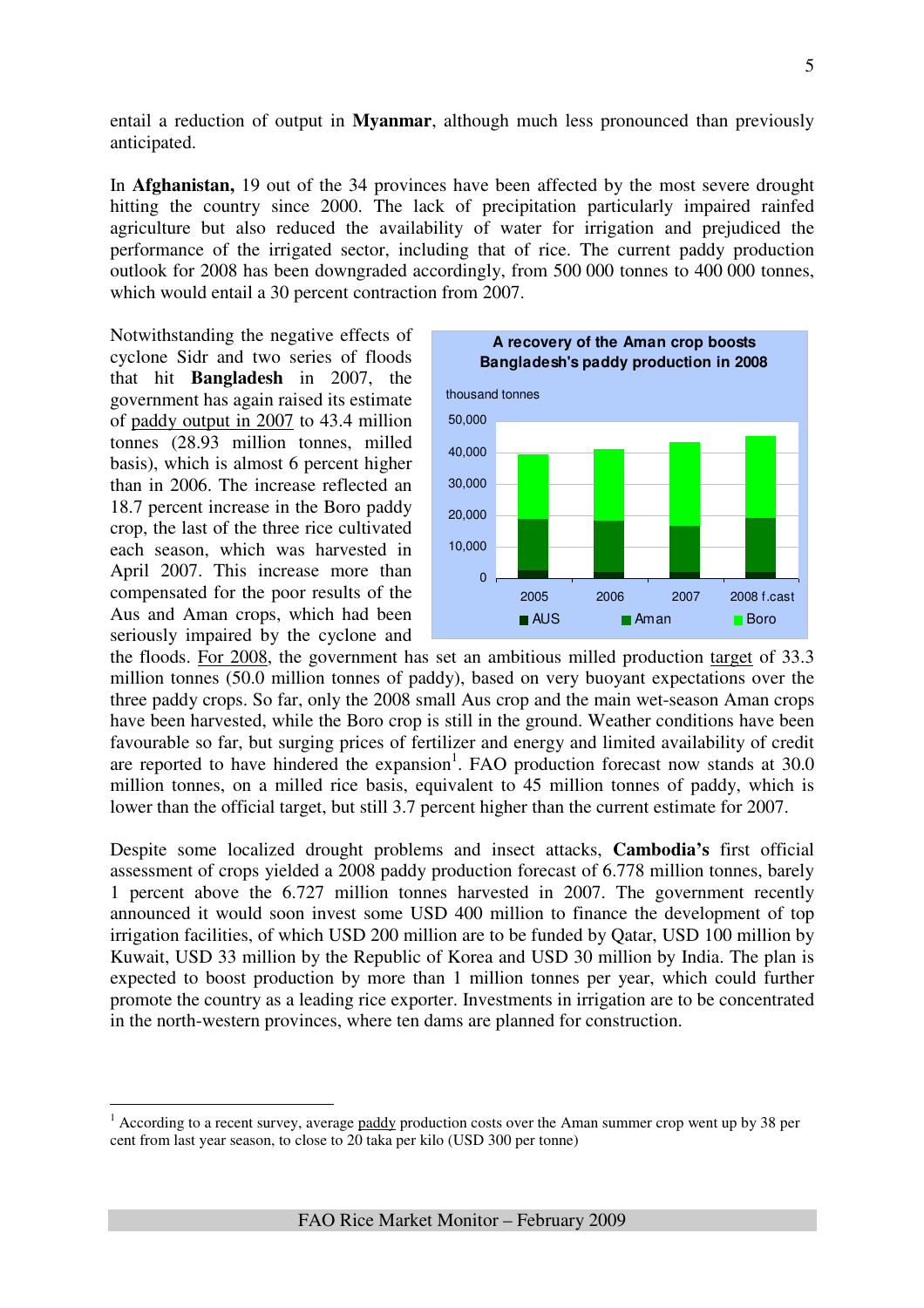In **China, mainland**, new crop area and production estimates by the National Bureau of Statistics of China, the official source of statistics, have been recently published, which entailed marked revisions in paddy output figures for 2006 and 2007. According to the Bureau, 181.718 million tonnes were produced in 2006 out of an area of 28.938 million hectares, yielding 6.28 tonnes per hectare on average. Although plantings were kept virtually unchanged, at 28.919 million hectares, production in 2007 was estimated to have surged to 186.034 million tonnes, sustained by a leap in yields to 6.43 tonnes per hectare. The new 2007 production figure is substantially above earlier estimates. As for the 2008 paddy season, which was completed with the gathering of the late rice crop in October, preliminary production estimates point to an expansion of 3.7 percent, or 7 million tonnes, to 193 million tonnes, much higher than earlier anticipated. Growing conditions have been generally favourable and basic input subsidies heightened, which has boosted yields to an average of 6.56 tonnes per hectare. In addition, government incentives and high prices are behind an expansion of the area of 1.7 percent to 29.4 million hectares.

As part of the efforts to enhance support to the sector, official paddy procurement prices were raised in February 2008 for the first time since 2004, by 5 - 7 percent and again in March 2008, by a further  $2 - 4$  percent. In January 2009, the official procurement prices were again increased, this time by a conspicuous 16 percent, to an equivalent of USD 264-278 per tonne. The government also declared it would step up its purchases to 22.5 million tonnes of rice, well above the original target of 17.5 million tonnes.

|      | China's government paddy procurement price |                         |                                         |                  |                         |                                         |                  |                         |                                         |                      |  |  |  |
|------|--------------------------------------------|-------------------------|-----------------------------------------|------------------|-------------------------|-----------------------------------------|------------------|-------------------------|-----------------------------------------|----------------------|--|--|--|
|      |                                            | Early<br>Indica<br>Rice | Intermediate<br>and Late<br>Indica Rice | Japonica<br>rice | Early<br>Indica<br>Rice | Intermediate<br>and Late<br>Indica Rice | Japonica<br>rice | Early<br>Indica<br>Rice | Intermediate<br>and Late<br>Indica Rice | Japo<br>nica<br>rice |  |  |  |
|      |                                            |                         | Yuan per 50 kilo                        |                  |                         | Yuan / tonne                            |                  | USD / tonne             |                                         |                      |  |  |  |
| 2006 |                                            | 70                      | 72                                      | 75               | 1400                    | 1440                                    | 1500             | 173                     | 178                                     | 185                  |  |  |  |
| 2007 |                                            | 70                      | 72                                      | 75               | 1400                    | 1440                                    | 1500             | 180                     | 185                                     | 192                  |  |  |  |
| 2008 | Feb                                        | 75                      | 76                                      | 79               | 1500                    | 1520                                    | 1580             | 206                     | 208                                     | 217                  |  |  |  |
|      | Mar                                        | 77                      | 79                                      | 82               | 1540                    | 1580                                    | 1640             | 217                     | 222                                     | 231                  |  |  |  |
| 2009 | Jan                                        | 90                      | 92                                      | 95               | 1800                    | 1840                                    | 1900             | 264                     | 269                                     | 278                  |  |  |  |

In the **Chinese Province of Taiwan**, the local government launched several measures in 2008 to revitalize paddy production over the medium term, in contrast with the policy implemented in the past several years, which was mainly geared towards cutting rice surpluses. For instance, in September 2008, in the trail of the international price surge, the Province brought back into production some 20 000 hectares of idle paddy land, in an attempt to generate supplies for building up reserves. The area extension should help boost production to 1.625 million tonnes, the largest output since 2003 and 19 percent above the poor outturn in 2007.

**India's** harvesting of the 2008 main Kharif crop, which accounts for over 80 percent of production, was completed around January 2009. The pattern of the monsoon rains has been mixed this season, with around 2 million hectares out of 45 million hectares under rice, damaged by drought and flooding. The states most affected by the floods include Andhra Pradesh, Uttar Pradesh, Karnataka, Bihar, Punjab, West Bengal and Orissa. Although the erratic monsoon may have depressed yields somewhat, the first government estimate, of 25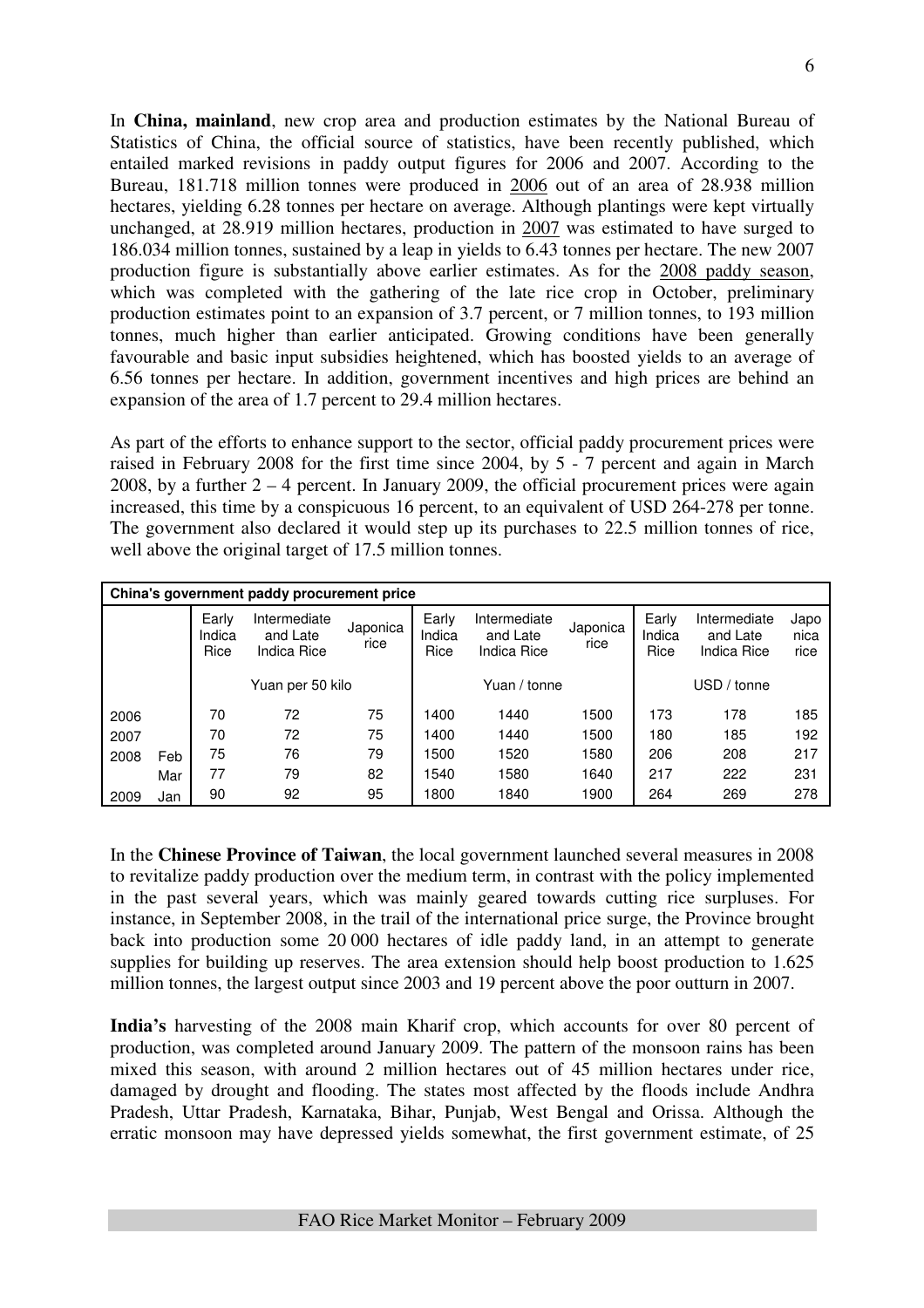September 2008, gauged the 2008 Kharif crop at 83.25 million tonnes of milled rice, equivalent to 124.9 million tonnes of paddy. The government has also set a target for the 2008 secondary Rabi crop of 14.0 million tonnes of milled rice (21 million tonnes of paddy). On those bases, overall, production in 2008 could reach a record 147 million tonnes, in paddy terms, 1.6 percent more than in 2007. As farmers are heading towards record 2008 crops, there is much concern over the prices they will get for their crop. Although the Commission for Agricultural Costs and Prices (CACP) issued the recommendation to raise the minimum to Rupees 10 000 per tonne for common rice and to Rupees 10 500 per tonne for grade A rice, the Government only lifted them to 8 500 per tonne and to 8 800 per tonne for the two qualities respectively, a 31.8 percent and 30.4 percent increase from the 2007 minimum level (excluding bonuses). However, reacting to poor sales by farmers to state agencies, an additional Rupee 500 per tonne premium was granted on both qualities by mid-October. Despite those bonuses, official procurement prices in the country are low relative to other major producers in the region. The government procurement target over the current 2008 season, from 1 October 2008 to 30 September 2009, has been set at 27.6 million tonnes of paddy. The purchases are needed to cover supply needs for the public distribution system and other public welfare schemes.

| <b>India – Minimum Support Prices (MSP) for Paddy Rice</b> |              |         |         |                       |                       |                     |  |  |  |  |  |  |
|------------------------------------------------------------|--------------|---------|---------|-----------------------|-----------------------|---------------------|--|--|--|--|--|--|
|                                                            | 2003/04      | 2004/05 | 2005/06 | 2006/07               | 2007/08               | 2008/09             |  |  |  |  |  |  |
|                                                            | Rupees/tonne |         |         |                       |                       |                     |  |  |  |  |  |  |
| Common                                                     | 5,500        | 5,600   | 5,700   | $5,800^{1/2}$         | $6,450^{27}$          | $8,500^{3/}$        |  |  |  |  |  |  |
| Grade 'A'                                                  | 5,800        | 5,900   | 6,000   | $6,100^{1/2}$         | $6,750^{27}$          | $8,800^{3/}$        |  |  |  |  |  |  |
|                                                            |              |         |         | USD/tonne             |                       |                     |  |  |  |  |  |  |
| Common                                                     | 120.7        | 122.2   | 129.9   | 126.9 <sup>17</sup>   | $162.1^{27}$          | 177.7 <sup>3/</sup> |  |  |  |  |  |  |
| Grade 'A'                                                  | 127.2        | 128.8   | 136.7   | $133.4$ <sup>1/</sup> | $169.6$ <sup>2/</sup> | 184.0 <sup>3</sup>  |  |  |  |  |  |  |

1/ Subject to an additional incentive bonus of Rs. 400 (USD 8.7) per tonne

2/ Subject to an additional incentive bonus of Rs. 1,000 (USD 25.1) per tonne.

3/ Subject to an additional incentive bonus of Rs. 500 (USD 10.5) per tonne.

Source: Ministry of Agriculture, Department of Agriculture & Cooperation.

Located in the southern hemisphere, **Indonesia** has already completed its 2008 paddy season and is currently in the process of planting its 2009 main paddy crop. Over much of the 2008 season, the country benefited from favourable weather conditions, which together with the support of the government, have translated into a sizable 5 percent expansion of production for second consecutive year to a record 60.3 million tonnes in 2008. This excellent crop should  $\qquad \circ$ 



FAO Rice Market Monitor – February 2009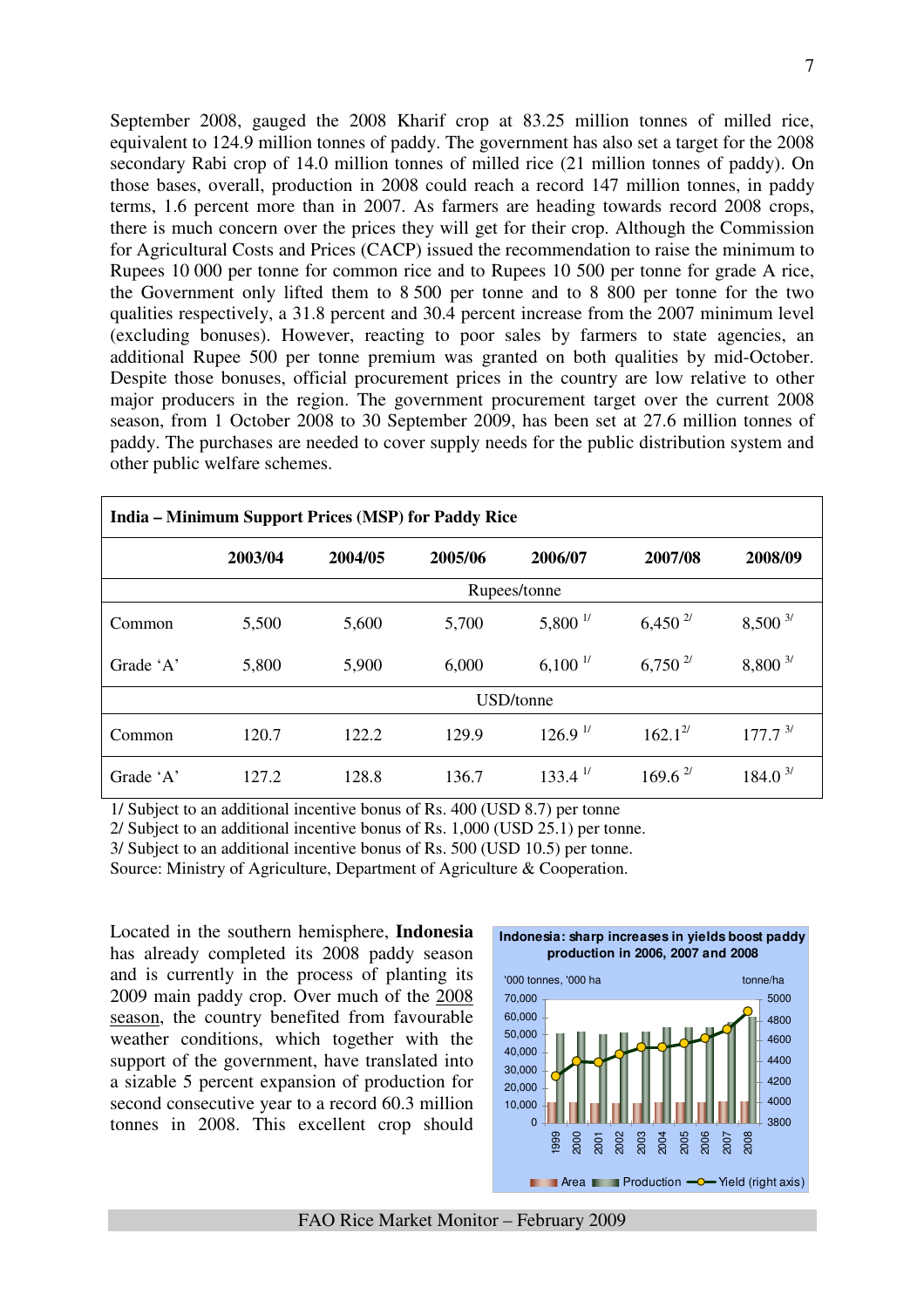ensure the country has enough supplies to cover domestic consumption and to expand its rice food security reserves, as intended by the Government. Production over the 2009 season, which started with the planting of the main crop in November-December 2008, has been targeted to reach 63 million tonnes or 47 million tonnes in milled rice equivalent.

To promote self-sufficiency, in 2008 the government raised by 10 percent its purchase prices to Rupiah 2 200 per kilo of paddy (USD 204 per tonne) and to Rupiah 4 300 per kilo of milled rice (USD 398 per tonne) and established a procurement target of 3.8 million tonnes for Bulog, the official rice marketing agency. The increase in procurement prices was meant to compensate for a 28.7 percent reduction in fuel subsidies in May 2008. To foster growth in 2009, the government purchasing prices were raised by 7 percent as of 1 January 2009. The budgetary allocation to fertilizer subsidies is also to be boosted from Rupiah 14.6 trillion in 2008 to Rupiah 20.6 trillion in 2009. Funding to seed subsidies are to be increased from Rupiah 33 trillion in 2008 to Rupiah 35 trillion in 2009, and to infrastructure development from Rupiah 89 trillion in 2008 to Rupiah 99 trillion in 2009. Under the "Rice for the Poor Programme", which was launched in 1998, Bulog has been distributing a ration of 10 - 15 kilos of rice per month to 19.1 million households at a quarter of market price levels. In May 2008, these families were granted a supplementary monthly cash payments under the programme.

Until September this year, severe drought problems have gripped agriculture in **the Islamic Republic of Iran**, including the principal rice producing province of Mazandaran. As a result, paddy production this season is estimated to have fallen by about 7 percent to 2.6 million tonnes, as reduced water for irrigation is likely to have depressed plantings.

Official estimates in **Japan** point to a 3.8 percent cut in paddy area in 2008. The season has been generally favourable, which may have sustained yields around last season high levels. Overall, production is forecast in the order of 10.5 million tonnes of paddy (7.6 million tonnes, milled basis), 3.6 down from 2007. The 2008 experience of soaring world prices may have longer term consequences on the country's rice policy, as it has revived fears over relying too much on rice imports and led the Minister of Agriculture, Forestry and Fisheries to announce the intention to revisit the country's rice policy, which hinges heavily on an area/production reduction scheme.

Despite favourable weather conditions, crop development in **the Democratic Republic of Korea** has been hindered by a severe lack of fertilizers and fuel. Based on a recent FAO/WFP field mission, yields are forecast to have plunged by some 9 percent, from the already low level of last year, to 2.9 tonnes per hectare. As a result, production is now anticipated in the order of 1.7 million tonnes, compared with 1.87 million tonnes in 2007 and the lowest level since 2000. The fertilizer shortage was partly caused by the suspension of the deliveries that the Republic of Korea used to grant to the country under humanitarian assistance, as increased fertilizer supplies from mainland China do not appear to have been sufficient to compensate for the shortfall.

According to the government, farmers in the **Republic of Korea** cut plantings in 2008 by 1.5 percent to 936 000 tonnes, but what has been reported as 'ideal' weather conditions over the 2008 crop season is expected to boost yields by 11.4 percent to 7.0 tonnes per hectare. Production is now forecast to reach 7.0 million tonnes, 9.8 percent above the relatively poor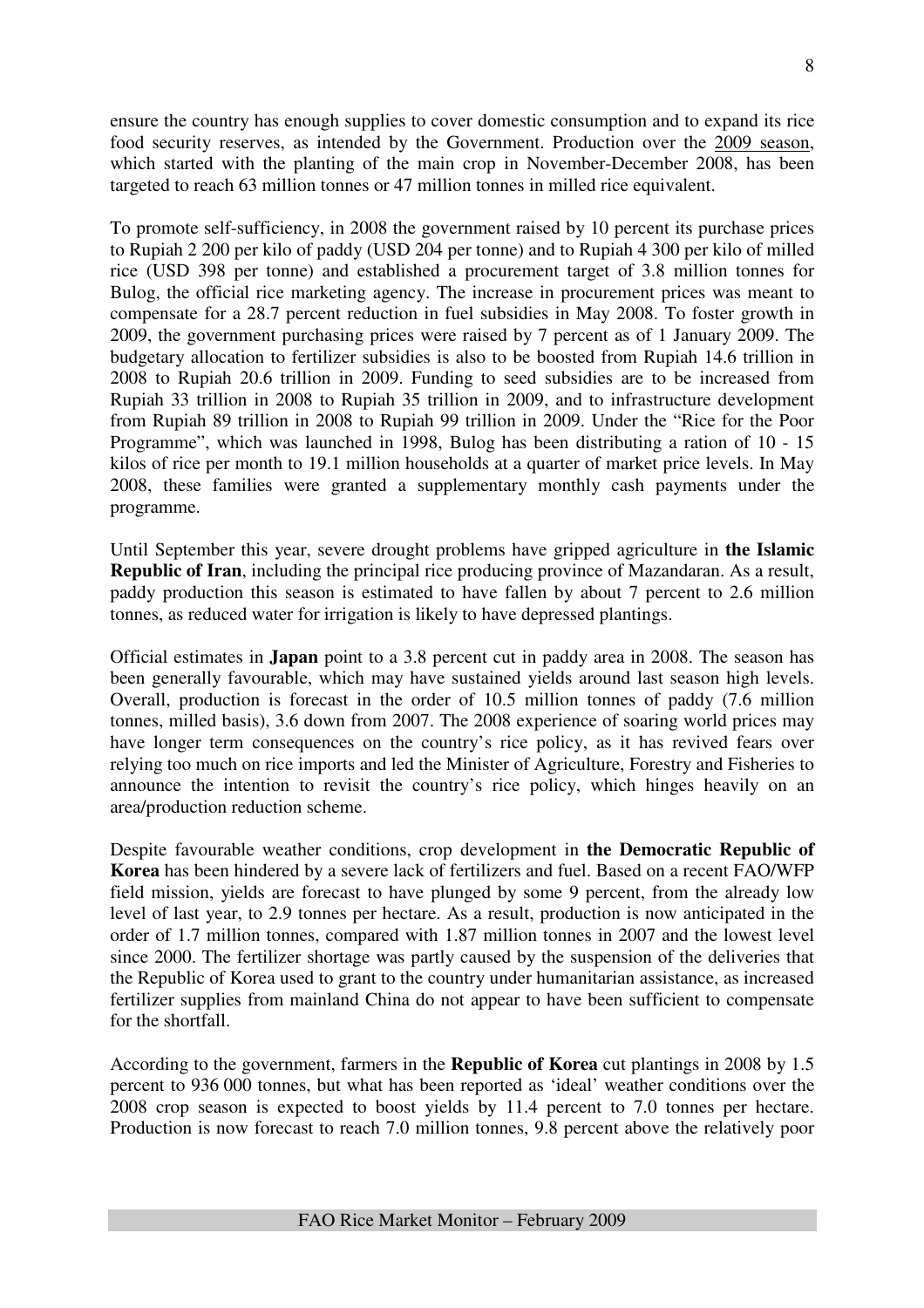2007 performance. The government has announced producer prices are to be raised by 10 percent to compensate for much increased fertilizer costs over the season.

In **Malaysia**, the 2008 official estimate of 2.38 million tonnes released last August, points to a marginal, yield-driven, increase of production compared with the 2.37 million tonnes harvested in 2007. The production figures for both 2007 and 2008 are higher than the previously estimated and manifest a relative success in the pursuance of increased rates of self-sufficiency in rice. According to the current government objective, Malaysia's rice output should satisfy 86 percent of consumption by 2010, up from a current estimate of 73 percent in 2008. With that purpose, the country is opening new paddy lands in Sarawak, Sabah and Pahang, rehabilitating existing paddy fields and developing irrigation systems and other basic agricultural infrastructure. At the same time, the government adopted a set of consumeroriented measures in 2008 to increase the market availability of rice with 15 percent brokens, the retail price of which is subject to a ceiling of RM 1.8 per kilo. Following reported shortages on the domestic market, in August, the government allocated RM 423 million (USD 130 million) to fund a subsidy of RM 800 (USD 245) per tonne to 130 private millers to entice them to produce more rice with the desired brokens content.

In **Myanmar**, a UN assessment mission was conducted in July 2008 to determine the damage caused by the passage, on 1 May 2008, of cyclone Nargis in the major paddy growing area of the Ayeyarwaddy Delta, in the south-eastern part of the country. On top of the heavy death toll of 134 000 people, livestock losses and damage to infrastructure, 16 200 hectares of the standing 2007 summer paddy crop were estimated destroyed, equivalent to some 80 000 tonnes of paddy, with further losses of stored rice estimated at 251 000 tonnes. The cyclone hit the country just before the arrival, in June, of the monsoon rains, which marks the start of the planting of 2008 main paddy crop. Thus, in July, FAO made a rather gloomy forecast of 2008 paddy production of 27.7 million tonnes, corresponding to a 2.3 million tonne cut from the official estimate of production in 2007. In a September ceremony, however, the authorities declared that the impact on the 2008 paddy season would be far more limited, as 97 percent of all affected paddy fields in the Ayeyarwaddy Delta had been replanted. In a successive joint FAO/WFP assessment mission conducted in October, the 2008 production and area forecasts were assessed at 30.5 million tonnes and 7.8 million hectares, respectively, substantially improved from the first outlook, but still 3 percent lower than in 2007.

| Myanmar: Paddy area, production, yield and area by crop                                                    |                 |         |                         |         |         |         |  |  |  |  |  |
|------------------------------------------------------------------------------------------------------------|-----------------|---------|-------------------------|---------|---------|---------|--|--|--|--|--|
|                                                                                                            | 2003/04         | 2004/05 | 2005/06                 | 2006/07 | 2007/08 | 2008/09 |  |  |  |  |  |
|                                                                                                            |                 |         | <b>Million</b> hectares |         |         |         |  |  |  |  |  |
| Area (sown)                                                                                                | 6.543           | 6.858   | 7.389                   | 8.124   | 8.089   | 7.827   |  |  |  |  |  |
| Monsoon                                                                                                    | 5.435           | 5.824   | 6.237                   | 6.894   | 6.820   | 6.600   |  |  |  |  |  |
| Summer                                                                                                     | 1.107           | 1.034   | 1.152                   | 1.230   | 1.269   | 1.227   |  |  |  |  |  |
|                                                                                                            | tonne / hectare |         |                         |         |         |         |  |  |  |  |  |
| Yield                                                                                                      | 3.54            | 3.64    | 3.75                    | 3.83    | 3.93    | 3.90    |  |  |  |  |  |
| Monsoon                                                                                                    | 3.41            | 3.52    | 3.62                    | 3.70    | 3.80    | 3.77    |  |  |  |  |  |
| Summer                                                                                                     | 4.19            | 4.31    | 4.44                    | 4.55    | 4.61    | 4.61    |  |  |  |  |  |
|                                                                                                            |                 |         | Million tonnes          |         |         |         |  |  |  |  |  |
| <b>Production</b>                                                                                          | 23.136          | 24.752  | 27.683                  | 30.924  | 31.450  | 30.526  |  |  |  |  |  |
| Monsoon                                                                                                    | 18.513          | 20.310  | 22.563                  | 25.327  | 25.796  | 24.872  |  |  |  |  |  |
| Summer                                                                                                     | 4.622           | 4.442   | 5.120                   | 5.597   | 5.654   | 5.654   |  |  |  |  |  |
| <b>Source:</b> 2003/04 to 2007/08 from Central Statistical Organization; 2008/09 from Mission's estimates. |                 |         |                         |         |         |         |  |  |  |  |  |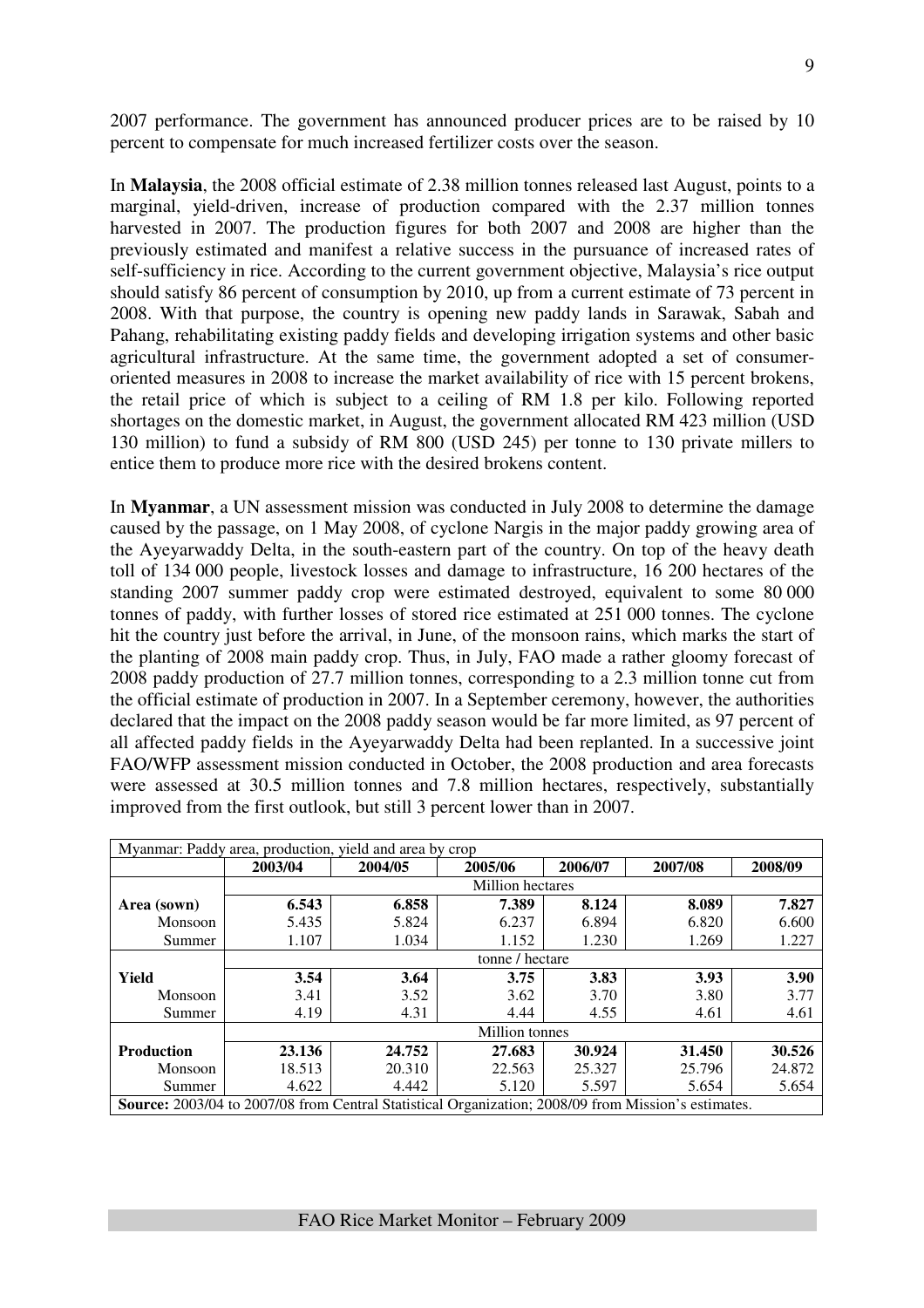Indeed, despite efforts to recover from the cyclone, the harvest in the Delta is likely to have been affected by the salinity of the soils, following the tidal wave in May, late seeding, reduced fertilizer applications and the disruption of agricultural infrastructure. Moreover, salinity problem may well also affect the coming summer crop, as the embankment protecting paddy fields from seawater intrusion in the Ayeyarwaddy Delta still needs repair.

**Nepal's** preliminary official estimate of production in 2008 of 4.3 million tonnes points to a 5.2 percent increase from the previous season, despite above normal monsoon rains and reports of localized pest and disease outbreaks. The sector has been stagnating for the past four seasons, so this year fast growth would represent an excellent performance for the sector.

According to the latest official estimate, paddy production in **Pakistan** is set to increase in 2008 by an extraordinary 18 percent, to a record 9.81 million tonnes (6.543 million tonnes on a milled rice basis). Much of the expansion reflects a 16 percent rise in plantings, as farmers reacted positively to attractive rice prices. The area increase was especially pronounced in the Sindh producing region, where a mealy bug attack of the cotton crops further encouraged farmers to shift land from cotton to rice. Yields were also boosted by more timely and efficient use of inputs, greater usage of hybrid seeds and the dissemination of improved cultivation practices. Heavy rain in December in the Sindh, however, has been reported to have resulted in serious post-harvest damage, as much of the crop was lying in the open, due to lack of proper storage facilities. The losses are likely to affect availabilities for domestic consumption and for export in 2009. Concerned over the potentially negative effects of the 2008 bumper rice crop on producer prices, Pakistan's Government, which traditionally abstains from intervening on the rice market, fixed an intervention price for paddy in September and ordered PASSCO, the domestic state trading enterprise, to procure 1 million tonnes of paddy rice from farmers. The floor prices of were set for IRRI-06 paddy at Rupiah 700 per 40 kilo (USD 231.1 per tonne), for Basmati paddy at Rupiah at 1 250 per 40 kg (USD 412.7 per tonne) and for super Basmati paddy at 1 500 per 40 kg (USD 495.3 per tonne). To facilitate the collection, 35 purchasing centres were established in the Punjab, Sindh and Balochistan, the major rice producing regions.

Paddy production in the **Philippines** over the 2008 season (July/June) is forecast to rise by 1.7 percent to 16.9 million tonnes, substantially below the previous forecast of 17.6 million tonnes, as difficult access of producers to credit and high prices have been reported in September to have depressed fertilizer applications by some 30 percent. Over the past several years, the government has promoted the use of hybrid rice as one of the principal means to boost production and amounts transferred to sustain their dissemination has been rising steeply, from over Pesos 550 million in 2004 to Pesos 2.5 billion in 2007. In April 2008, under the objective to boost the rate of rice self-sufficiency to 98 percent by 2010, the Philippines launched the FIELDS (fertilizers, infrastructure and irrigation, education, loans and seeds) programme, to boost paddy production to 17.3 million tonnes in 2008, 18.55 million tonnes in 2009 and 19.77 million tonnes in 2010. Under the programme, Pesos 12 billion (USD 296 million) are to be released by the government in 2008, to finance loans to farmers, fertilizer subsidies and the rehabilitation of irrigation facilities. In April 2008, the premium to sell to the National Food Authority (NFA) was increased by 10 percent to Pesos 5.5 per kilo (USD 118 per tonne), on top of a base purchasing price of Pesos 11.5 per kilo (USD 247 per tonne), resulting in a NFA paddy procurement price level of Pesos 17 per kilo (USD 365 per tonne). In addition, farmers were made eligible to a fertilizer subsidy of Pesos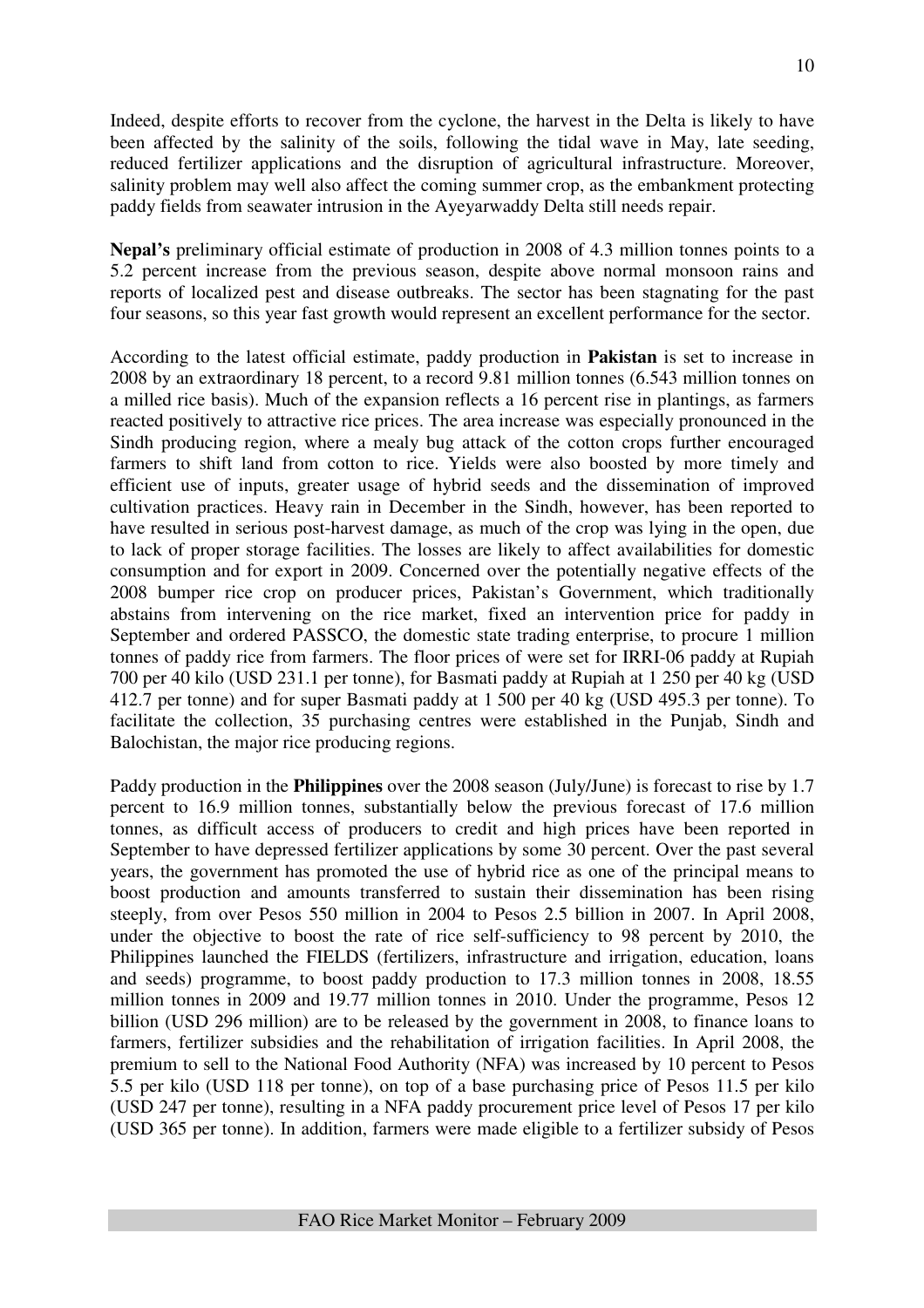1 800 (USD 38.66) for every 50 bags of paddy sold to the NFA. Notwithstanding those measures, because of the limited share of production procured by the NFA, farm gate prices were reported to have fallen below Pesos 12 per kilo in September, well short of estimated production costs. In response, the Government announced in October, a plan to increase by Pesos 17 billion (USD 362 million) the allocation to the National Food Authority (NFA) for the procurement of up to 1 million tonnes of paddy from local producers in 2009. This compares with 220 000 tonnes in 2008. It also declared the intension to let retail rice prices to stabilize at around Pesos 25-30 (USD 0.53-0.64) per kilo in 2009, while maintaining subsidized rice to the poorest of the poor households at 18.25 (USD 0.39) per kilo. Despite current incentives, the actual pace of production growth has fallen short of that envisaged, which recently prompted the authorities to postpone its targeted year for achieving rice selfsufficiency to 2013.

**Sri Lanka**, which harvested its 2008 secondary crop between August and September, is estimated to have gathered 3.9 million tonnes of paddy over its full 2008 season, almost 24 percent more than in 2007 and an all time record. The rise was fostered by a sharp, 29 percent, expansion in rice plantings, prompted by attractive prices. Following the launching of a national cultivation programme in 2007, fertilizer subsidies were also made available in 2008. However, in September, the ability of private traders to buy rice directly from farmers was restricted, to enable the authorities to secure a planned 140 000 tonne rice volume from farmers at the official procurement prices of Rupee 30 per kilo (USD 264 per tonne) and Rupee 20 per kilo (USD 175 per tonne) for Samba and Nadu rice, respectively. While the planting of the 2009 main Maha crop was in progress, between October and November 2008, the Ministry of Agriculture announced a national programme to rehabilitate around 40 000 hectares of abandoned paddy fields, to sustain production growth also in the coming 2009 season.

In **Thailand**, the 2008 main paddy season has already been gathered, with farmers now engaged in the cultivation of the 2008 secondary crop, which will be harvested in March. Despite the excellent results of the main crop, the country's production forecast for the full 2008 season has been downgraded substantially compared to the previous outlook, as according to the latest government survey conducted in January 2009, farmers reacted to less buoyant price expectations by cutting planting of the 2008 second crop to below the high level of the 2007 summer crop. The summer crop yields are also expected to be depressed by the prevailing cold temperatures. As a result, Thailand's overall production in 2008 is now forecast to fall by 2.8 percent to 31.2 million tonnes, some 900 000 tonnes below the 2007 record, but still an excellent performance. The sector has benefited from various government development programmes this season, including the leasing of 160 000 hectares of idle stateowned land for rice production. As in previous years, the rice purchasing programme for the first crop has been operating since 1 November, with provisions made to purchase up to 8.0 million tonnes of paddy rice, at official prices by 28 February 2009 (5 million tonnes of regular paddy rice, 1.5 million tonnes of fragrant rice and 1.5 million tonnes of glutinous rice). The procurement programme has been progressing since then, notwithstanding the replacement of the government with a new administration in December 2008, with some 4 million tonnes of paddy already procured by the end of the year.

About Baht 97 billion (USD 2.8 billion) were budgeted to finance the rice mortgage programme of the 2009 main crop, which unlike in previous years is to be administered by the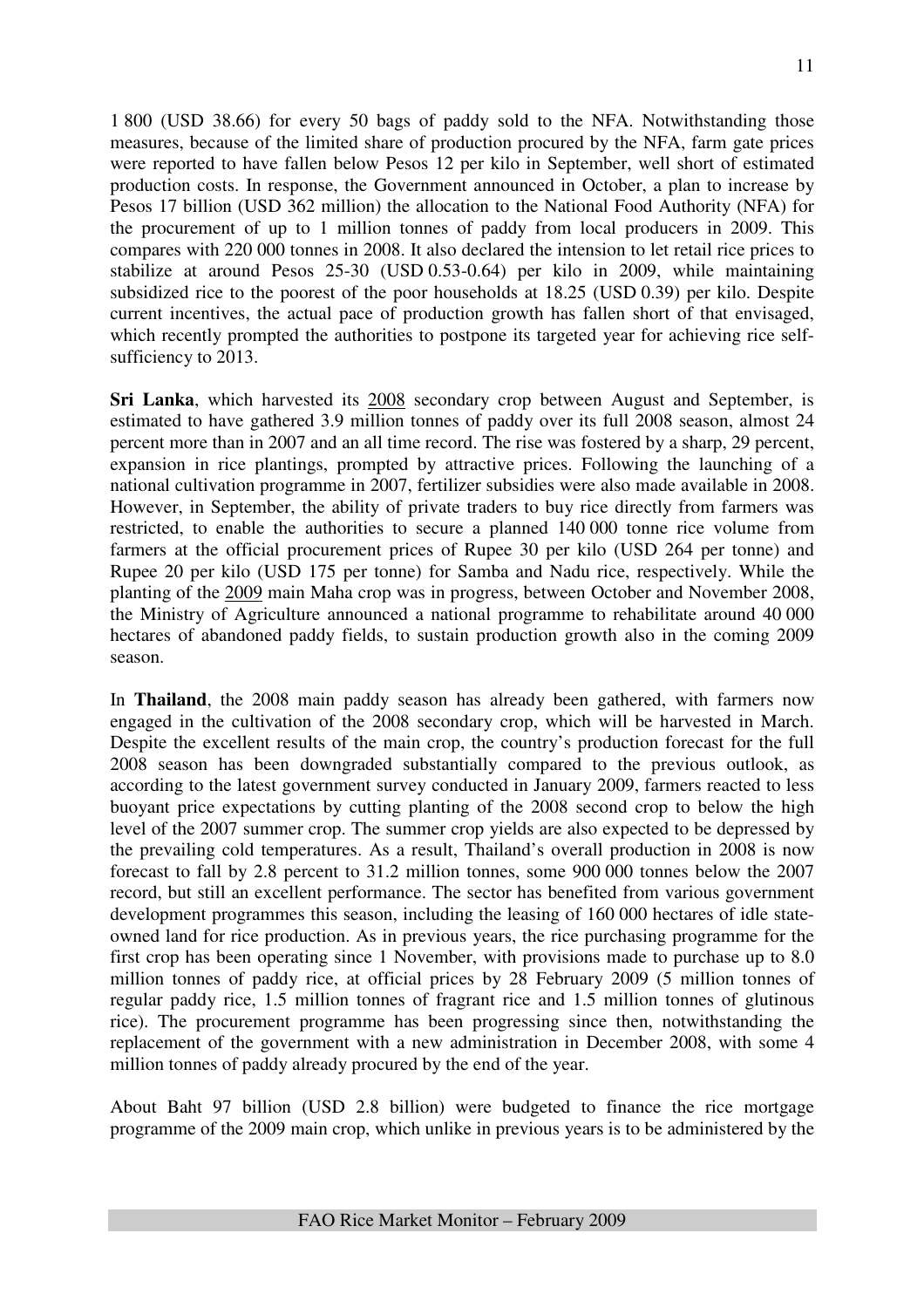Ministry of Commerce, instead of the Bank for Agriculture and Agricultural Cooperatives (BAAC), which faced liquidity problems. Originally, under the programme approved on 8 September, the National Rice Council (NRC) agreed to extend or even raise the already high official pledging prices that were applied over the 2007 secondary paddy crop. More specifically, pledging prices over the 2008 main crop procurement round were left at Baht 14 000 (USD 407) per tonne for standard paddy rice and raised from Baht 9 300 to 16 000 (USD 465) per tonne for fragrant rice. In addition, glutinous rice, which had been hitherto excluded from the programme, was made eligible for procurement at an intervention price of Baht 9 000 (USD 262 per tonne). However, as market prices continued to weaken, in October, the NRC lowered the intervention prices of both regular and fragrant rice varieties to Baht 12 000 (USD 353) per tonne and to Baht 15 000 (USD 442) per tonne, respectively. On the other hand, the programme retained the glutinous rice price of Baht 9000 per tonne. Despite the above adjustments, the official procurement prices have been reported to exceed prevailing market levels by some 20 percent, encouraging farmers to pledge large quantities under the scheme. Under the new programme, farmers holding depositary receipts were given 120 days rather than 90 days to redeem their rice. In addition, the government was reported to be considering new trading options, including futures trading, as an alternative to public purchases and storage, not only for rice but also for cassava and maize, which are also subject to pledging schemes.

Despite severe drought problems affecting most of its territory, **Turkey's** paddy production is officially set at a record 766 000 tonnes in 2008, or 18 percent more than in 2007. Since the mid-2000s, the rice sector has registered brisk growth, with production doubling under strong government support. In particular, incentives continue to be channelled through relatively high procurement prices by the Turkey Marketing Organization (TMO). For paddy harvested this season, TMO paid prices varying from YTL 720 for short grain to 960 (USD 630) per tonne for Baldo rice varieties, which were  $16 - 20$  percent higher than in 2007. In addition, producers were eligible to a premium of YTL 100 per tonne of paddy, compared with YTL 90 per tonne in 2007.

Under the expectation of a normal winter paddy crop, the last of the three gathered every season, **Viet Nam** is forecast to harvest 38.6 million tonnes of paddy rice in 2008, a 7.5 percent rise from 2007. Much of the increase would be on account of a record spring crop but also of a much larger autumn harvest, fostered by buoyant price expectations that encouraged farmers to plant more. However, the bountiful crops have resulted in falling prices since August, reportedly to below production cost levels. To counter the decline, the government requested state trading companies to buy 1 million tonnes of paddy by February 2009, which helped paddy prices in the Mekong Delta recover by 14 percent boost to Dong 3 200 per kilo (USD 186 per tonne) in December, still short of the minimum Dong 3 500 per tonne set centrally.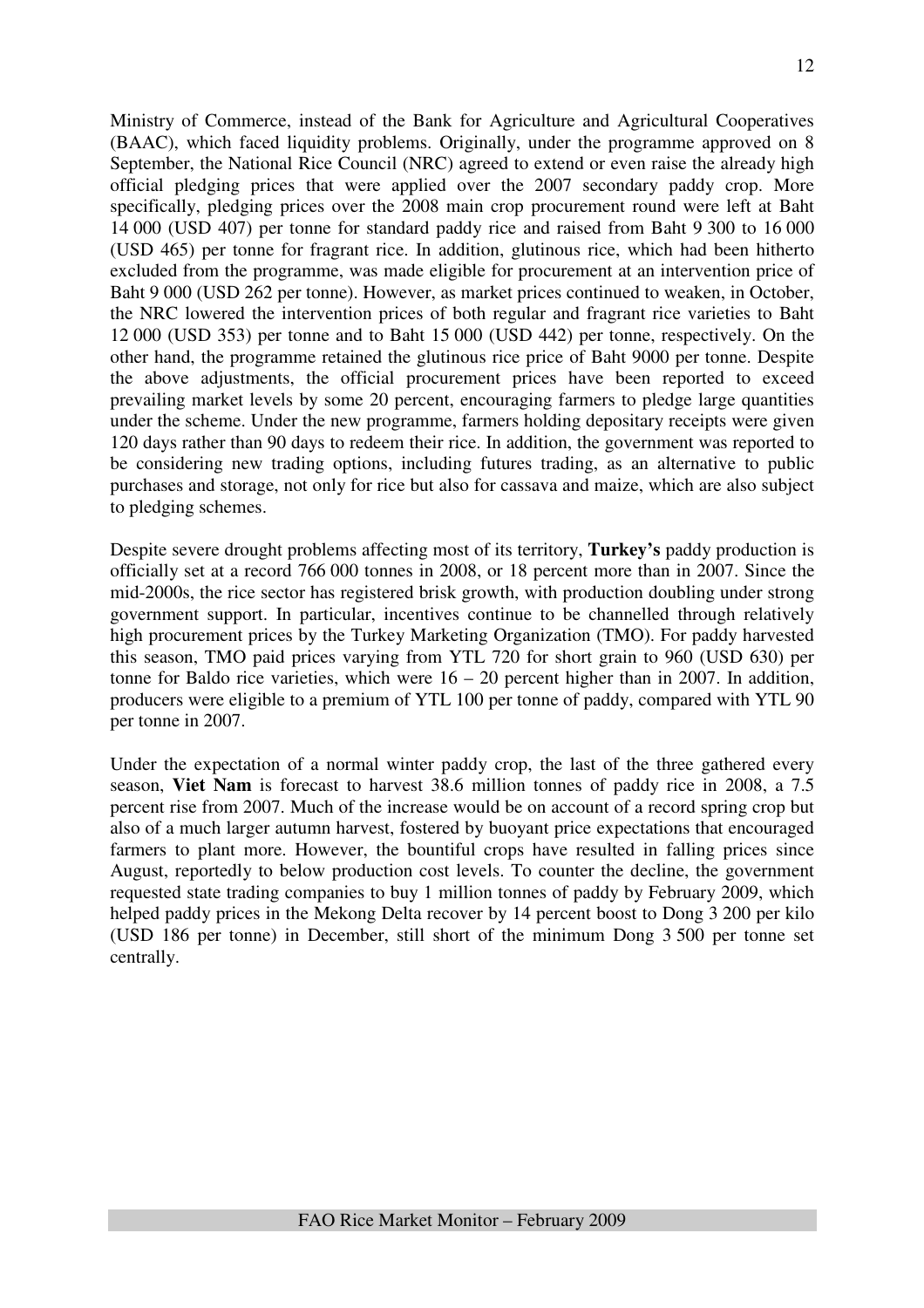## **B. AFRICA**

## **The season likely to be exceptionally positive for the region, with all the major players set to harvest record crops in 2008**

Most countries in *Africa* have completed the 2008 paddy season, although a few in the Western African region are still growing a 2008 secondary crop under irrigation over the dry season, starting in November / December. Overall, prospects by governments or authorized regional organizations indicate that the 2008 paddy season may well end being exceptionally positive, with Africa's paddy output estimated to reach 26.2 million tonnes, 3.9 million tonnes, or 18 percent more than in 2007.

Apart from the favourable growing conditions prevailing in all major growing areas, the expansion of production in 2008 stemmed from enhanced support by governments reacting to soaring world rice prices and producer expectations of high prices. World-wide initiatives by FAO, other UN organizations and the World Bank were launched in favour of agricultural development. One such undertaking, which specifically focused on rice, was the Coalition for African Rice Development (CARD), launched in May 2008, at a Yokohama Conference, under the partnership of Alliance for a



Green Revolution in Africa (AGRA), the New Partnership for Africa's Development (NEPAD) and the Japan International Cooperation Agency (JICA). CARD's main objective is to double production in sub-Sahara Africa by 2018 to some 28 million tonnes, through the dissemination of new rice varieties among smallholders, including Nerica, agricultural research, and investment in post-harvest and other infrastructure.

In *Northern Africa*, production in **Egypt** is estimated to have risen by 5 percent to 7.247 million tonnes in 2008. All of the growth relied on an area expansion, as yields were down slightly to 9.73 tonnes per hectare. The increase was in spite of the export prohibition, which had the effect of keeping domestic prices stable but also prevented producers from benefiting fully from the buoyant international price situation.

Production in *Western Africa* is forecast to increase by a remarkable 28 percent to 11.4 million tonnes this season. Generally, very favourable weather conditions have prevailed in the sub-region since March, which together with high prices and government incentives, in the form of distribution of quality seed and fertilizers at subsidized prices, have fostered a 6 percent expansion in rice plantings and an even more impressive 21 percent boost in yields.

In **Benin**, the Ministry of Agriculture anticipates output to rise by 36 percent to 99 000 tonnes, both on account of gains in area and yields. The results are in line with the measures launched since early this year, in the form of free distribution of rice seeds and subsidies on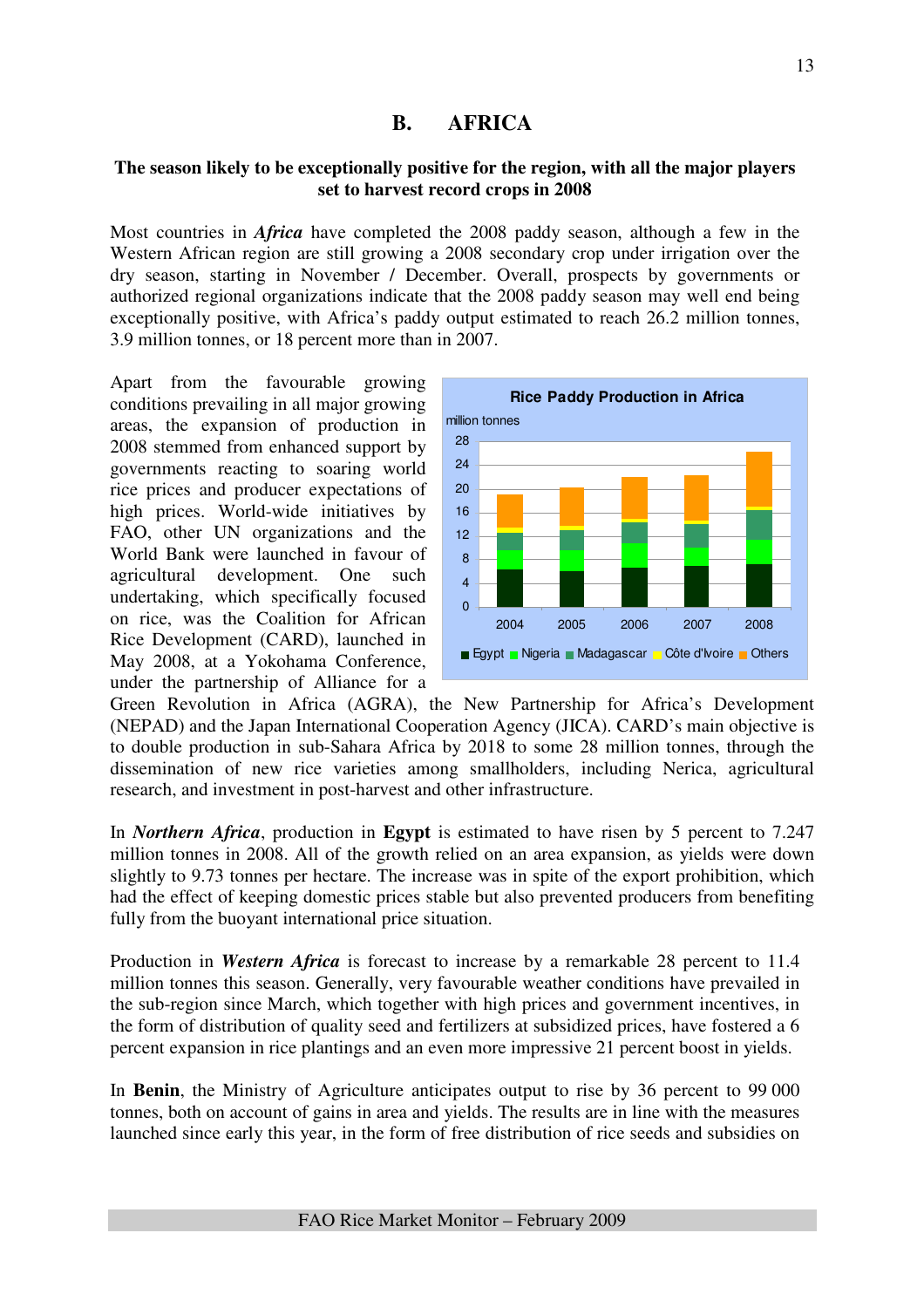fertilizers. Based on the latest official forecasts, paddy production in **Burkina Faso** grew by an astonishing 241 percent, from the new government estimate of 69 000 tonnes in 2007 to 235 000 tonnes. An excellent weather pattern along with increased availability of certified seeds, especially Nerica, and other basic inputs are behind the buoyant season's results. Recent crop assessments in **Cote d'Ivoire** by CILSS have led to strong revisions in the country's rice long run production series, resulting in much lower historical estimates. For 2008, production is forecast at 683.7 thousand tonnes, 12.8 percent higher than in 2007. Growth was mainly a reflection of abundant and timely rainfall. In addition, basic inputs and agricultural material were distributed to farmers within the framework of the National Rice Programme and FAO's assistance. Overall, 227.4 tonnes of rice seeds were distributed, 173.7 tonnes of which through FAO. In September 2008, the government announced Cote d'Ivoire was targeted to reach rice self-sufficiency by 2012, an objective to be achieved through the promotion and dissemination of seeds and other inputs. The government suggested other areas for action, such as the rehabilitation of rice fields and even a more active involvement of the government in the procurement of paddy from farmers.

**Ghana** is forecast to harvest 280 000 tonnes in 2008, 17 percent more than in 2007. Good weather conditions and improved price conditions were behind the rise. Through the Ghana irrigation Development Authority, the country is preparing a new national irrigation policy strategy to enhance irrigation in the country, which includes nine projects of rehabilitation of abandoned schemes. The country also launched a rice campaign in October, to encourage producers and processors to enhance the quality of their product and consumers to give preference to local rice. Paddy output in **Guinea,** the fourth largest producer in Africa, has been officially estimated to increase by 11.3 percent to 1.466 million tonnes in 2008. As part of its efforts to enhance food security and reach rice self-sufficiency, the country is currently running a  $\epsilon$  9 million (USD 12 million) rice project financed by the European Community in Lower Guinea. The project, which was launched in May 2007, has a duration of four years. **Mali** is also set to harvest a record crop in 2008 of 1.624 million tonnes, a 50 percent increase from the 2007 season. While crops benefited from favourable weather conditions, production has been also boosted under the Rice initiative, announced in May 2008. Part of the initiative was funded by external donors, including Canada and the Netherlands, which agreed in August 2008, to provide it an overall FCF F 3.5 billion under the first phase of the programme.

**Nigeria**, one of the major rice producers in the region, also recorded buoyant growth as the government mobilized to increase the availability of basic seeds and other inputs to producers. According to the official forecast, the country stands to harvest 4.2 million tonnes over the 2008 season, 31 percent above the poor results of 2007, when repeated dry spells constrained the crop. All of the gain in 2008 is set to stem from a 35 increase in yields to 1.7 tonnes per hectare, which was supported by massive imports of fertilizers. Despite its large potential, shortages of fertilizers and quality seeds have historically acted to constrain the sector's expansion. Early in 2008, the government outlined a set of measures to strengthen the rice and food sector:

- i. The suspension of all levies and duties for a period of six months, ending on 31 October 2008
- ii. The utilization of funds accruing to the Development of National Resources Account between now and 2011 to boost domestic production of food crops and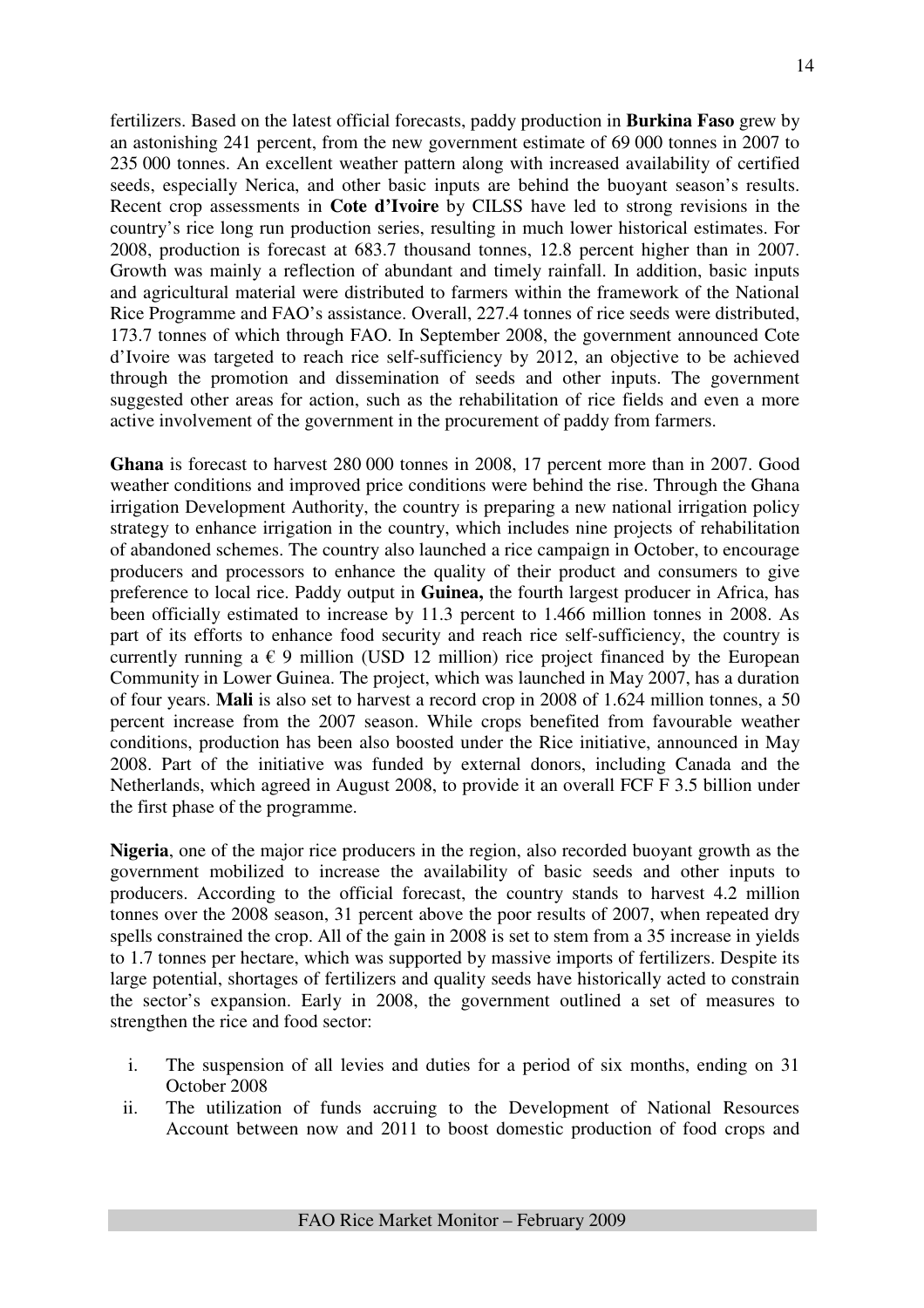development of agro-allied industries. The current balance in the account is Naira 80.28 billion (USD 690 million).

- iii. The provision of N10 billion from the Rice Levy Account for a credit scheme in support of local rice processing. Credit granted under this scheme will attract a 4 percent rate of interest and a repayment period of 15 years, including a five year moratorium.
- iv. The completion of all outstanding food storage projects before the end of this year to significantly increase the capacity of the national Strategic Food Reserve.

*Source: Inforiz regional- April 2008*

In November 2008, the government further announced the establishment of a Naira 85 million rice development fund.

Like in the rest of the region, the season unfolded favourably in **Senegal** with abundant and well distributed rainfall and limited incidence of pests and diseases. In April 2008, the Government launched the GAONA Initiative (Grande Offensive Agricole pour la Nourriture et l'Abondance) to spur agricultural development. The support to the sector was provided mainly in the form of the timely distribution of subsidized inputs, including fertilizers, seeds and machinery. According to official forecasts, the country is expected to harvest 368 000 tonnes, a 90 percent surge from 2007.

In *Eastern Africa,* most countries have completed their 2008 paddy seasons. **Tanzania**, the major producer in the sub region is set to have harvested 1.38 million tonnes, which would entail a 2 percent decline from the very high output gathered in 2007, as yields are estimated to have fallen back to more normal levels. It is important to note the introduction, this year of a warehouse receipt system, which gives producers the possibility to deposit their rice in stores against a receipt, which they can monetize. The system allows farmers to delay the sale of their rice and avoid marketing it just after harvest, when prices are at their lowest. As prices improve, the sale is concluded and farmers get the difference between the value of the receipt and the value of the sale.

Paddy production continued to progress in **Uganda**, where the government is promoting rice cultivation. Output is now officially forecast at 180 000 tonnes, 11 percent more than in 2007. The sector has benefited since 2004 from the re-introduction, under the East Africa Community common external tariff, of a 75 percent import duty, but also of the dissemination of Nerica upland rice seeds under the government Upland Rice Project. These measures have fostered large private investment by the rice industry, including millers and traders, which have led, for instance, to the rehabilitation of the Kibimba rice irrigation scheme, now known as "Tilda".

In *Southern Africa*, a record 2008 production level of 4.9 million tonnes has been reported in **Madagascar**, which represents a 26 percent increase from 2007. Although the country was hit by three cyclones (Fame, Ivan and Jokwe) in January, February and March 2008, the impacts on the main paddy crop were limited. In addition, the country harvested a bumper secondary crop, marginal as high prices, improved access to irrigation and the dissemination of the high-yielding SIR (Système Intensif de Riziculture) technologies encouraged farmers to plant more rice over the dry season. Notwithstanding its progress,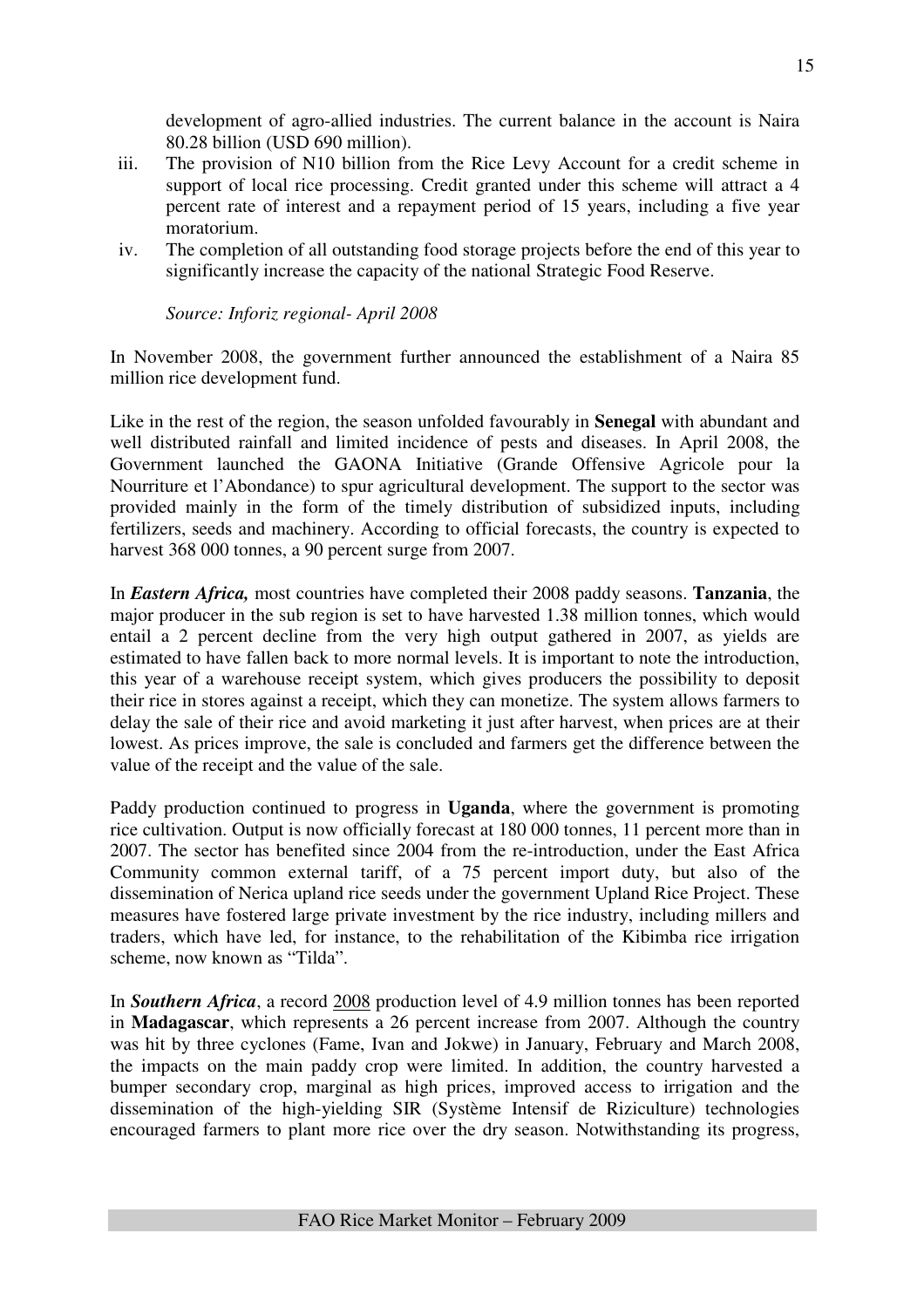this second crop still accounts for only a share of production. Plantings of the 2009 main paddy crop were already completed by November 2008. On 21 January 2009, the country was already hit by Fanele, a category 4 cyclone, which made a landfall on the west coast, and, two days later, by the tropical storm Eric. Although causing life losses and serious damage to infrastructure, it is still too early to gauge their impacts on standing paddy crops.

**Mozambique** was also affected by cyclones in 2008. The country recorded intermittent drought and flooding episodes over the season, but there was no evidence that paddy crops had suffered from the passage of tropical storms in late 2007 and early 2008, the growing period of the main paddy crop. On the contrary, the government has officially estimated output in 2008 at 223 000 tonnes, 14 percent above 2007 and a new record. Part of the achievement can be attributed to the launching, in 2008, of an ambitious Food Production Action Plan (2008/2011), aimed at boosting the food sector and, in particular, at narrowing the country's rice and wheat deficits. Early in 2009, the same cyclones hitting Madagascar also impacted Mozambique. The authorities are concerned over an intensification of storm events this year, as the country already experienced above normal precipitation as the year started, which could give rise to severe flooding problems in the coming months.

# **C. CENTRAL AMERICA AND THE CARIBBEAN**

## **The passage of hurricanes depresses 2008 production prospects in Cuba and Haiti**

Over the past several months, the *Central America and the Caribbean* Atlantic basin has been enduring intense tropical cyclone activity, as the period coincided with the hurricane season, which conventionally runs from 1 June and 30 November. The 2008 hurricane season started early and was characterized for being the fourth most active since 1944, with 16 storms, 8 hurricanes and 5 major hurricanes formed in the north Atlantic zone. The passage of the storms and hurricanes caused human losses and considerable damage to crops in Cuba and Haiti, also affecting the Dominican Republic, Jamaica and Mexico, but largely sparing the rest of the region. Based on the latest assessments, the 2008 paddy production forecast in the sub-region has been revised downwards somewhat and now stands at 2.49 million tonnes, 1.5 percent more than in 2007. The increase would stem from gains in **Costa Rica, El Salvador, Honduras, Mexico** and **Nicaragua**, which are expected to more than compensate for declines in **Cuba, Haiti** and **the Dominican Republic**.

Tropical storms and, especially, Hurricanes Gustav and Ike in late August and early September 2008, caused severe damage to paddy crops in **Cuba,** just before harvest time. As a result, prospects for production in the nation have been downscaled substantially, from 480 000 tonnes to 400 000 tonnes. At this level, production would be 9 percent lower than in 2007. Cuba was originally anticipated to register a 9 percent gain, in the light of the government efforts to boost food production, through an agrarian reform which had opened the private sector access to idle, state-owned, land and improved supplies of seeds and fertilizers.

Crops in **Haiti** were also devastated by four consecutive tropical cyclones, namely Fay, Gustav, Hanna and Ike, which degenerated into floods and landslides, also damaging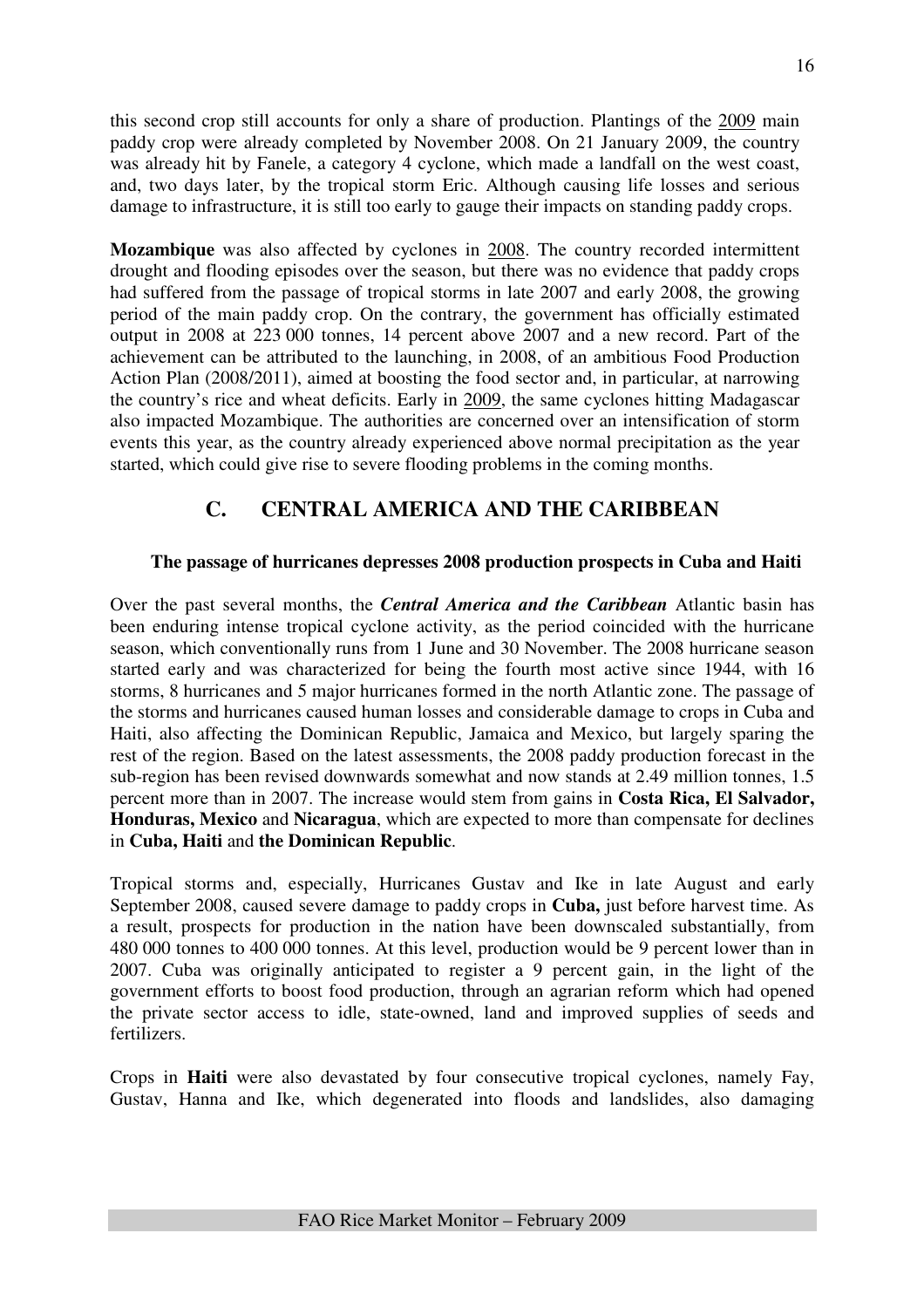irrigation infrastructure. As a result, Haiti is anticipated to harvest 80 000 tonnes, 13 percent less than in 2007.

Production forecasts are also negative in the **Dominican Republic**, which may witness a 3 percent contraction to 724 000 tonnes. Much of the decline, however, was mainly a consequence of rising production costs, which depressed plantings. In addition, intense precipitation in September caused some damage to crops. In the rest of Central America and the Caribbean, **Mexico** is forecast to harvest 320 000 tonnes, 10 percent more than in the previous season, when crops were affected by floods and diseases. The increase expected for 2008 reflects an area expansion, as farmers brought idle land back into production, in response to high prices, but also a yield recovery. Likewise, in **Nicaragua**, production is anticipated to rebound from the poor 2007 season, which had suffered from adverse climatic conditions and diseases. The latest official forecast for 2008 indicate a 20 percent recovery of production to a record 323 000 tonnes.

## **D. SOUTH AMERICA**

## **Extensive gains in virtually all producing countries fosters an 8 percent growth in 2008 paddy production in South America**

In *South America*, the 2008 paddy season is well over, since the main crops were generally reaped over the first half of last year, while those countries growing a secondary crop harvested it around September 2008. Moreover, in the southern parts of the continent, farmers have planted their 2009 main paddy crops late last year. These are now approaching the harvest stage, due in February-March.

Since the release of the RMM in July, the 2008 production estimate for the region has been downgraded somewhat,



reflecting downwards revisions for Bolivia and Brazil. Overall, 23.73 million tonnes are estimated to have been harvested in the sub-region over the 2008 paddy season, 8 percent above the relatively poor performance of the sector in 2007. Indeed, weather conditions were generally favourable, while high prices stimulated an area expansion in nearly all countries. **Brazil** was the principal country behind the region's production growth, but **Argentina, Peru, Colombia, Uruguay**, **Venezuela** and **Guyana** also made important contributions. Only **Bolivia** concluded the 2008 paddy season with a contraction in output.

Production in **Argentina** expanded by 16 percent in 2008 to 1.2 million tonnes, sustained by good weather conditions, which boosted yields. As for the 2009 paddy crop, this already entered the flowering stage. Despite some need for supplementary irrigation, the area planted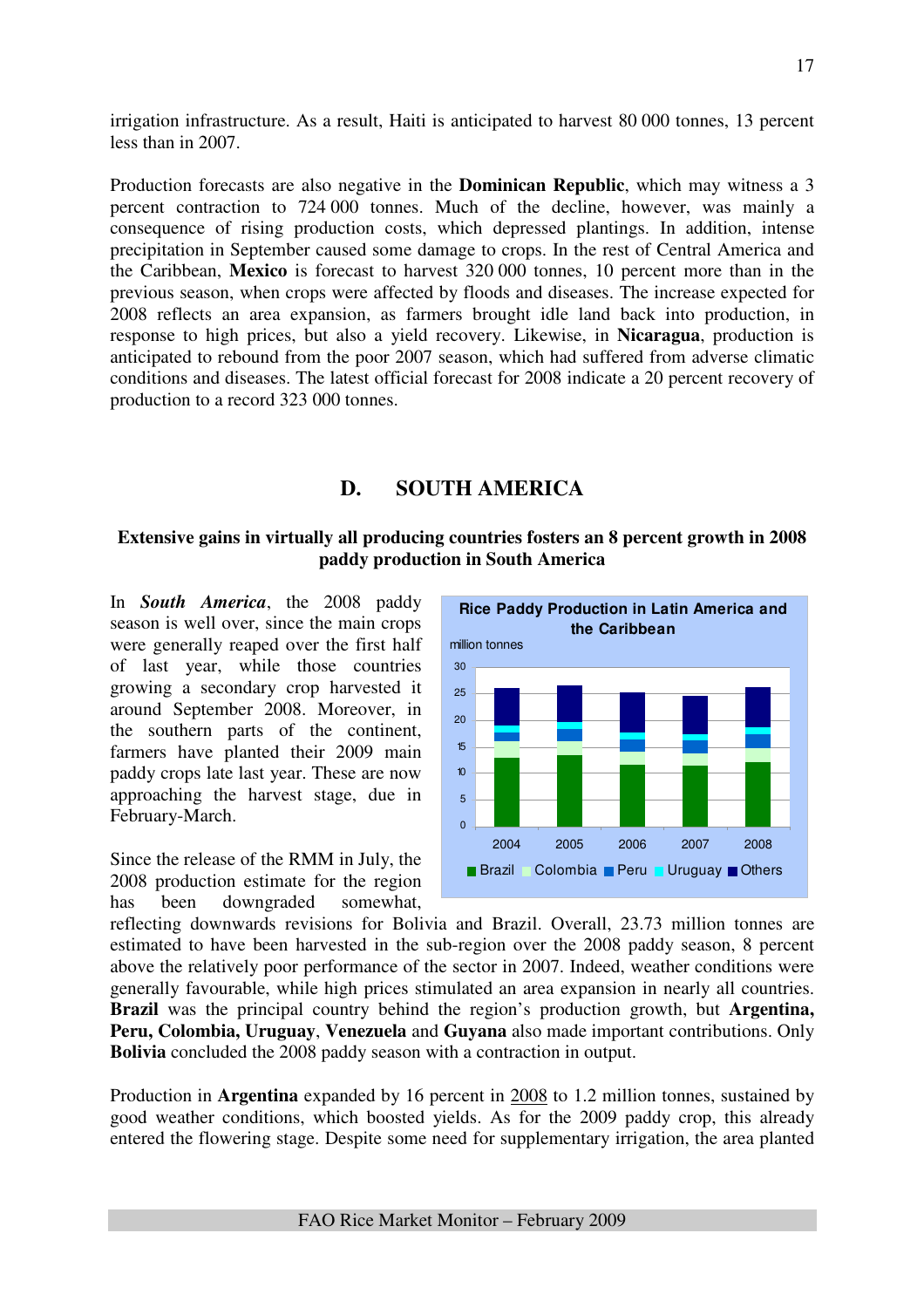has been estimated to have expanded by 11 percent to 204 000 hectares. Assuming average yields, production in 2009 might rise to 1.4 million tonnes, or 12 percent above 2008. It is unclear, however, whether in the context of the heavy drought that has been prevailing in the country, water availability will be sufficient to irrigate all the area envisaged.

**Bolivia** is the only country in South America that is expected to face a contraction of paddy output over 2008, mainly as a consequence of a 9 percent drop of the area. Farmers attributed this retreat to the need to diversify risk, given an increased frequency of floods in rice producing states resulting in large crop losses. In that context, farmers had shifted more land to sugar cane. In addition, rice yields were also impaired by 4 percent. As a result, Bolivia gathered only 289 000 tonnes in 2008, 13 percent less than in 2007 and the lowest performance since 2002.

In 2008, **Brazil** posted the largest absolute gains in the region, as the sector recovered from two relatively poor seasons in succession. Paddy production was gauged at 12.060 million tonnes, an increase of 7 percent over 2007. Based on the results of the fourth planting survey for 2009 (corresponding to the country's 2008/09 season), CONAB anticipates little change in the overall area planted to rice for the coming season, with some increase in the highly productive State of Rio Grande do Sul compensating for some declines in states located in the North and Northeast regions. The shift in location is expected to result in a slightly higher yield at the national level, which could boost production next season by a modest 1 percent to 12.177 million tonnes in 2009.

| Brazil Paddy Production by Region in 2008 and 2009 (for Brazil: 2007/08 and 2008/09 paddy seasons) |       |                         |        |      |                |        |                                |        |         |  |  |  |
|----------------------------------------------------------------------------------------------------|-------|-------------------------|--------|------|----------------|--------|--------------------------------|--------|---------|--|--|--|
|                                                                                                    |       | Area $(000 \text{ ha})$ |        |      | Yields (kg/ha) |        | <b>Production (000 tonnes)</b> |        |         |  |  |  |
|                                                                                                    | 2008  | 2009                    | Var %  | 2008 | 2009           | Var %  | 2008                           | 2009   | $Var$ % |  |  |  |
| 2874.9<br>4195<br>12059.6<br><b>Total</b><br>2874.9<br>4236<br>12177.1<br>1.0<br>0.0<br>1.0        |       |                         |        |      |                |        |                                |        |         |  |  |  |
| North                                                                                              | 435.8 | 425.2                   | $-2.2$ | 2351 | 2405           | 2.3    | 1022.5                         | 1022.7 | 0.0     |  |  |  |
| Northeast                                                                                          | 709.2 | 696.8                   | $-1.7$ | 1659 | 1599           | $-3.6$ | 1176.5                         | 1114.5 | $-5.3$  |  |  |  |
| Centre-West                                                                                        | 369.7 | 373.7                   | 1.1    | 2891 | 2952           | 2.1    | 1068.7                         | 1103.2 | 3.2     |  |  |  |
| South East                                                                                         | 94.4  | 87.3                    | $-7.5$ | 2534 | 2601           | 2.6    | 239.2                          | 227.1  | $-5.1$  |  |  |  |
| 1.8<br>6751<br>8552.7<br>8709.7<br>1266.9<br>1291.9<br>2.0<br>6742<br>South<br>$-0.1$              |       |                         |        |      |                |        |                                |        |         |  |  |  |
| Source: CONAB – Fourth Planting Survey – January 2009                                              |       |                         |        |      |                |        |                                |        |         |  |  |  |

The 2008 production forecast in **Colombia** remains unchanged at 2.59 million tonnes, 7 percent above the preceding season, as remunerative prices fostered a 6 percent increase in plantings to 459 000 hectares. This is very close to the limit of 460 000 hectares, which the sector considers as the maximum rice area to keep market conditions in balance and producer prices remunerative.

Production in **Guyana** is forecast to jump by almost 15 percent, reflecting increases in area and yields. Production in 2008 is now officially forecast in the order of 526 000 tonnes, the highest level since 2003, although heavy precipitation in December 2008 may have hampered the gathering of the 2008 secondary paddy crop.

**Peru** is poised to harvest around 2.7 million tonnes in 2006, about 10 percent more than in 2007, as producers expanded plantings in response to high prices and improved availability of irrigation water. Much of the increase was concentrated in the pacific bordering provinces of Arequipa, Ancash, Lambayeque and Piura. As for the coming 2009 paddy season, the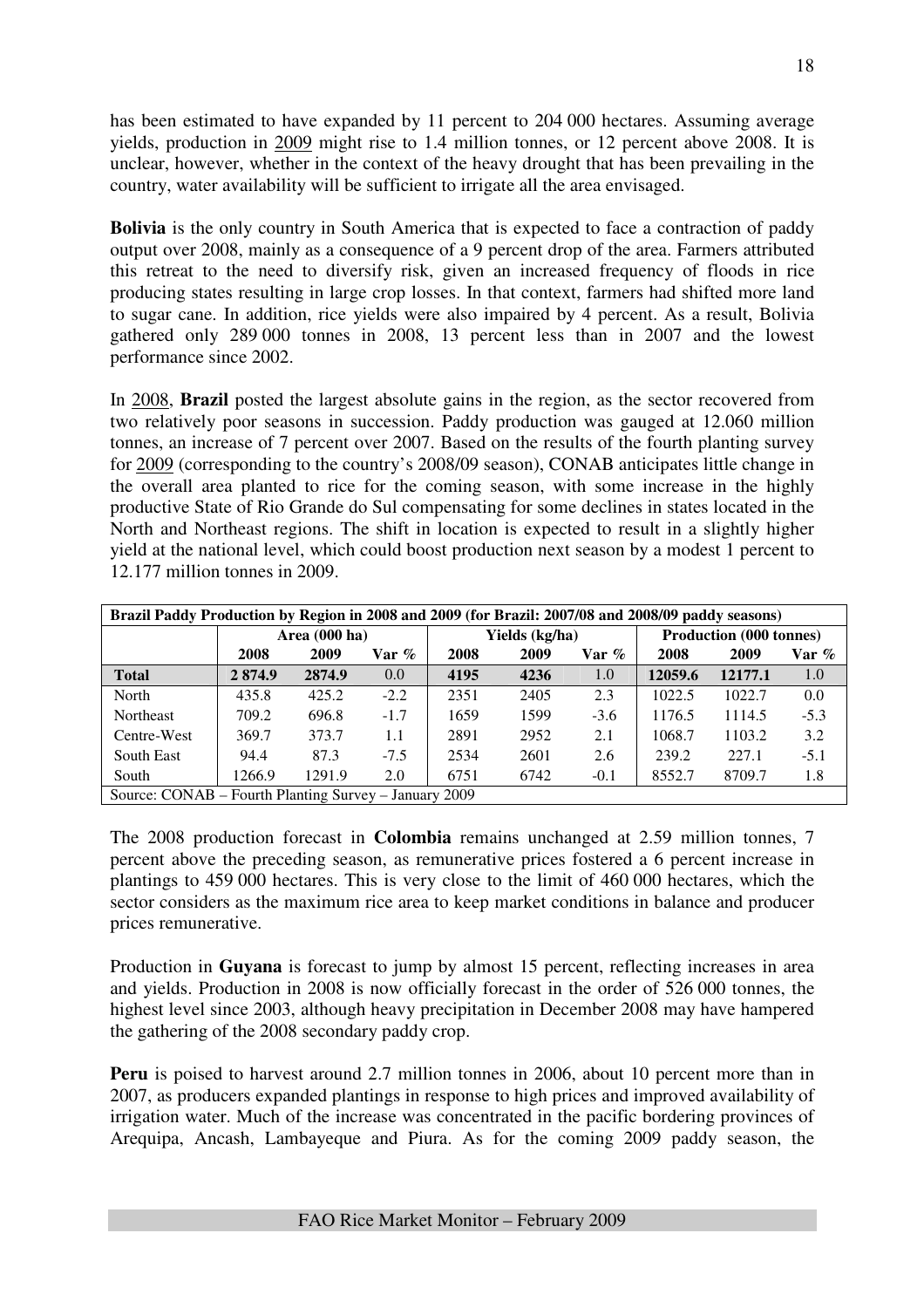relatively high profitability of rice in 2008 may result in a further expansion of plantings, an issue of concern to producer associations, which have established at 360 000 hectares the ceiling of rice plantings to keep the market into balance.

**Uruguay** also gathered a bumper crop of 1.3 million tonnes in 2008 in response to favourable market prospects, 16 percent larger than in 2007. The indicative price agreed between producers and the industry to regulate the sale of crop was set at US 17.28 per 50 kilos (USD 345.6 per tonne), reportedly the highest price in history. As for the 2009 crop, a precipitation shortfall combined with high temperatures at planting time, around November, is estimated to have entailed a 5 percent reduction of plantings to 160 000 hectares. The fall also reflects growing concern over the impact on producer prices of the depreciation of the Real, the currency of Brazil, which remains the major export market for Uruguay's rice producers.

**Venezuela** also registered a sizeable increase in production in 2008, now set to reach 1.17 million tonnes, 12 percent above the previous season's output, sustained by a 15 percent expansion of plantings. Yields, however, are expected to decline, depressed by soaring input costs and poor weather conditions in the Guarico State. In the first half of 2008, reacting to the surge of world prices, the government reiterated its commitment to reduce the country's dependence on food imports, by providing incentives to boost agriculture. The strategy relies mainly on increasing funding to small and medium size producers. Since 2007, Venezuela's paddy producers have been eligible to an official aid to compensate them for rising costs. The subsidy was first set at Bolivar 73 (USD 34) per tonne of paddy (humid, types A and B), later raised to Bolivar 85 (USD 40) per tonne in February 2008. In addition, the government, in consultation with the industry, establishes an official paddy procurement price. In November 2004, it was set at Bolivar 490 per tonne, before being raised by 1.82 percent, to Bolivar 500 per kilo in February 2006. In February 2008, the change was far more pronounced, at 44 percent, which brought the official price to 720 (USD 336) per tonne. In parallel, the official rice retail price was raised from Bolivar 1.67 per kilo to 2.18 per kilo (about USD 1 per kilo).

## **E. REST OF THE WORLD**

## **Paddy production rises in the United States despite lower yields**

In *Oceania*, **Australia's** 2008 paddy crop, which was harvested between March and May, was one of the smallest on record, at 19 000 tonnes, sharply down from the 161 000 tonnes gathered in 2007, as only 2 000 hectares could be planted due to a lack of irrigation water. This was one tenth of the previous season area and a fraction of the 57 000 hectares that were cultivated on average in the previous five years. Given its location in the southern hemisphere, Australia completed the seeding of the 2009 rice crop in October 2008. According to the official forecast released by Abare in December, water shortages again constrained the area planted to 8 000 hectares. Although this would allow output to recover to some 71 000 tonnes in 2009, a 274 percent increase from the dismal 2008 crop, it would be nowhere near the 499 000 tonne average of the previous five years.

In *North America*, harvesting of the **United States'** paddy crop was completed by end October. Compared with the figures released in the July 2008 RMM, the USDA has revised its 2008 production forecast slightly downwards to 9.24 million tonnes, which is still 2.7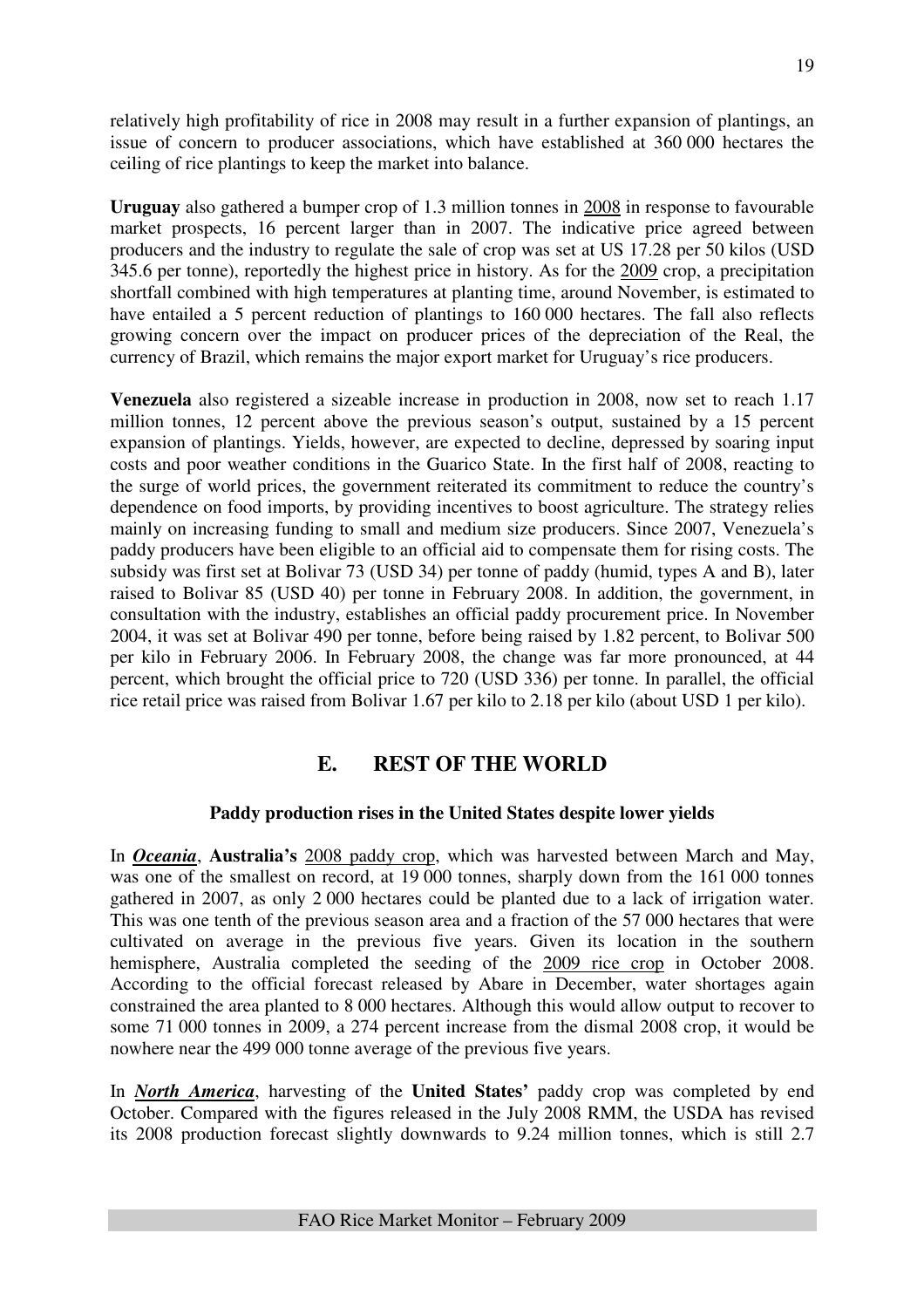percent above the 2007's level. The increase is a reflection of an 8 percent expansion in plantings, favoured by good expectations over prices at planting time, between April and June. Yields, however, are foreseen to fall to 7.67 tonnes per hectare, or 5 percent below their record performance in 2007, as weather conditions have been less than perfect over the season, with two hurricanes, Gustav and Ike, further damaging crops in the southern states in September. The increase in output concerned long grain rice varieties, as production of medium and short grain rice was estimated to have dropped by 9 percent compared with the previous season. Paddy producer prices continued to rise over the season, reaching USD 353 per tonne for indica, long grain varieties and USD 485 per tonne for medium and short grain varieties, up 27.9 percent and 59.4 percent, respectively, from the previous season.

| <b>United States: Paddy Production by Class</b>   |            |       |        |        |       |       |       |
|---------------------------------------------------|------------|-------|--------|--------|-------|-------|-------|
|                                                   |            | 2003  | 2004   | 2005   | 2006  | 2007  | 2008  |
| <b>Long Grain Rice</b>                            |            |       |        |        |       |       |       |
| Area (harvested)                                  | 000 ha     | 935   | 1,040  | 1,106  | 885   | 830   | 951   |
| Yield                                             | MT /ha     | 7.230 | 7.429  | 7.260  | 7.542 | 7.822 | 7.312 |
| Production                                        | 000 tonnes | 6,759 | 7,729  | 8,033  | 6,672 | 6,496 | 6,954 |
| Average farm price                                | USD/tonne  | 167.5 | 161.8  | 160.9  | 208.8 | 275.6 | 352.7 |
| <b>Medium/short Grain Rice</b>                    |            |       |        |        |       |       |       |
| Area (harvested)                                  | $000$ ha   | 278   | 305    | 255    | 257   | 282   | 253   |
| Yield                                             | MT /ha     | 8.304 | 9.202  | 8.131  | 8.384 | 8.873 | 9.042 |
| Production                                        | 000 tonnes | 2.309 | 2,808  | 2,073  | 2,155 | 2,499 | 2,291 |
| Average farm price                                | USD/tonne  | 219.1 | 160.7  | 209.2  | 266.8 | 304.2 | 485.0 |
| <b>All rice</b>                                   |            |       |        |        |       |       |       |
| Area (harvested)                                  | 000 ha     | 1,213 | 1,346  | 1,361  | 1,142 | 1,112 | 1,204 |
| Yield                                             | MT /ha     | 7.476 | 7.831  | 7.423  | 7.732 | 8.088 | 7.676 |
| Production                                        | 000 tonnes | 9,067 | 10,537 | 10,106 | 8,827 | 8,995 | 9,244 |
| Source: USDA-ERS - Rice Outlook - 12 January 2009 |            |       |        |        |       |       |       |

In *Europe*, the outlook for production in the **European Union** (EU) in 2008 has deteriorated further in recent months, as the latest information pointed to a more pronounced fall than anticipated in Italy, the major producer in the EU. Overall output in the EU-27 (where only France, Greece, Italy, Portugal, Spain, Bulgaria, Hungary and Romania grow rice in significant amounts) is now forecast at 2.553 million tonnes, 8.2 percent less than in 2007, because of a 2.4 percent and a 4.8 percent expected decline in the area and yields, respectively. The contraction was concentrated in Italy, reflecting not only a substitution of rice with wheat at planting time, but also unfavourable growing conditions in spring and summer. Output also diminished in Spain, which faced severe drought problems at the beginning of the season.

Following the CAP Health Check<sup>2</sup>, the EU agriculture Ministers, at the Farm Council in November 2008 agreed to keep until 2011 the  $\epsilon$  75 per tonne direct aid to eligible rice farmers, subject to paddy being produced, thereby delaying the decoupling of the support to the sector until 1st January 2012 at the latest. The maintenance of coupled payments to rice producers is in recognition of the role the sector plays for the environment and biodiversity. As of 2012, the  $\epsilon$  75 per tonne will be added to the  $\epsilon$ 102 per tonne currently granted as

 $\overline{a}$ 

<sup>&</sup>lt;sup>2</sup> COUNCIL REGULATION (EC) No 1234/2007, of 22 October 2007, establishing a common organization of agricultural markets and on specific provisions for certain agricultural products (Single CMO Regulation)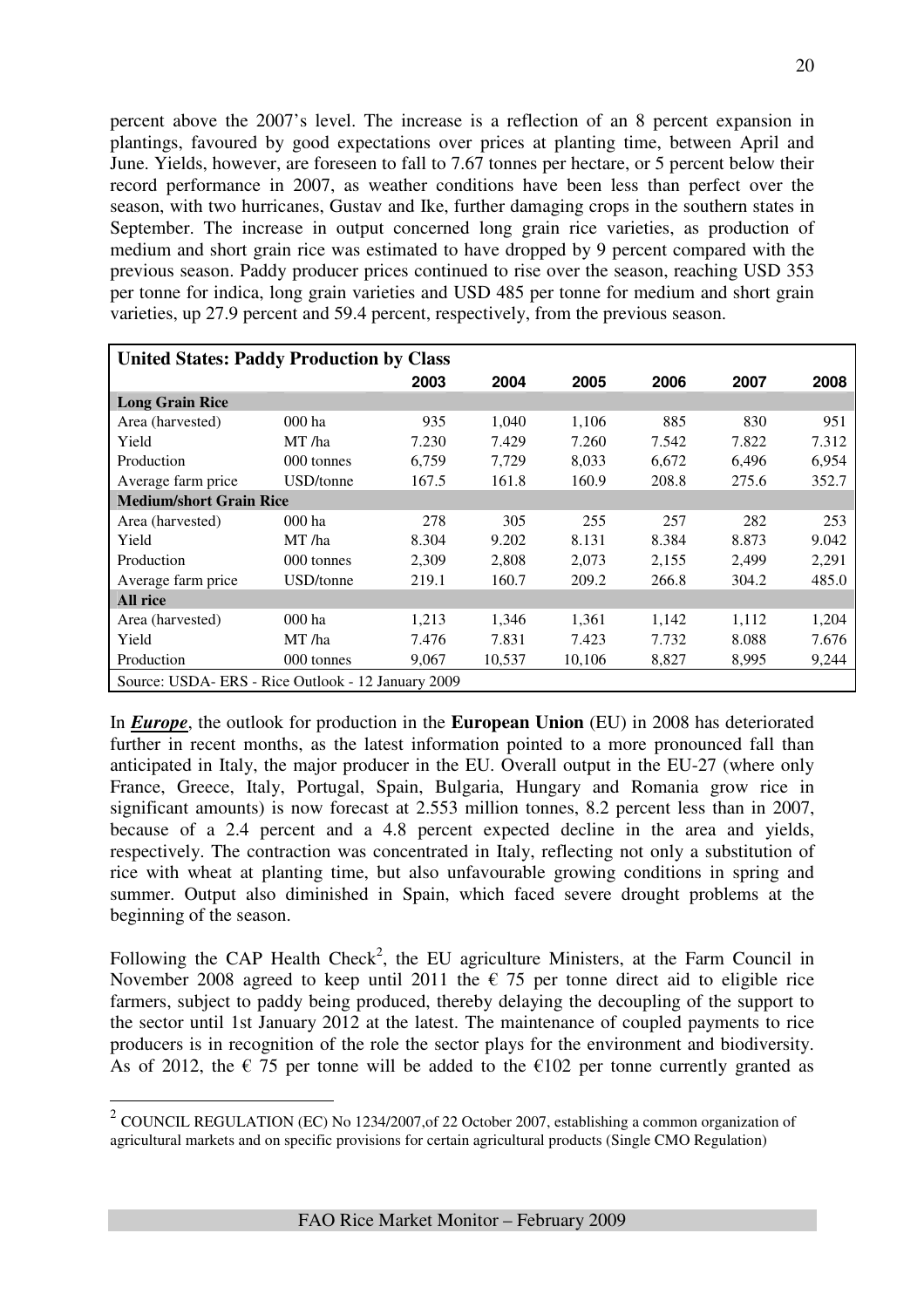decoupled payment. Rice seed producers are to continue to be eligible to a "coupled" payment of  $\epsilon$  172.7 per tonne for Indica rice seeds and  $\epsilon$  148.5 per tonne for Japonica rice seeds. The revised Article 69 of the Governments, will also give individual EU's States the possibility to channel up to 2.5 percent of their single farm decoupled payments as special (coupled) aid to specific sectors (dairy, beef, sheep and goat and rice). The Commission had also proposed to abolish the rice intervention system, which is currently triggered between 1 April and 31 July when paddy prices fall below the reference price of  $\epsilon$  150 per tonne, and subject to a ceiling of 75 000 tonnes per annum. Although the proposal to eliminate the paddy rice intervention mechanism was not retained by the Council, the quantity eligible for intervention in 2009/10 was set at zero. This implies that, should intervention be activated, buying-in paddy prices are to be determined through tenders unless the Commission decides otherwise.

In the rest of Europe, the latest estimates point to a 4 percent production increase to 734 000 tonnes in **Russia** and to a 9 percent increase to 105 000 tonnes in **Ukraine**. Prospects are also positive in the other **former CIS Republics**, with the exception of **Kazakhstan**, which may incur a 15 percent drop to 250 000 tonnes, after the southern and eastern parts of the country endured drought at planting time.

## **II. TRADE IN 2009**

#### **Little change in world rice trade currently anticipated for 2009**

 FAO's forecast of world rice trade in 2009, which depends to a large extent on the outcome of the 2008 paddy crops, now stands at 31.0 million tonnes, barely 200 000 tonnes more than the latest trade estimate for 2008. The increase of world imports in 2009 would be facilitated by abundant availabilities in major exporting countries, which are likely to be translated into lower prices in the course of the year. Indeed, although a number of countries still impose curbs on rice exports, their effects have been less disruptive than last year, as many traditional importers have secured



abundant supplies, either through larger purchases or production in 2008. Export restrictions are also expected to be removed or smoothed in the next few months.

Beyond the rice market own fundamentals, the downturns of the world economy is likely to influence not only the volume but also the pattern of rice trade over 2009. For instance, as credit access becomes more difficult, certain importers may face trouble in securing supplies over the year, especially in those countries where the transactions are conducted by the private sector. Doubts concerning the financial positions of trade partners and companies responsible for facilitating the rice purchases and their transport from source to destination are further compounded by fluctuating currency and freight rates. Against this backdrop, government-to-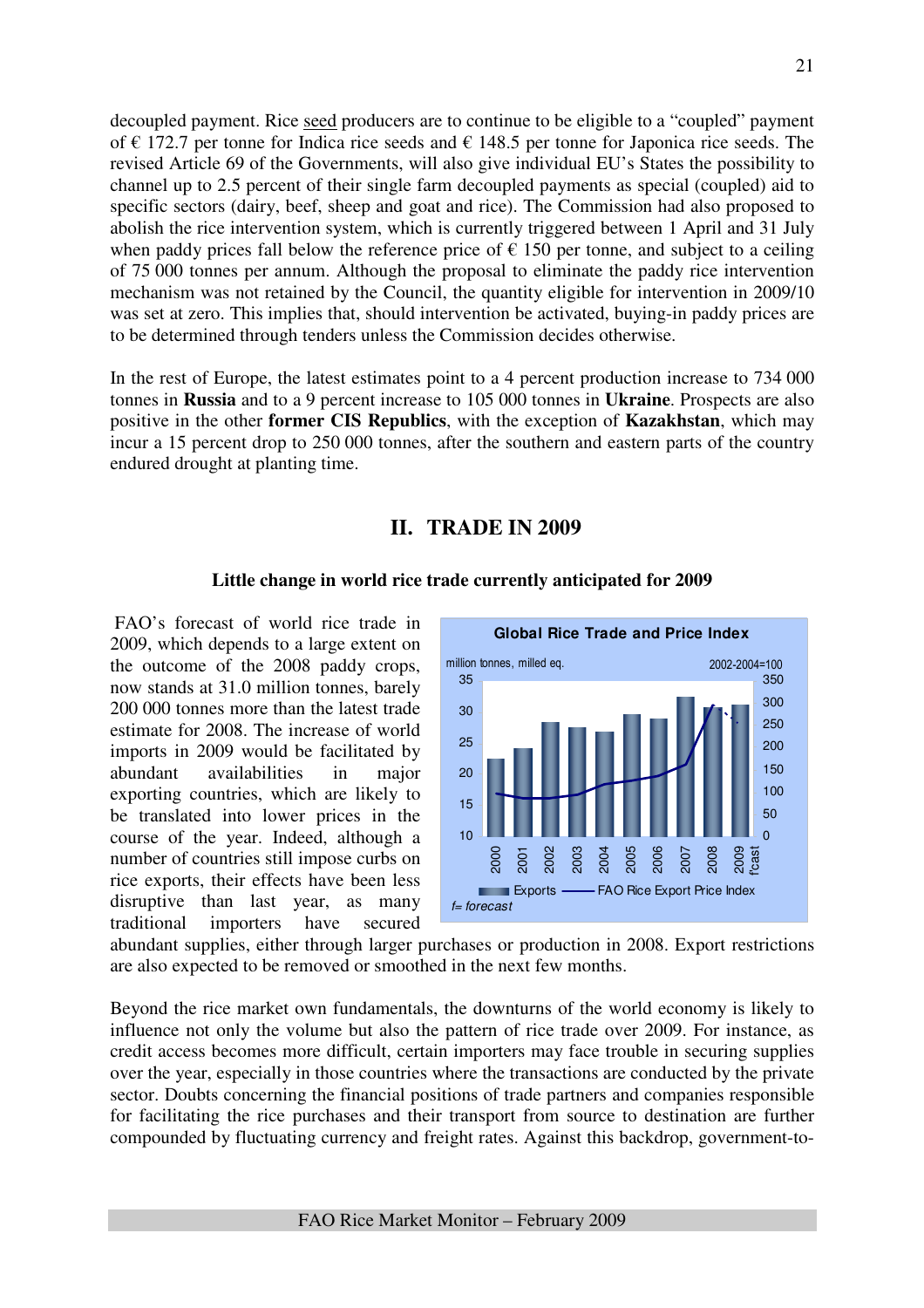government barter deals are likely to become more recurrent, a trend already apparent last year. Government-to-government deals have been a traditional feature of international trade in rice more than in any other agricultural commodity, but barter transactions have gained popularity in 2008 and may continue to do so in 2009 in the context of mounting uncertainty over the evolution of economies and over policy interventions.

## **A. RICE IMPORTS IN 2009**

## **Imports to Africa expected to fall for the second year in a row**

Although many traditional importing countries appear to be in better supply situations than last year, world imports in 2009 are expected to reach 31.0 million tonnes, marginally above the 30.8 million tonnes estimate for 2008, but well below the 32.4 million tonne record attained in 2007. This year, demand for rice by countries intending to rebuild, or beef-up, reserves may give an important boost to the market, compensating for declines elsewhere. At the regional level, Asian countries are anticipated to import marginally more than last year, with modest increases also forecast in LAC and Oceania. More pronounced increases are prospected for countries in Europe. By contrast, the excellent 2008 production results in Africa, and possible difficulties with banks and suppliers in the completion of the transactions may well depress the level of rice imports to the continent. Rice inflows to North America are also forecast somewhat lower than in 2008.



Countries in *Asia* remain the major destination of international rice trade and are expected to absorb 48 percent of the world total in 2009, or 14.8 million tonnes, which is marginally more than estimated for 2008. However, several of the major importers, in particular **Bangladesh, Indonesia, the Philippines** and **Turkey** are now foreseen to cut imports, after harvesting good crops in 2008. Their reductions are expected to be more than compensated by larger purchases by **Afghanistan, China mainland, the Islamic Republic of Iran, Iraq, the Democratic Republic of Korea, Saudi** 

**Arabia, the United Arab Emirates** and **Yemen**, in some cases to cover some production shortfalls but also to reconstitute the level of national food reserves.

Faced with the prospect of a sharp contraction in domestic output as a consequence of the worst drought since 2000, in **Afghanistan,** the government, together with UN agencies, has appealed for some USD 404 million to fund the supply of emergency food aid and other forms of emergency support. Overall the country is forecast to have to step imports up by 50 percent to a record 300 000 tonnes in 2009.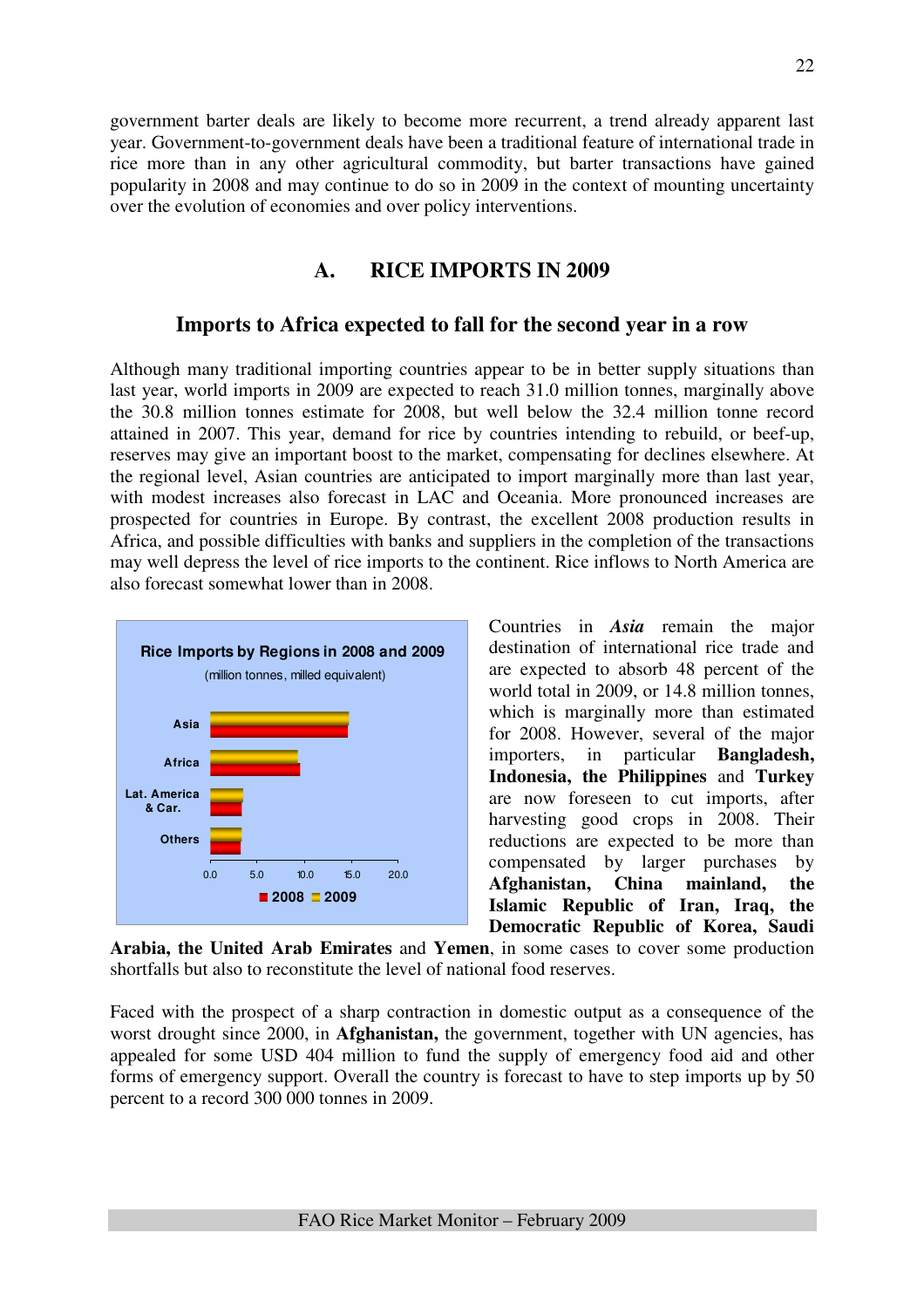Amid excellent prospects for production in 2008, **Bangladesh** is forecast to cut imports of rice from an estimate of 1.7 million tonnes in 2008 to 1.1 million tonnes in 2009. Part of the supplies in 2008 originated from India, under a 500 000 tonne bilateral agreement, which bypassed India's ban on non-basmati rice exports. Over 2009, direct imports by Bangladesh's public sector are likely to be cut, as the government buys more rice locally given the excellent 2008 paddy season results. Deliveries as food aid are also forecast to drop compared with a record inflow in 2008: between January and June 2008 alone, 146 420 tonnes of rice were delivered to the country on concessionary terms, which compares with only 17 000 tonnes for the whole of 2007 and surpassing the 56 000 tonnes received in 2006, which had been the highest level since 1995. As a result, in 2009, larger share of the country's rice imports are likely to be made by private traders and on commercial terms.

Imports of rice by mainland **China** are forecast to recover in 2009 from the very low level of 296 000 tonnes estimated in 2008, possibly reaching 400 000 tonnes, which remains well short of the 5.32 million tonne volume eligible to be brought in under a 1 percent preferential tariff quota. China's rice imports are conducted by private traders and consist, to a large extent, of high quality and fragrant rice varieties.

**Indonesia**, which used to be one of the major rice importers in the mid-1990s, is expected to reduce its purchases in 2009 to some 200 000 tonnes, 100 000 tonnes less than estimated for 2008 and one of the lowest level on record. The excellent production performance in the past two years has virtually permitted the country to fulfil its self-sufficiency objective, while also allowing a small increase in per caput consumption to 153 kg per year and a reconstitution of rice reserves. The country is also aiming at exporting rice already this year.

Although the **Islamic Republic of Iran** continues to face difficulty in completing bank transactions, because of the UN sanctions, the country is forecast to buy 1.2 million tonnes in 2009, up from 1.05 million tonnes in 2008, to compensate for this season production shortfall. A growing share of the rice is likely to be sourced in neighbouring Pakistan, facilitated by the lifting of rice import duty in June 2008, or through government to-government deals.

Deliveries to **Iraq** are currently forecast to increase by 100 000 tonnes next year, to 1.1 million tonnes, much of which will be channelled to consumers through the wide scale rice public distribution programme on which much of the population rely to meet their food needs.

In **Japan,** imports over the 2007 fiscal year (April 2007/March 2008) were officially estimated at 643 000 tonnes, somewhat short of the amount committed under the WTO minimum import quota of 770 000 tonnes, on a husked basis, equivalent to some 700 000 tonnes of milled rice. High prices during late 2007 and the first half 2008 discouraged the government to launch import tenders. Over the 2008 fiscal year, imports were further disrupted by the finding, in September 2008, that rice tainted with the pesticide methamidophos and unfit for human consumption, had been sold to the processing food industry. One of the consequences of the scandal was the temporary suspension of a government import tender in September and a revision of import contracts. As the situation normalized subsequently and tenders resumed, the country is now set to have met its minimum import quota in 2008 of 700 000 tonnes, on a milled rice basis. A similar level is forecast for 2009.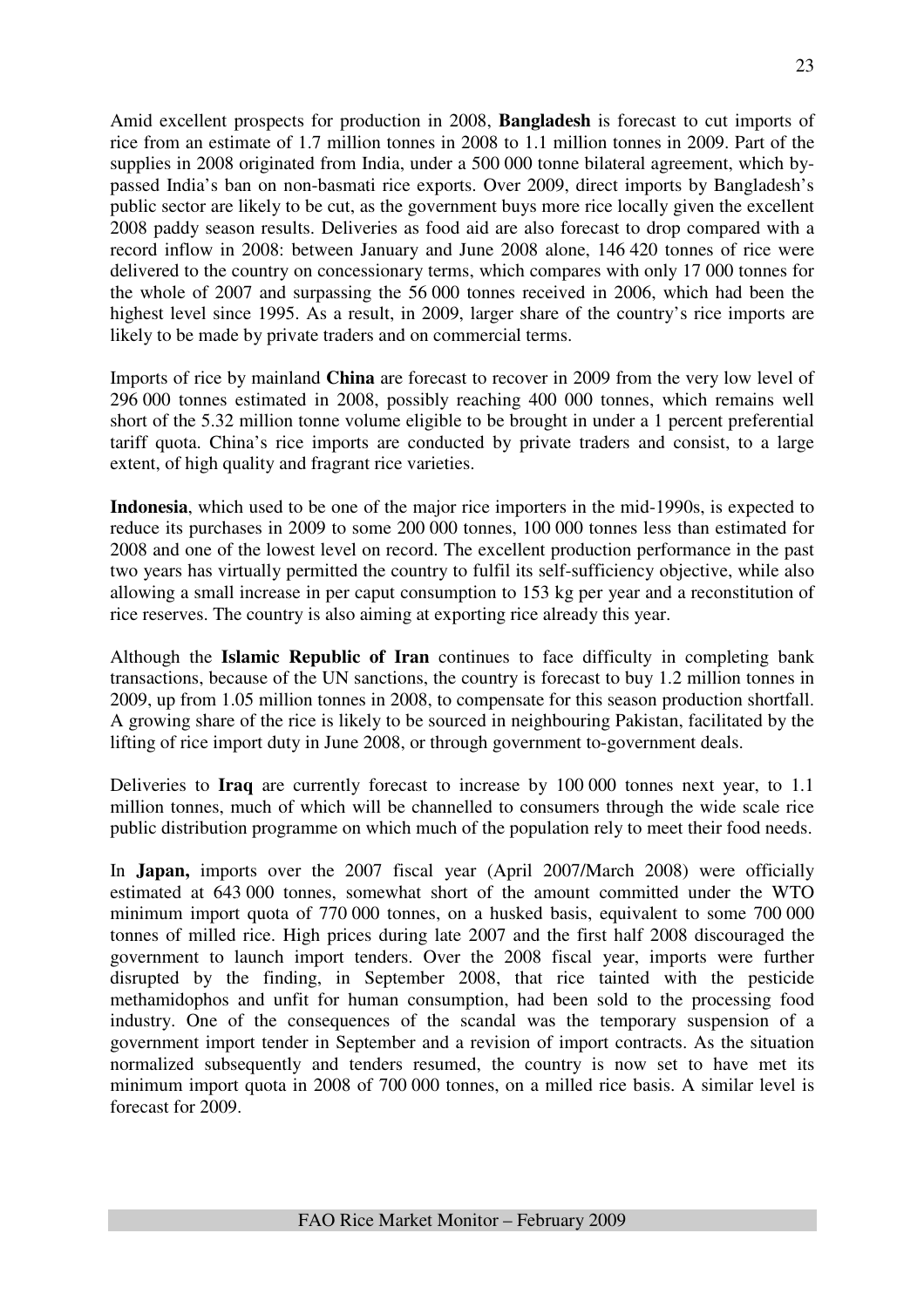Given prospects of a very poor 2008 paddy season, the **Democratic Republic of Korea** is anticipated to import 900 000 tonnes in 2009, 300 000 tonnes more than the current estimate for 2008. More than half of these supplies are expected to be sourced commercially or under government-to-government deals, especially with China, but also Thailand. Food aid will also be needed, but reduced supplies from the Republic of Korea and Japan may result in the country having to rely more than in the past on commercial purchases.

Although the **Republic of Korea** delayed to purchase rice in the first half of 2008, when world prices were hitting record levels, the government called for tenders in September, so as to meet its WTO minimum import quota of 287 000 tonnes. In 2009, the size of the quota is to increase to 307 000 tonnes, since, based on the WTO Agreement, imports by the Republic of Korea ought to be raised from an equivalent of 4 percent of consumption in 2004 to 8 percent in 2014. Given the excellent results of the 2008 paddy crop, the country is unlikely to import more than this commitment in 2009.

Purchases by **the Philippines,** which were officially estimated to have risen by 25 percent to 2.3 million tonnes in 2008, are now anticipated to be cut to around 2 million tonnes in 2009, reflecting good prospects for production in 2008 and attempts by the National Food Authority (NFA) to procure more rice locally. By February, the country was reported to have already agreed to buy 1.5 million tonnes from Viet Nam under a government-to-government deal, bypassing the normal tendering procedures that had contributed to the price surge early last year. Imports of rice remain for the most under the responsibility of the NFA, which has been exempted from the payment of the 50 percent import duty since 2007. Despite this provision, the NFA incurred large losses from its high-priced imports last year, as it also had to keep domestic retail prices stable and affordable through subsidized sales to vulnerable population groups.

**Saudi Arabia** is now forecast to import 1.3 million tonnes in 2009, up from a reduced 1.05 million tonnes in 2008, when the country faced growing difficulty to secure supplies. A higher level might even be required if the government is to double, as announced, the size of its strategic rice reserve. According to FAO, the buffer stock required to guarantee a 3 month consumption level would amount to some 350 000 tonnes. Like various other countries in Near East and Far East, Saudi Arabia has been investing in large rice development projects in foreign nations, such as Indonesia in Asia or Sudan in Africa, in a move to improve its access to external sources of food supplies.

Given relatively ample rice holding in the trail of the excellent 2008 season, **Sri Lanka** is anticipated to cut its imports of rice from an estimated 90 000 tonnes in 2008 to 40 000 tonnes this year.

Imports of rice by **Turkey** were somewhat facilitated in 2008 by the concession in April 2008 of a duty free import quota of 100 000 tonnes, to be fulfilled by the Turkish Marketing Organization (TMO) by September 2009. Less than one third of that amount was reported to have been used by the TMO in 2008. Overall imports in 2008, however, are estimated to have hovered around 200 000 tonnes, up from 167 000 tonnes in 2007. Next year, the volume is foreseen to decline to 150 000 tonnes, given the excellent 2008 crop just harvested.

In the wake of the bountiful paddy crops generally harvested in 2008 across *Africa*, rice imports in the continent are anticipated to decline by 2.8 percent to 9.3 million tonnes in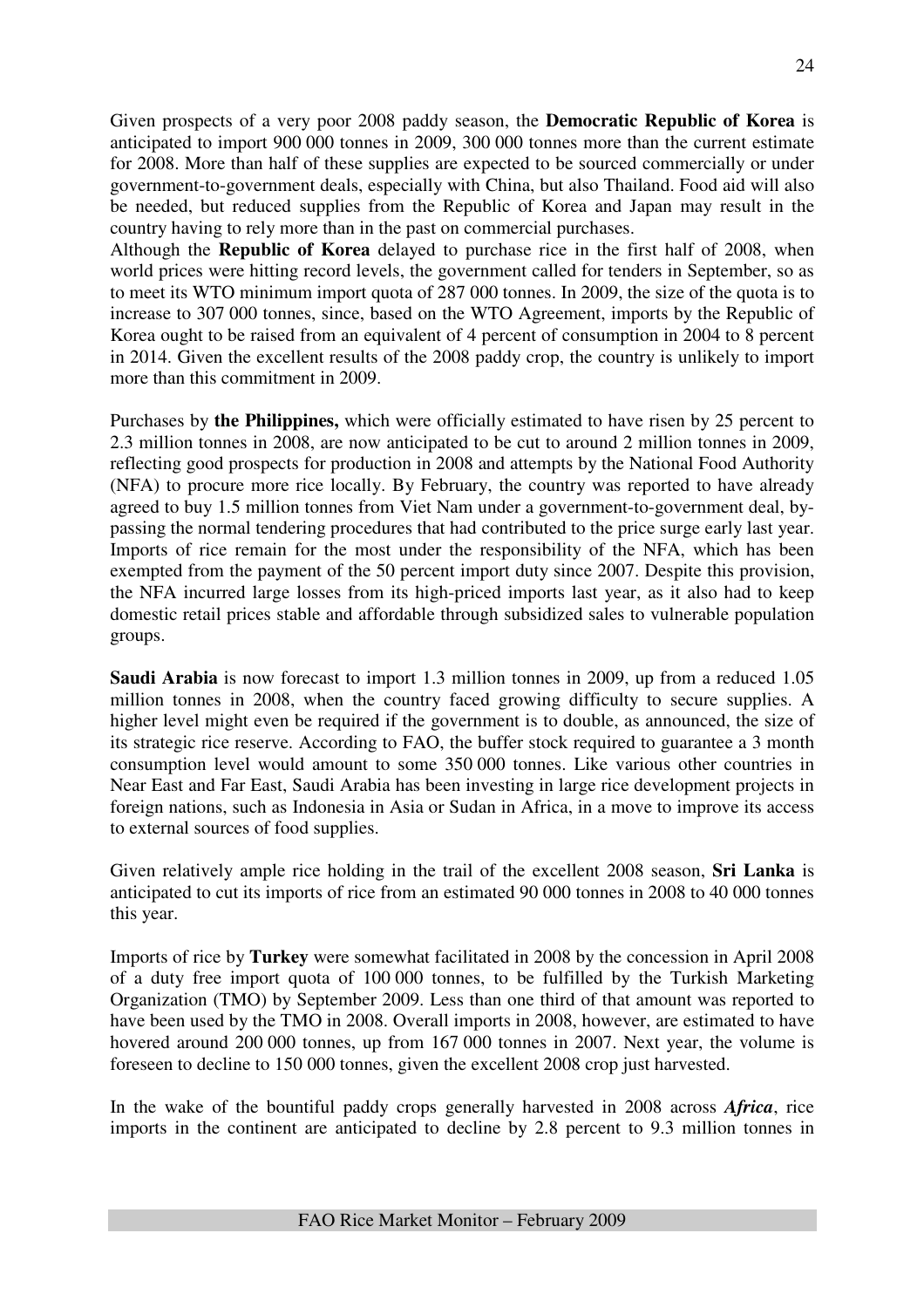2009, which, if confirmed, will be the lowest volume since 2004. In 2008, most countries in the region took action to smooth the impact of high world prices on domestic markets. Some waived or lowered import tariffs, exempted rice from the value added tax and prohibited rice exports. Although lower duties helped contain the surge in local prices of the imported rice, in many parts of the region, these remain much higher than one year ago, and even rising in some specific countries, such as Niger or Mali.

In general, the measures taken in 2008 were only temporary and most countries returned to their normal trade regimes by the end of 2008, resulting in higher import duties. These, together with better domestic crops, are behind anticipated falls of rice deliveries to the region in 2009. Sharply reduced imports are forecast for **Burkina Faso, Guinea, Mali, Mozambique** and **Nigeria**. However, several of the major importers in the region, such as the **Cote d'Ivoire, Senegal** and **South Africa,** are foreseen to increase their purchases compared with last year.



**Nigeria** remains the largest market in the region but also one of the most important destinations of rice trade worldwide, especially for parboiled and fragrant rice varieties with a relatively high percentage of brokens. In 2008, the government waived custom duty and other charges, with effect from 7 May 2008 for six months, until September 2008. The move facilitated the import of around 2 million tonnes, which were very much needed to fill the production gap from the poor 2007 paddy season. This year, the situation has changed, as the country finds itself in a more comfortable supply situation after harvesting a bumper 2008 crop. This, along with the reintroduction of the 100 percent overall import duties, is poised to depress deliveries to 1.8 million tonnes in 2009.

After the establishment of a crisis committee in Mai 2008, **Benin** took various steps to protect consumers, which included the suspension of import duties on milled rice imports, the imposition of retail price controls on rice and, in July 2008, the opening of 87 shops offering rice and other basic food products at controlled prices. Imports to the country, which were estimated to have fallen by 11 percent in 2008, are expected to recover slightly to some 250 000 tonnes this year.

In the face of continued high domestic prices, the authorities in **Burkina Faso** agreed on 14 October 2008 to extend for another six months the suspension of tariffs and VAT on rice imports. Nonetheless, the country is set to cut imports in 2009 to 220 000 tonnes, down from 265 000 tonnes in 2008, a reflection of the good crops harvested in 2008.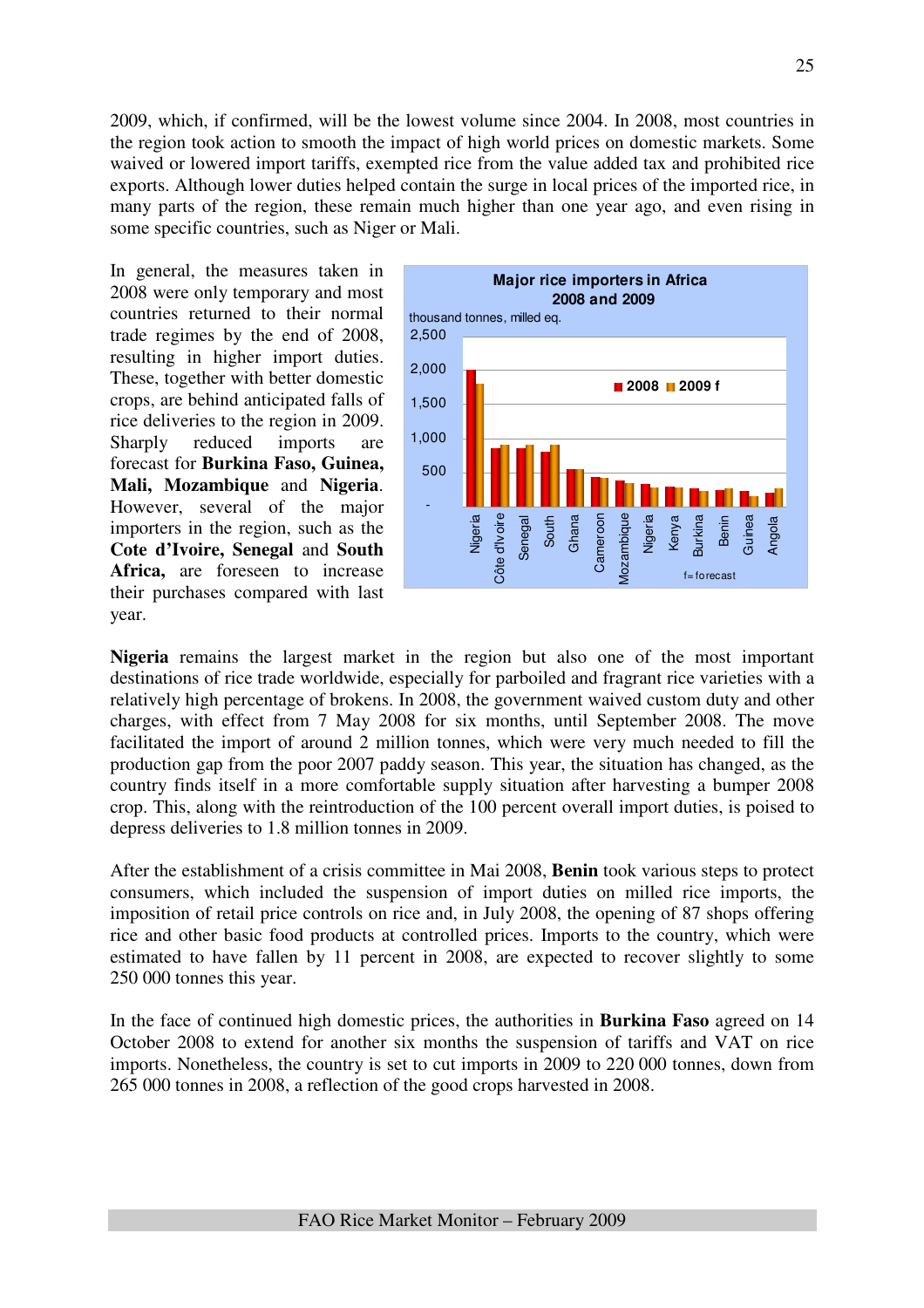By contrast, imports by **Cote d'Ivoire** are forecast to increase in 2009 to some 900 000 tonnes, up from 850 000 tonnes in 2008. The rise is expected notwithstanding the reintroduction, in January 2009, of the 10 percent custom duty that had been suspended last year. Larger imports are indeed needed to compensate for low supplies arising from the poor 2008 rice season.

Deliveries to **Senegal (**mainly consisting of fully broken rice) and **South Africa** (principally consisting of parboiled rice) are also anticipated to rise in 2009, reflecting fast growing domestic needs. In both cases, imports in 2009 are forecast in the order of 900 000 tonnes, which would represent a 6 percent increase from 2008 for **Senegal** and a 12 percent increase for **South Africa**.

Rice imports in *Latin America and the Caribbean* are now expected to hover around 3.5 million tonnes in 2009, 2.8 percent more than last year. Countries in *Central America and the Caribbean* will remain the principal destinations, absorbing 2.4 million tonnes, 100 000 tonnes more than estimated in 2008. In the sub-region, the increase would be mainly on account of to **Cuba, Haiti** and **the Dominican Republic,** which need to compensate for smaller 2008 crops.

In the case of **Haiti**, the bulk of the rice imports, forecast to reach some 350 000 tonnes, are likely to be in the form of food aid or sales on concessionary terms, while **Cuba** is expected to conduct the transactions on a government-to-government basis, mainly with Viet Nam. Cuba, which is set to buy 690 000 tonnes in 2009, compared with 650 000 tonnes in 2008, may also start re-importing rice from the United States this year, conditional on the relaxation by the new US Administration of the embargo that continues to hinder trade between the two countries.

**Nicaragua** is also foreseen to step up external purchases to 170 000 tonnes, up from 150 000 tonnes in 2008, in an attempt to contain domestic food inflation. Already last year, the government established a zero-duty import quota of 35 000 tonnes of paddy rice, in addition to 95.4 thousand tonnes of bulk rice and the 14.3 thousand tonnes of broken rice that the country agreed to import free of duty from the United States under the CAFTA-DR Regional Agreement.

By contrast, following large purchases in 2008, both **Jamaica** and **Panama** are expected to cut them over calendar 2009. Little change in imports is currently expected in **Mexico**, where they are expected to remain in the order of 500 000 tonnes.

In *South America*, rice imports in 2009 are forecast to reach some 1.1 million tonnes, a modest increase from last year. However, **Brazil** looks set to import around 600 000 tonnes, well above the relatively modest level of 431 000 tonnes officially reported for 2008, given current expectation of little, if any, growth of production over 2009 and rising domestic consumption. At the forecast level, imports are likely to be insufficient to keep per caput consumption from falling, with the weakness of the Real likely to result in rising consumer prices.

Imports by **Bolivia** and **Colombia** are also anticipated to rise this year. These increases will be partly offset by a foreseen reduction of rice deliveries to **Peru**, from 144 000 tonnes in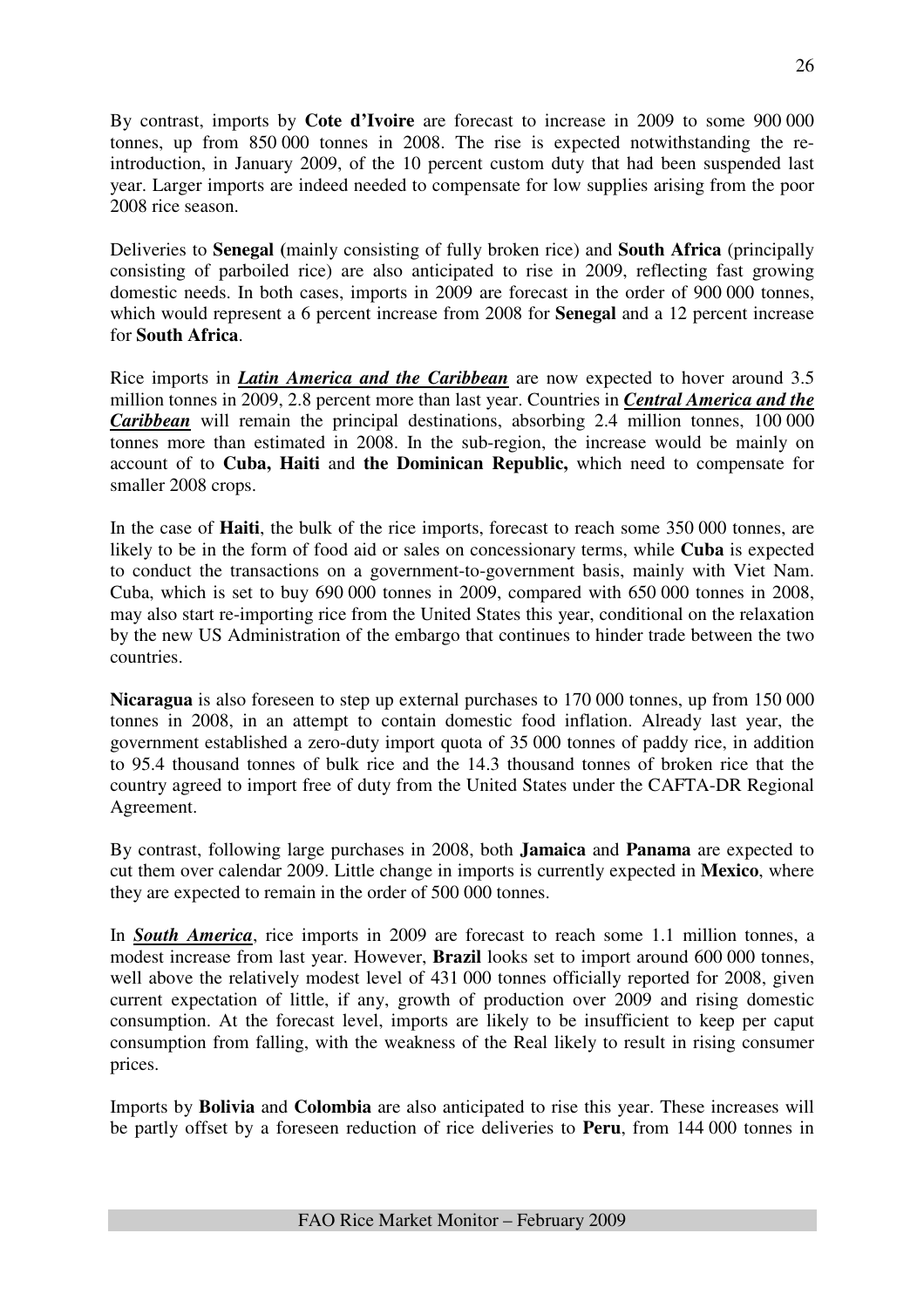2008 to 100 000 tonnes in 2009, and **Venezuela**, from 180 000 tonnes in 2008 to 100 000 tonnes in 2009. In both cases, rice inflows were exceptionally high last year.

In *North America, Oceania and Europe*, the 2009 import outlooks are mixed. Under current prospects of a below-average crop in **Australia**, the country is anticipated to purchase 200 000 tonnes of rice to meet domestic demand and maintain a minimum flow of exports to traditional markets.

The USDA is also predicting a 7 percent retrenchment of exports by the **United States** to 650 000 tonnes in 2009, reflecting growing competition from other exporters and the strengthening of the US dollar, which is eroding the competitiveness of American rice in its traditional markets.

On the other hand, purchases by the **EU** are forecast to reach 1.5 million tonnes in 2009, on a calendar basis, up from 1.3 million tonnes in 2008. The increase is expected despite the imposition over the first half of the 2008/09 marketing year of the highest of the three possible duty levels for non-basmati husked rice ( $\epsilon$ 30 per tonne;  $\epsilon$ 42.5 per tonne;  $\epsilon$ 65 per tonne) and also the highest of the two possible duty levels ( $\epsilon$ 145 per tonne or  $\epsilon$  175 per tonne) for milled and semi-milled rice. On the other hand, basmati rice from India and Pakistan are imported duty free. Over the 2007/08 marketing season, concluded on 31 August 2008, imports of Basmati rice by member States were heavily down from the previous year, reflecting much reduced purchases from India. The cut was mainly in reaction to the very high export prices from that country, following the imposition by the Indian Government of a minimum price of USD 1200 per tonne and of an export cess of about USD 200 per tonne. Basmati rice imports from Pakistan remained fairly stable around the 2006/07 level. Much of the decline reflected reduced deliveries to the United Kingdom the major EU market for basmati rice, which imported less than half the volume it did in 2006/07.

| European Union: Basmati Rice Imports by State (tonnes) – Marketing year (1 Sep. – 31 Aug.) |          |                                |         |         |                   |          |          |                      |         |  |  |
|--------------------------------------------------------------------------------------------|----------|--------------------------------|---------|---------|-------------------|----------|----------|----------------------|---------|--|--|
|                                                                                            |          | <b>From India and Pakistan</b> |         |         | <b>From India</b> |          |          | <b>From Pakistan</b> |         |  |  |
|                                                                                            | 2005/06  | 2006/07                        | 2007/08 | 2005/06 | 2006/07           | 2007/08  | 2005/06  | 2006/07              | 2007/08 |  |  |
| <b>Total EU</b>                                                                            | 270,730  | 323,496                        | 198,305 | 217,630 | 284.930           | 159,915  | 53,100   | 38,567               | 38,391  |  |  |
| <b>Belgium</b>                                                                             | 18,597   | 19,338                         | 15,077  | 18,597  | 19,338            | 8,117    | $\Omega$ | 0                    | 6,960   |  |  |
| 24,502<br>Germany<br>18,946                                                                |          |                                | 18,858  | 18,104  | 23,253            | 17,141   | 843      | 1,249                | 1,717   |  |  |
| Greece                                                                                     | 2,456    | 1,175                          | 935     | 856     | 1,079             | 767      | 1,600    | 96                   | 168     |  |  |
| Spain                                                                                      | 6,116    | 14,335                         | 15,769  | 6,066   | 10,724            | 7,957    | 50       | 3,611                | 7,813   |  |  |
| <b>France</b>                                                                              | 14,818   | 30,803                         | 33,962  | 14,818  | 28,392            | 31,494   | 0        | 2,411                | 2,469   |  |  |
| Italy                                                                                      | 33.051   | 32,313                         | 12,464  | 27,167  | 26,326            | 9,006    | 5,884    | 5,987                | 3,457   |  |  |
| <b>Netherlands</b>                                                                         | 40,047   | 36,969                         | 26,795  | 28,059  | 34,218            | 25,063   | 11,988   | 2,751                | 1,732   |  |  |
| Austria                                                                                    | 19       | 28                             | 20      | 19      | 28                | 20       | 0        | 0                    | O       |  |  |
| Poland                                                                                     | $\Omega$ | 0                              | 0       | 0       | 0                 | $\Omega$ | 0        | 0                    |         |  |  |
| Portugal                                                                                   | 336      | 2,208                          | 887     | 336     | 2,208             | 887      | 0        | 0                    | 0       |  |  |
| <b>Sweden</b>                                                                              | 3.757    | 3,663                          | 3,076   | 1,155   | 1,365             | 612      | 2,603    | 2,298                | 2,464   |  |  |
| <b>United Kingdom</b><br>132,587<br>158,116<br>70,464                                      |          |                                |         |         | 137,998           | 58,853   | 30,134   | 20,117               | 11,611  |  |  |
| Source: EU Commission, based on issued import certificates communicated by member states   |          |                                |         |         |                   |          |          |                      |         |  |  |

Although of lesser importance for rice than for maize or soybeans, the EU has been considering a proposal to raise the level of tolerance of GMO material in food and feed

FAO Rice Market Monitor – February 2009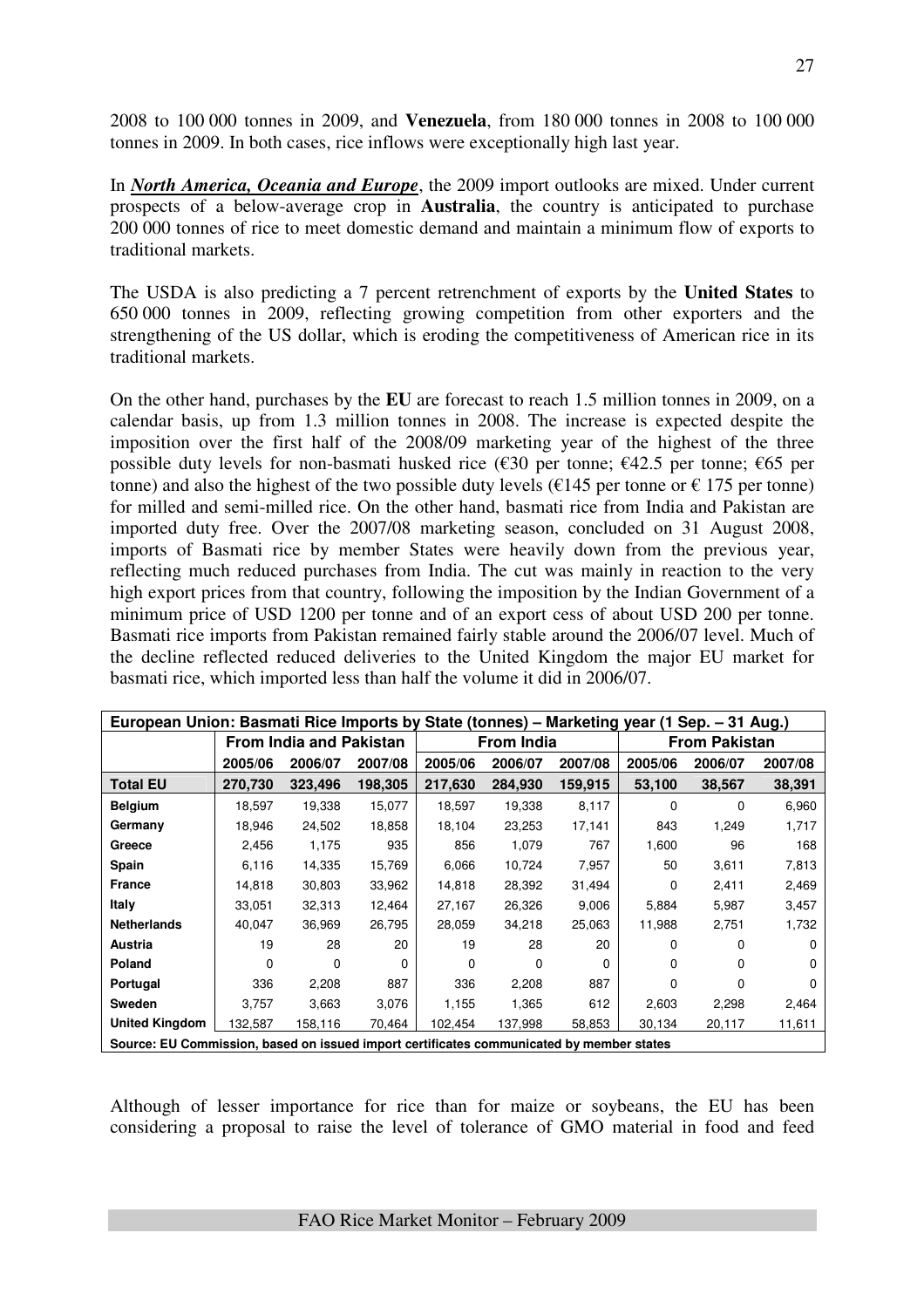consignments from the current 0.9 percent threshold, above which they should be labelled as genetically modified. Such move could be relevance also to the importation of rice, which was disrupted in 2007 by the finding of traces of GM rice in rice shipments from the United States. More recently, in April 2008, some GM (Bt63) rice was also identified in rice deliveries from China to the EU.

## **B. RICE EXPORTS IN 2009**

## **Rice export supplies likely to be ample in 2009, but policies in major exporting countries may restrict their availability for trade**



Generally good crops in the major exporting countries in 2008 are expected to result in of large availabilities for trade, which would facilitate a small increase in global rice exports to an anticipated 31.0 million tonnes in 2009, at lower prices than those prevailing in 2008. However, among the major world rice suppliers, both India and Egypt still maintain export restrictions, as fears of food inflation in those countries have not yet waned. The curbs are expected to be lifted either in April or May 2009, which would further ease the world supply and demand balance.

Although globally, the outlook for trade does not show much change compared with the 2008 estimate, several countries are anticipated to incur some cut in their rice exports in 2009, including **Brazil, Cambodia, Thailand and the United States.** The shortfalls are expected to be more than offset by increased deliveries by **China, India, Myanmar, Pakistan, Viet Nam**  and **Egypt**.

**Brazil**, a rice net importer, has managed to export sizeable quantities of rice since 2005, even surpassing 500 000 tonnes in 2008. In 2009, less attractive world prices along with stagnating production and rising domestic needs may hinder the ability of the country to sell rice abroad. The current export outlook therefore points to a substantially lower level of sales of 300 000 tonnes in 2009, still high for the country's standards.

Based on FAO's current expectation, **Cambodia** is foreseen to export 1.1 million tonnes of rice next year, 400 000 tonnes less than in 2008, as competition from other major suppliers is likely to intensify. However, the country is consolidating as an important origin of rice trade, a position likely to strengthen over the next few years. Part of Cambodia's exports are being channelled through Viet Nam and Thailand, but direct sales to foreign markets have been rising, in particular to countries in Near East, which have made large investments in Cambodia's rice sector. The government has claimed it could dispose of up to four million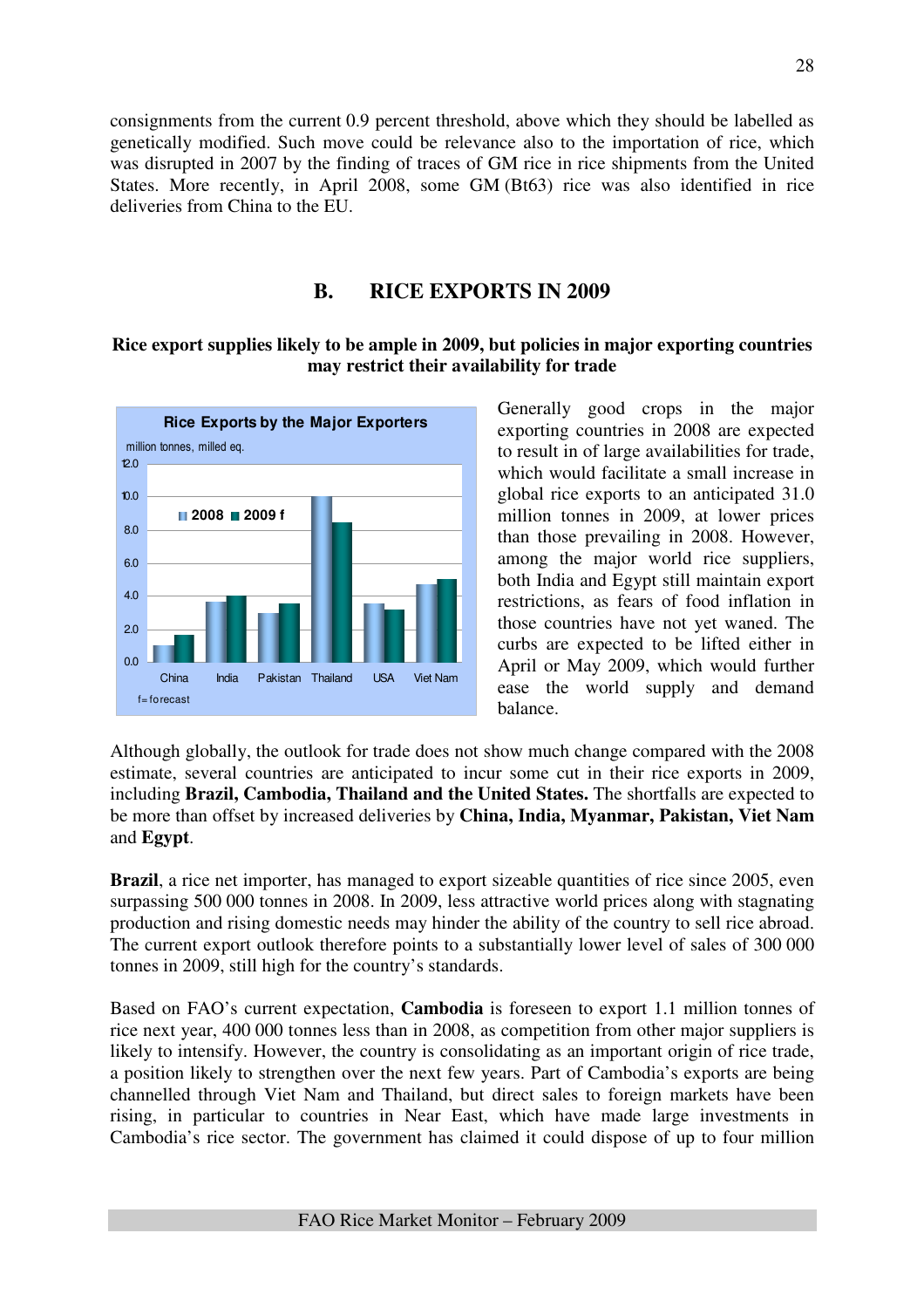tonnes of rice for export this year, but this would require overcoming logistic problems that are still hampering the sector in the country, from milling to shipping.

The 2008 bumper season and reduced food inflation are expected to enable **China mainland** to increase its deliveries in 2009 to 1.5 million tonnes. This is substantially above the 969 000 tonnes shipped in 2008, when sales were subject to a 5-10 percent tax imposed in December 2007. With exports of grains under full government control, the slower pace of rice shipments in 2008 was also a decision of the central authorities, concerned on stabilizing domestic prices. The export tax was lowered to 3 percent in November 2008, which would facilitate the export recovery this year. However, this assumes world prices do not tumble, which would make export subsidies necessary to keep Chinese rice competitive. Indeed, the official paddy procurement prices in 2008, converted into a milled rice basis, hovered around USD 355 per tonne. After the rise announced in January 2009, paddy procurement prices would be even higher at some USD 415 per tonne.

Outside of Asia, **Egypt** is anticipated to export 700 000 tonnes, up from 500 000 tonnes in 2008. Although the ban on rice exports is still in place, its suspension is scheduled on 1 April 2009. The government, however, is expected to replace the ban with a hefty export tax, in an attempt to avert sudden increases in domestic prices, as inflation continues to be a major concern.

After harvesting a record Kharif crop in November, **India** has relaxed some of the restrictions it had imposed on exports in 2008, which could boost exports from an estimated 3.7 million tonnes in 2008 to 4.0 million tonnes this year. Already on 15 October 2008, the government had allowed exports of the non-basmati, Pusa 1121 variety, an aromatic, long grain, not formally recognized as part of the Basmati family, conditional on their registration with APEDA and on shipment from selected ports. Exports of Pusa were made also subject to the minimum export price of USD 1 200 per tonne, plus a cess of Rupee 8 000 (USD 180) per tonne applied on basmati rice exports. On 20 January 2009, the export duty was eliminated and the minimum export price lowered from 1 200 to 1 100 per tonne for all Basmati rice, including Pusa. However, as of February 2009, the export of common rice is still barred. It is noteworthy that, in spite of the ban, which was imposed in April 2008, India still ranked third among exporters in 2008. Indeed, besides the sales of basmati rice conducted by private traders, the country engaged, through the State Trading Corporation of India (STC) and mostly on humanitarian grounds, in various government-to-government export transactions, which involved non-fragrant rice varieties.

Among smaller rice exporting countries, government officers in **Indonesia** have declared the country would have a surplus of more than 1 million tonnes for export this year, with some sales already agreed with neighbouring countries, such as Malaysia, the Philippines and East Timor. However, FAO's is only forecasting exports to reach some 200 000 tonnes in 2009. Even that relatively low level requires world rice prices to remain attractive. High production costs and fears of inflation may indeed deter the government to issue permits for larger volumes. Unlike for imports, the private sector can participate in the exportation of higher quality rice, which excludes husked rice and milled rice with more than 25 percent brokens.

In June 2008, in the midst of the soaring price episode, **Japan's** Prime Minister pledged to put 300 000 tonnes of rice imported under the WTO minimum import quota on the world market.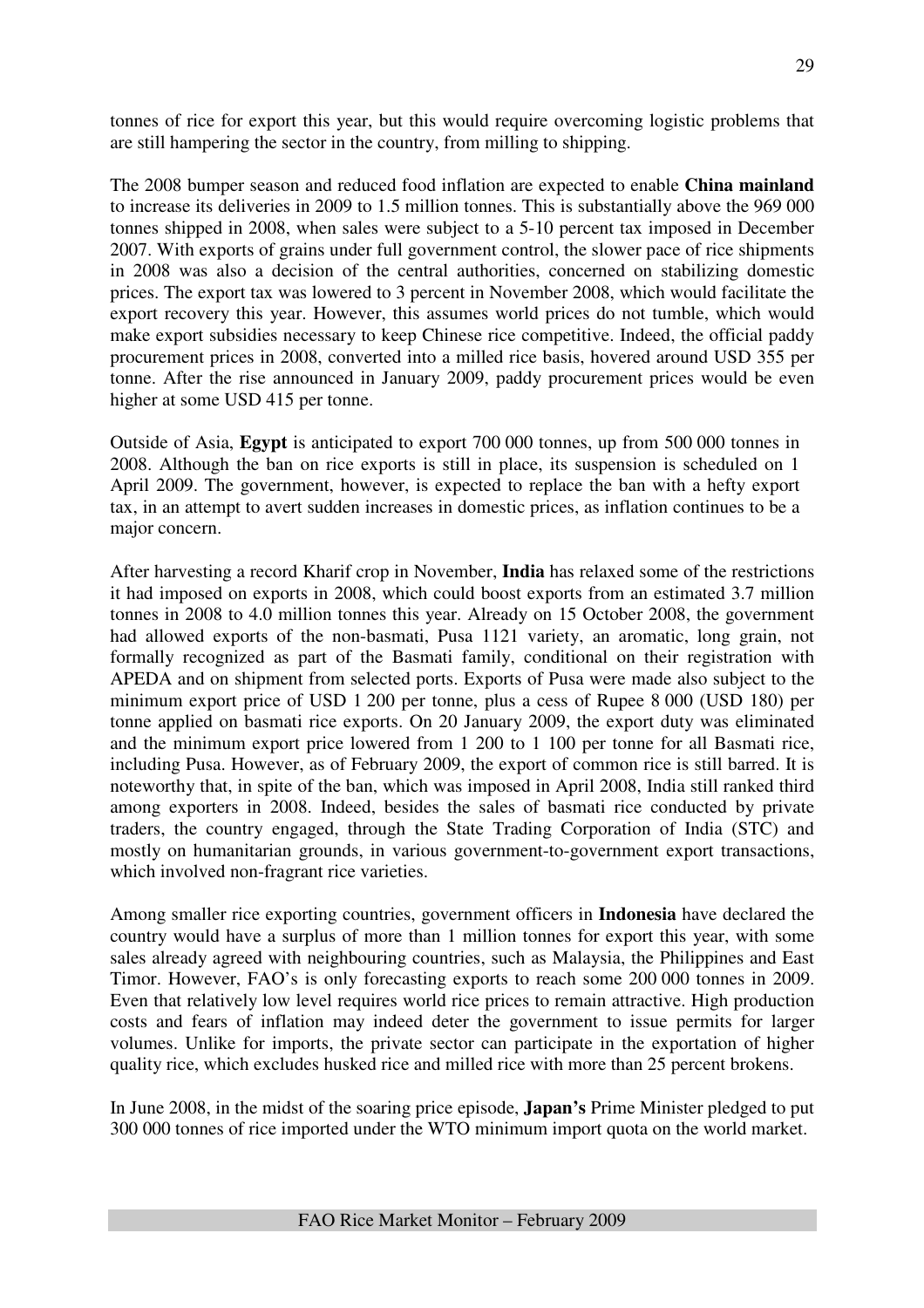The proposal, the terms of which were not clearly defined, was presented for consideration by the United States, one the country that had originally sold the rice to Japan. Eventually, however, no transaction was made against that pledge, probably because of the rapid evolution of the global situation over the second half of 2008, when the upward pressure on prices subsided. As a result, exports from Japan, delivered in the form of food aid, are estimated to have remained in the order of 200 000 tonnes in 2008, a level likely to be maintained also in 2009.

Despite the negative consequences of cyclone Nargis landfall on **Myanmar's** paddy production in 2008, the government announced in November the lifting of the export ban it had introduced in May. Along with that ban, export permits were suspended under "force majeur, constraining exports over 2008 to some 200 000 tonnes. The resumption of export permits and a better 2008 output than previously anticipated are behind a forecast rebounding of sales in 2009 to 400 000 tonnes. Of these, 100 000 tonnes were agreed to be delivered on an annual basis to Bangladesh under a bilateral agreement clinched in early October 2008.

Reflecting the recent large 2008 paddy harvest, **Pakistan** is also forecast to have sufficient excess supplies in 2009 to step up its exports beyond the 3.0 million tonnes exported last year. This relatively good performance was in spite of the temporary application of a minimum export price (MEP) of USD 750 per tonne for Irri-6 varieties, USD 1300 per tonne for Basmati rice and of USD 1500 per tonne on Super Basmati. The MEP on ordinary rice was suspended on 23 August 2008, with immediate effect, a move that was extended to all types of rice in November. As for 2009, the government announced that the country could export up to 4.1 million tonnes. However, with less attractive world prices expected to prevail, FAO's export forecast has been set at 3.5 million tonnes in 2009, close to the record levels sold in 2005 and 2006. Recent heavy rainfall in the Sindh has also impaired some of the crops that were already harvested but improperly stored, which may further constrain exports this year.

In **Thailand**, the new government that took office early this year appears to sustain the policy stance of the previous administration to guarantee high prices to producers. As a result, Thai export prices are likely to continue exceeding those of its main competitors, which is likely to depress sales from the country from the 9.97 million tonnes officially exported in 2008 to 8.5 million tonnes this year. It is noteworthy, that in an attempt to avert sharp declines in export prices, the new government has recently reiterated the call for a closer collaboration among major exporters, with the objective to stabilize world prices and prevent them from falling below economic levels.

The strengthening of the US dollar in recent months is also eroding the **United States** competitive edge on the international market, which could well depress its shipments over 2009 to 3.2 million tonnes, down from 3.5 million tonnes in 2008. The decline is likely to stem from lower sales of long grain indica rice, while exports of medium grain, Japonica, rice may thrive also this year. Indeed, production in Australia is likely to remain well below average while, in Egypt, the government appears still reluctant to remove all export restraints, which means the United States will continue to stand as one of the few open sources of Japonica rice in 2009.

In the light of the excellent 2008 paddy harvest, **Viet Nam** may expand sales next year by 6 percent to 5.0 million tonnes. Concerns over domestic rice supplies and prices led the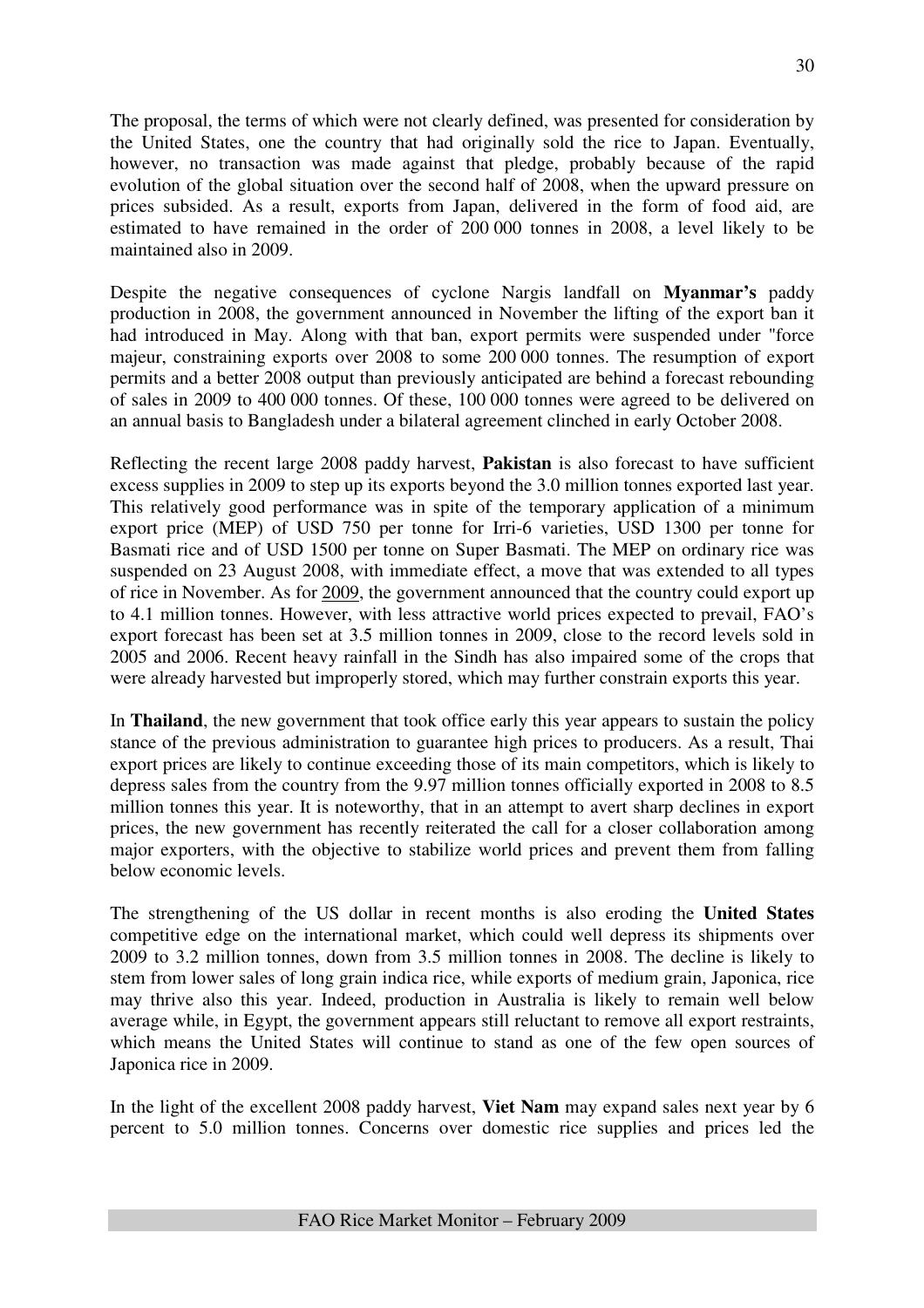government to impose a variable tax on rice exports in July 2008, which increased proportionally with prices. The system was first simplified in August, when the export tax was applied only on shipments of rice priced USD 800 per tonne or more, and then eliminated on 19 December. However, the prices of export contracts continue to be subject to government screening to ensure they do not fall below a minimum level.

**Uruguay's** exports in 2009 are now set to remain in the order of 800 000 tonnes in 2009, the same as last year. However, the weakness of the Real currency in Brazil, which is still the most important rice outlet of Uruguay, is likely to make access to that market more difficult this year, so a large portion is anticipated to be directed to other destinations, especially in Europe and in the Near East.

## **III. RICE STOCKS**

## **Global Rice Stocks in 2009 expected to reach their highest level since 2002**

One of the outcomes of the excellent 2008 paddy crops is expected to be a strong rebuilding of world rice reserves carried over 2009, which are now forecast to reach 118 million tonnes, in milled rice equivalent, the highest level since 2002 and 9 million tonnes more than in 2008. This stock forecast is also much larger than anticipated last July, when prospects over production were less buoyant. The estimate of global reserves in 2008 was also subject to a 2 million tonne upward adjustment.



The revisions to the forecast of world rice stock carried over at the close of marketing seasons in 2009 mainly concerned Asian countries, in particular: **Bangladesh** (+650 000 tonnes), **China mainland** (+5 million tonnes), **India** (+1.5 million tonnes), **Indonesia** (+200 000 tonnes), **Japan** (+400 000 tonnes), **Republic of Korea** (+310 000 tonnes), **Pakistan** (+200 000 tonnes), **Saudi Arabi**a (+140 000 tonnes), and **Viet Nam** (+200 000 tonnes). In the other regions, the overall forecast of carryovers in Africa was raised by some 330 000 tonnes, mainly on account of **Egypt** and **Madagascar;** by some 150 000 tonnes in North America, on account of the **United States**; and by some 200 000 tonnes in LAC, mainly on account of **Venezuela**.

All of the 9 million tonne increase in stocks is expected to be concentrated in the developing countries, which are forecast to hold a carryover of 115 million tonnes in 2009, up from 106 million tonnes in 2008. By contrast, developed economies are anticipated to cut inventories by 11 percent to 3.0 million tonnes, the lowest level in the decade. Globally, reserves in 2009 would be sufficient to cover 25.8 percent, or roughly three months, of planned utilization in 2009, higher than the 2008 **stock-to-use ratio** of 24.4 percent. The higher value of the ratio is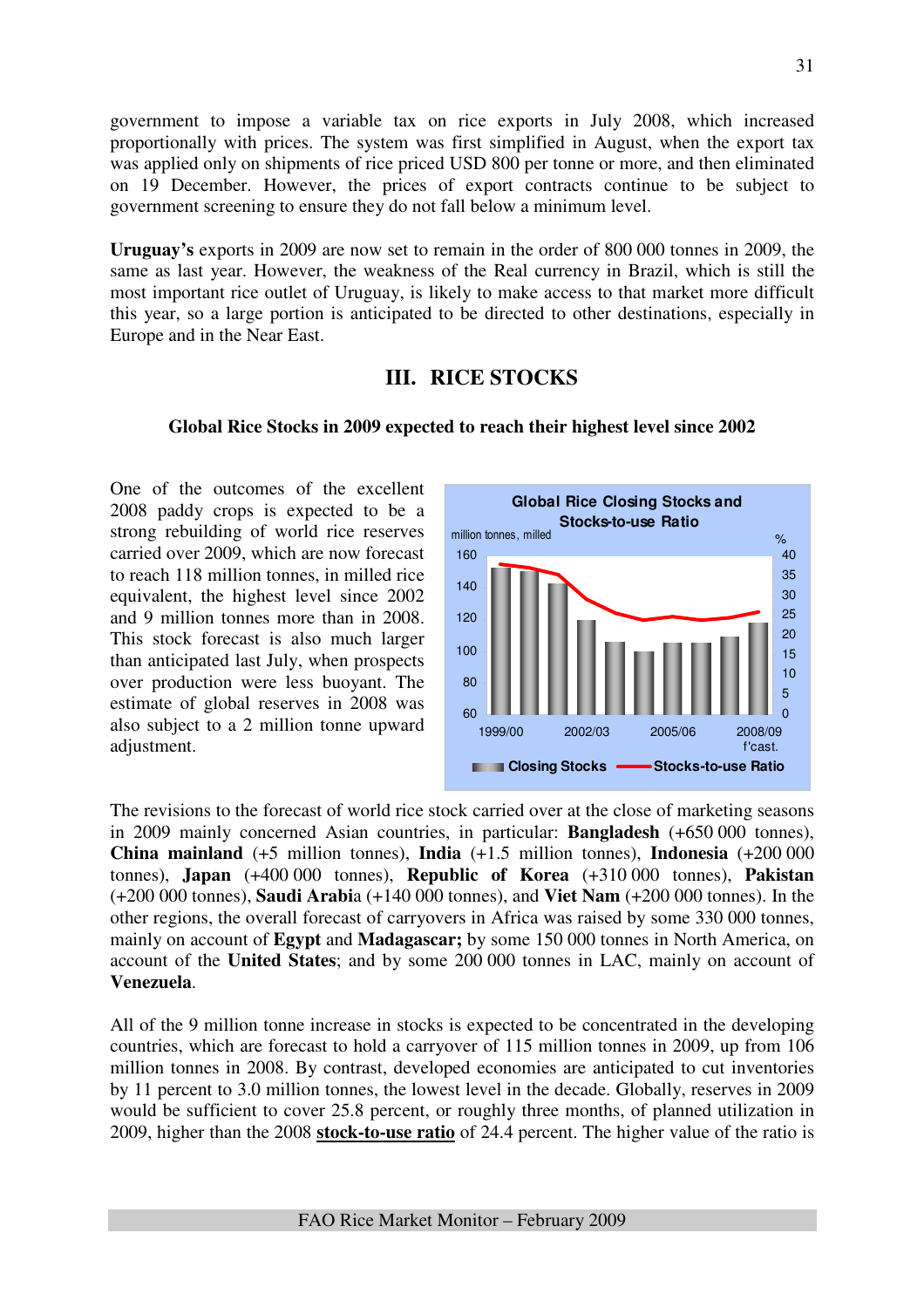indicative of an improved level of global rice food security, which, however, does not preclude shortages at the national or sub-national levels.

From a trade status perspective, the accumulation of rice inventories would be happening mainly among **exporting nations**, inclusive of India and China, which keep the largest rice reserves. As a group, stocks held by exporting countries are forecast to reach 98 million tonnes in 2009, 8 million tonnes more than last year. The bumper rice season in **China**, in particular, is anticipated to boost the country's rice inventories to 64 million tonnes, 5 million tonnes more than last year. Similarly, **India** is set to hold 18 million tonnes in 2009, up from 16 million tonnes, also reflecting the good results of the 2008 paddy season and the reduction in shipments in 2008. Through the Food Corporation of India, the government is reported to have procured record volumes of rice, much of which is needed for the public distribution system. As a result, public carryover stocks by the end of the country's rice marketing year on 1 October 2009, are likely to surpass the 6.5 million tonnes held in public stores a year earlier. Similarly, **Thailand's** rice inventories are expected to be boosted by large government purchases under the pledging programme. By the end of December 2009, 4 million tonnes had been procured under the scheme, with some older stocks released to private traders through tenders. By the end of the marketing season, Thai carryover reserves are forecast to reach 4.8 million tonnes, up from 4 million tonnes last year. Increases are also foreseen in **Egypt**, **Pakistan** and **Viet Nam**, but a fall is currently foreseen in **Australia** and the **United States**. The large losses incurred by **Myanmar** after the passage of cyclone Nargis are also anticipated to reduce the country's reserve by 20 percent to 4 million tonnes.

Overall, traditional **importing countries** are also forecast to replenish their reserves by over 1 million tonnes to some 20 million tonnes. The build-up is partly a reaction to the high prices last year, which have somewhat eroded confidence over world trade, prompting several governments to call for a reconstitution of national food reserves and for the maintenance of larger buffer stocks. For instance, **Malaysia** has announced the intention to raise the level of the public rice reserves from the minimum 300 000 tonnes to 500 000 tonnes. **Indonesia** is now forecast to hold 3.4 million tonnes at the close of the marketing year, up from 2.8 million tonnes in 2008, reflecting the large crop harvested in 2008. The **Philippines,** follows the policy to hold, through the NFA, a normal rice inventory equivalent to 15 days of domestic consumption and to 30 days during the lean months, from July to September. Overall, the country's 2009 carryover stocks are now forecast in the order of 2.1 million tonnes, unchanged from the previous year. Among other importing countries, a sizeable rebuilding of stocks is expected in the **Republic of Korea**, the **Chinese Province of Taiwan**, **Sri Lanka, Saudi Arabia** and the **United Arab Emirates,** but also in **Madagascar, Mali, Peru** and **Venezuela**. On the other hand, stocks are expected to be downscaled in **Japan, the Islamic Republic of Iran, South Africa, Nigeria and Brazil**.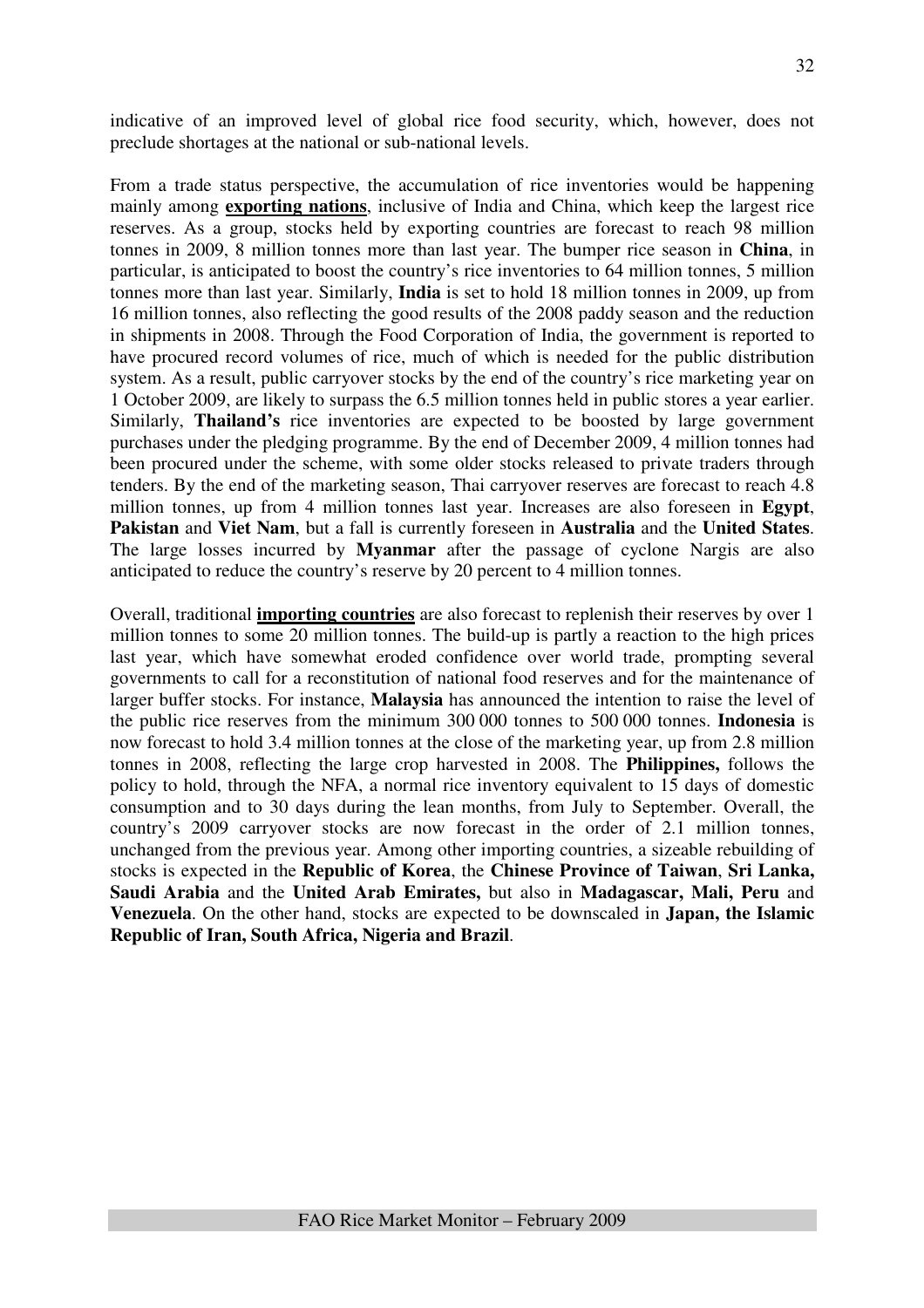## **IV. RICE UTILIZATION**

## **Higher per caput rice consumption estimated in 2008 despite rising prices and in 2009**

Rice utilization encompasses rice consumed as food, the small volumes that are fed to animals and other end-uses, which include paddy seeds, rice products utilized by the non-food industry (such as rice starch in paper manufacturing) and, especially, post harvest losses, which may absorb up to 20 percent of production in countries with poor storage facilities.

**In 2008, global rice utilization** (largely relying on rice produced over the 2007 season) is estimated to have risen by 2.4 percent to 438 million tonnes, in milled equivalent, on the back of a 1.8 percent expansion of world consumption as food to 379 million tonnes, while smaller volumes are estimated to have been utilized for feed. All other applications absorbed 47 million tonnes, substantially higher than in the previous year, with part of the increase stemming from the large losses caused by the passage of cyclone Nargis to rice already harvested in Myanmar. Despite the high prices prevailing in 2008, average per caput food consumption is estimated to have slightly increased to 57.0 kilo per year, up from 56.9 kilo in 2007. This reflected gains in the developing countries, where average consumption per person was gauged at 68.7 kilo in 2008, compared with 68.4 kilo in 2007. By contrast, it was estimated to have fallen from 12.6 kilo to 12.2 kilo in the developed countries, where families buy most of the rice they consume.



At the regional level, per caput food consumption is estimated to have risen by a modest 0.7 percent in Asia, to 83.4 kilo in 2008, fallen in LAC to 29.7 kilo, while remaining in the order of 22.5 kilo in Africa. Within the latter, however, West African consumers are estimated to have cut their rice rations by over 3 percent, to 37.8 kilo, in response to the high prices that prevailed for most of 2008. In January 2009, imported rice prices were still more than 50 percent above their January 2008 level in certain locations. This is in spite of a number of measures taken by government to keep rice affordable. Consumers in Europe, Oceania and North America are also estimated to have consumed less rice per person in 2008.

Based to a large extent on current estimates of production in 2008 and trade in 2009, **global rice utilization in 2009** looks set to reach some 448 million tonnes, 2.2 percent more than in 2008. Much of increase would be fuelled by larger world food consumption, now forecast to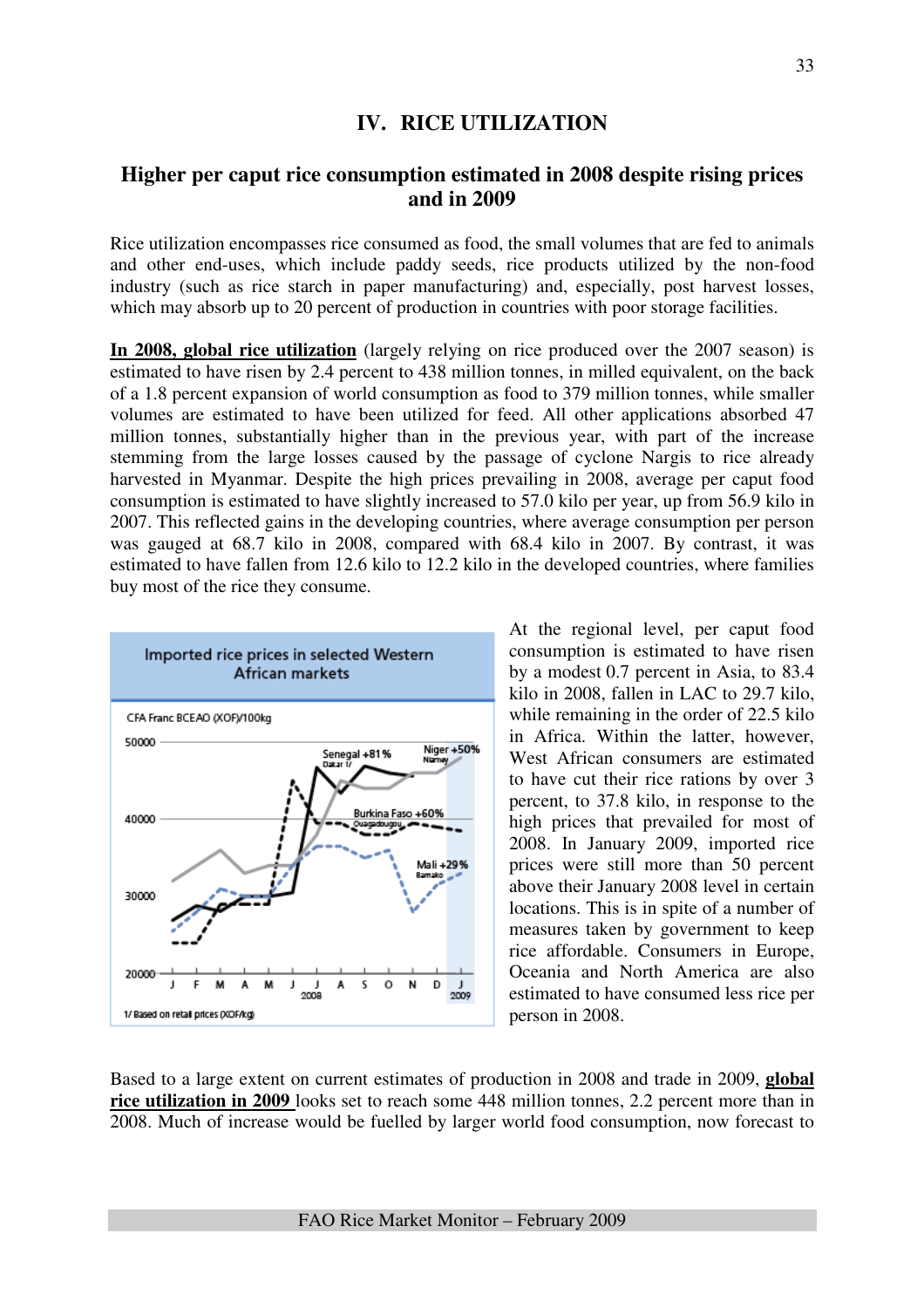increase by 1.8 percent to 386 million tonnes. On a per caput level, this would ensure an average level of food intake of 57.3 kilo per year, a small 0.5 percent from 200

8. Over the year, however, much would depend on prices and on the evolution of the economies now threatened to incur a severe downturn. In the case of rice, the impact of falling incomes may well be positive, as household turn to more basic staple foods, including rice, at the expense of more expensive livestock products, such as milk or meat. On a per caput food level, FAO's present outlook points to a modest increase of consumption in Asia, with more pronounced gains expected in Africa, in particular western Africa, Europe and North America. By contrast per caput rice intake may continue falling in LAC and Oceania.

## **V. RICE INTERNATIONAL PRICES**

## **International rice prices sharply down from their May 2008 peak levels but government policies help cushion the decline**

|      | <b>FAO Rice Price Indices</b> |                          |             |                     |          |                 |  |  |  |  |  |  |
|------|-------------------------------|--------------------------|-------------|---------------------|----------|-----------------|--|--|--|--|--|--|
|      |                               | All                      |             | Indica              | Japonica | <b>Aromatic</b> |  |  |  |  |  |  |
|      |                               |                          | <b>High</b> | Low                 |          |                 |  |  |  |  |  |  |
|      |                               |                          | quality     | quality             |          |                 |  |  |  |  |  |  |
|      |                               |                          |             | $2002 - 2004 = 100$ |          |                 |  |  |  |  |  |  |
| 2004 |                               | 118<br>120<br>120<br>117 |             |                     |          |                 |  |  |  |  |  |  |
| 2005 |                               | 125                      | 124         | 128                 | 127      | 108             |  |  |  |  |  |  |
| 2006 |                               | 137                      | 135         | 129                 | 153      | 117             |  |  |  |  |  |  |
| 2007 |                               | 161                      | 156         | 168                 | 157      |                 |  |  |  |  |  |  |
| 2008 |                               | 295                      | 296         | 315                 | 251      |                 |  |  |  |  |  |  |
| 2008 | January                       | 193                      | 184         | 202                 | 189      | 203             |  |  |  |  |  |  |
|      | February                      | 213                      | 210         | 232                 | 195      | 225             |  |  |  |  |  |  |
|      | March                         | 250                      | 257         | 290                 | 206      | 243             |  |  |  |  |  |  |
|      | April                         | 321                      | 349         | 394                 | 237      | 272             |  |  |  |  |  |  |
|      | May                           | 372                      | 411         | 437                 | 296      | 289             |  |  |  |  |  |  |
|      | June                          | 370                      | 386         | 395                 | 358      | 278             |  |  |  |  |  |  |
|      | July                          | 352                      | 369         | 359                 | 357      | 269             |  |  |  |  |  |  |
|      | August                        | 329                      | 335         | 293                 | 381      | 260             |  |  |  |  |  |  |
|      | September                     | 313                      | 302         | 269                 | 389      | 252             |  |  |  |  |  |  |
|      | October                       | 291                      | 275         | 225                 | 388      | 242             |  |  |  |  |  |  |
|      | November                      | 269                      | 239         | 188                 | 391      | 237             |  |  |  |  |  |  |
|      | December                      | 266                      | 237         | 178                 | 391      | 237             |  |  |  |  |  |  |
| 2009 | January                       | 271                      | 240         | 192                 | 392      | 239             |  |  |  |  |  |  |
| 2008 | Jan                           | 193                      | 184         | 202                 | 189      | 203             |  |  |  |  |  |  |
| 2009 | Jan.                          | 271                      | 240         | 192                 | 392      | 239             |  |  |  |  |  |  |

*Source : FAO* 

 $\overline{a}$ 

*N.B. - The FAO Rice Price Index is based on 16 rice export quotations. "Quality" is defined by the percentage of broken kernels, with high (low) quality referring to rice with less (equal to or more) than 20 percent brokens. The Sub-Index for Aromatic Rice follows movements in prices of Basmati and Fragrant rice.*

Since reaching nominal highs in May 2008, international rice prices have shown a definite tendency to weaken. The decline has been more pronounced since October, when world import demand started to falter and it was becoming clear that the major producers in the Northern Hemisphere were heading towards record 2008 harvests. The tendency resulted in steady monthly falls of the FAO All Rice Price Index (2002-  $2004 = 100$ <sup>3</sup>, which lost 106 basis points, passing from 372 in May 2008 to 266 in December 2008. On a yearly base, however, the Index averaged 295, still 84 percent above the 2007 average. In January 2009, world rice prices rebounded somewhat, lifting the index by five basis points to 271.

 $3$  The FAO Rice Price Indices have all been rebased to the 2002-2004 period to be consistent with the base period of other agricultural commodity price indices, which are components of the FAO FOOD PRICE INDEX (http://www.fao.org/worldfoodsituation/en/)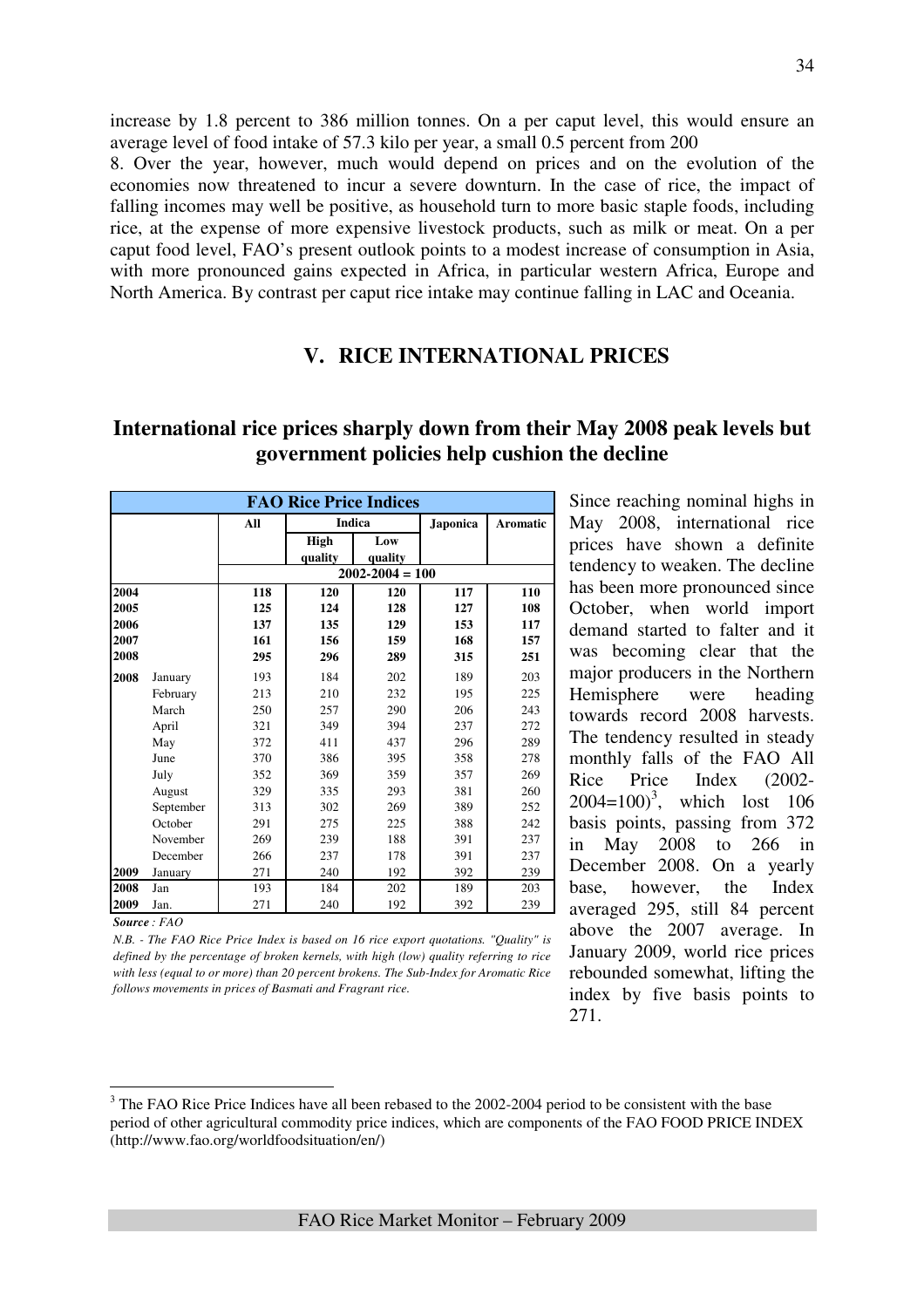The sudden reversal of the tendency in January 2009 was partly triggered by an announced 1.5 million tonne sale of 25 percent broken rice from Viet Nam to the Philippines under a government-to-government deal. Although the transaction helped strengthen the Low Quality Indica rice price most, this is the only rice group whose prices have now fallen below the levels of one year ago. Prices of all the others types of rice remain substantially above January 2008 levels, including prices of the High Quality Indica, prices of Aromatic rice and, especially, prices of Japonica rice, which were still quoted at twice their level one year ago, largely reflecting restrained supplies, in absence of Egypt and Australian exporters from the market.



Among the various sources of supply, export prices in Thailand have held better, because of the large procurement purchases conducted by the Government under the pledging scheme, which by end-January 2009 had withdrawn around 5 million tonnes from the market. The programme has particularly sustained the prices of the higher quality rice (parboiled and

fragrant rices included), but had only limited positive impacts on the low quality, fully broken A1 Super rice. Export prices in the other major exporting countries, including Pakistan, the United States and Viet Nam, have experienced steeper declines. One effect of these relative movements has been a narrowing of the differential between prices in Thailand and in the United States, which has seen the price ratio between the US N.2 4% long grain and the Thai White Rice 100% B price falling from 1.41 in January 2008 to 1.02 in January 2009.

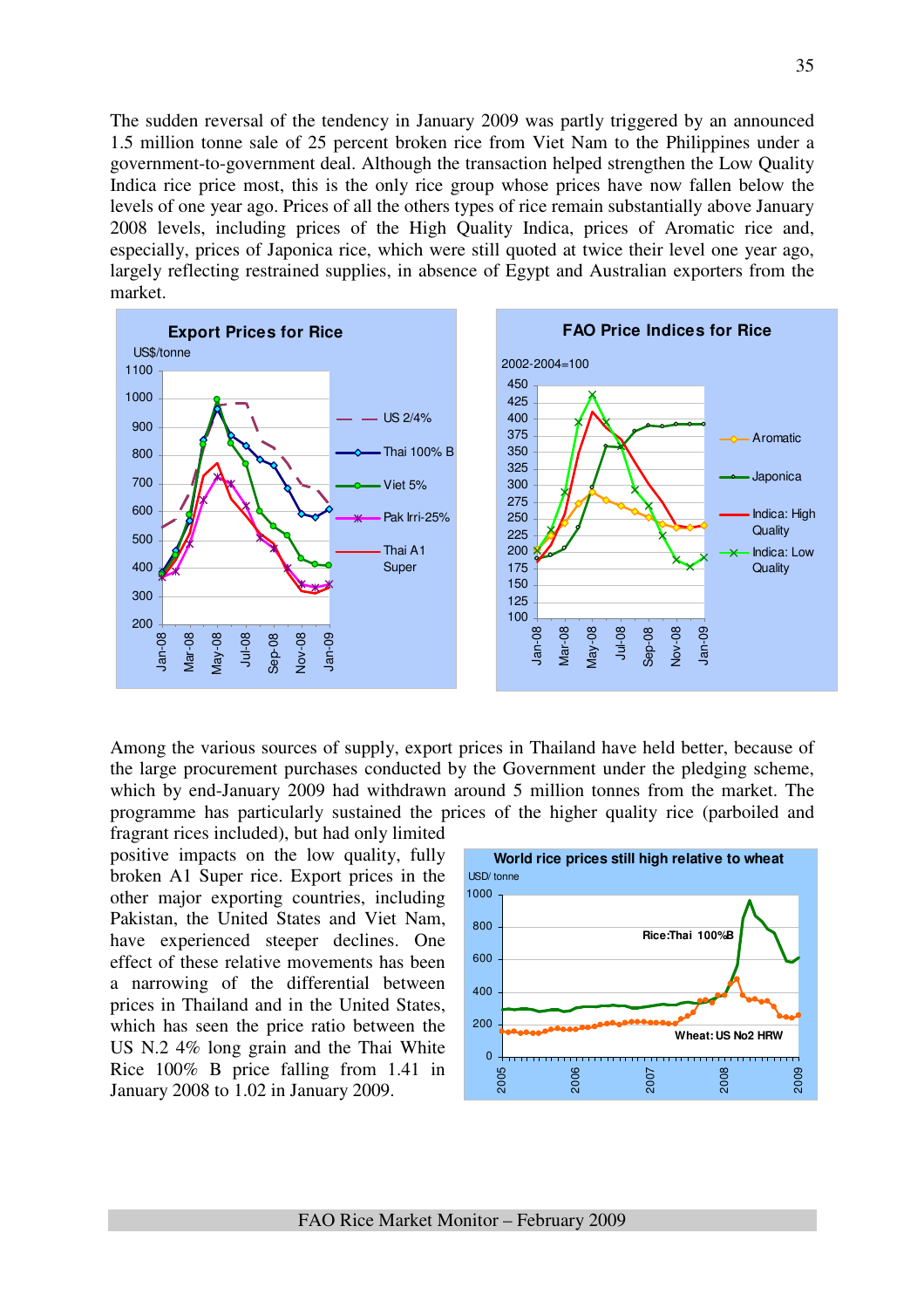Although falling, world rice prices continue to exceed their level of one year ago, mainly because of the various programmes that are being implemented in China Mainland, Thailand, Pakistan or Viet Nam, all geared towards sustaining producer or export prices. The maintenance of export restrictions in India and Egypt has so far also averted a more drastic drop in prices. Such policies largely explain the resilience of international rice prices if compared with world prices of other cereals, especially wheat, which have virtually returned to levels prevailing before prices started their surge in 2007.

Yet, whether world rice prices could stabilize around present levels is questionable. Based on current prospects of ample world supplies relative to demand in 2009, the market would need to balance at lower prices. This is especially so if the downturn of the economies stifles effective demand. However, given the rise of average production costs in 2008 and the relatively high prices offered under government procurement programmes, world quotations under USD 400 per tonne for top quality white rice would result in severe losses to producers and to the public sector of the exporting countries while also hampering polices in pursuance of self-sufficiency of many importing nations. It is in this context that the government of Thailand is renewing its efforts to strengthen collaboration with other major exporters to keep world prices from falling below economic levels and has proposed to hold on its territory a larger stock as part of the Asean food security reserve.

Thus, after a difficult 2008, characterized by soaring prices of rice and other commodities, including fuel and fertilizers, governments are facing different but even more demanding circumstances in 2009. If last year they had to intervene on two conflicting fronts, both to stimulate rice production and to keep rice affordable to consumers, they may face even greater challenges in 2009 in the context of the severe global economic slowdown. Indeed, although the easing of world rice market conditions is expected to bring down prices, which is good news for consumers, their access to rice supplies may not improve in the face of deteriorating incomes and rising job insecurity. In this context, governments may again have to take action, this time to sustain rice producer prices while also protecting the purchasing power of their populations, at a moment when demands for public help from other sectors are quickly intensifying.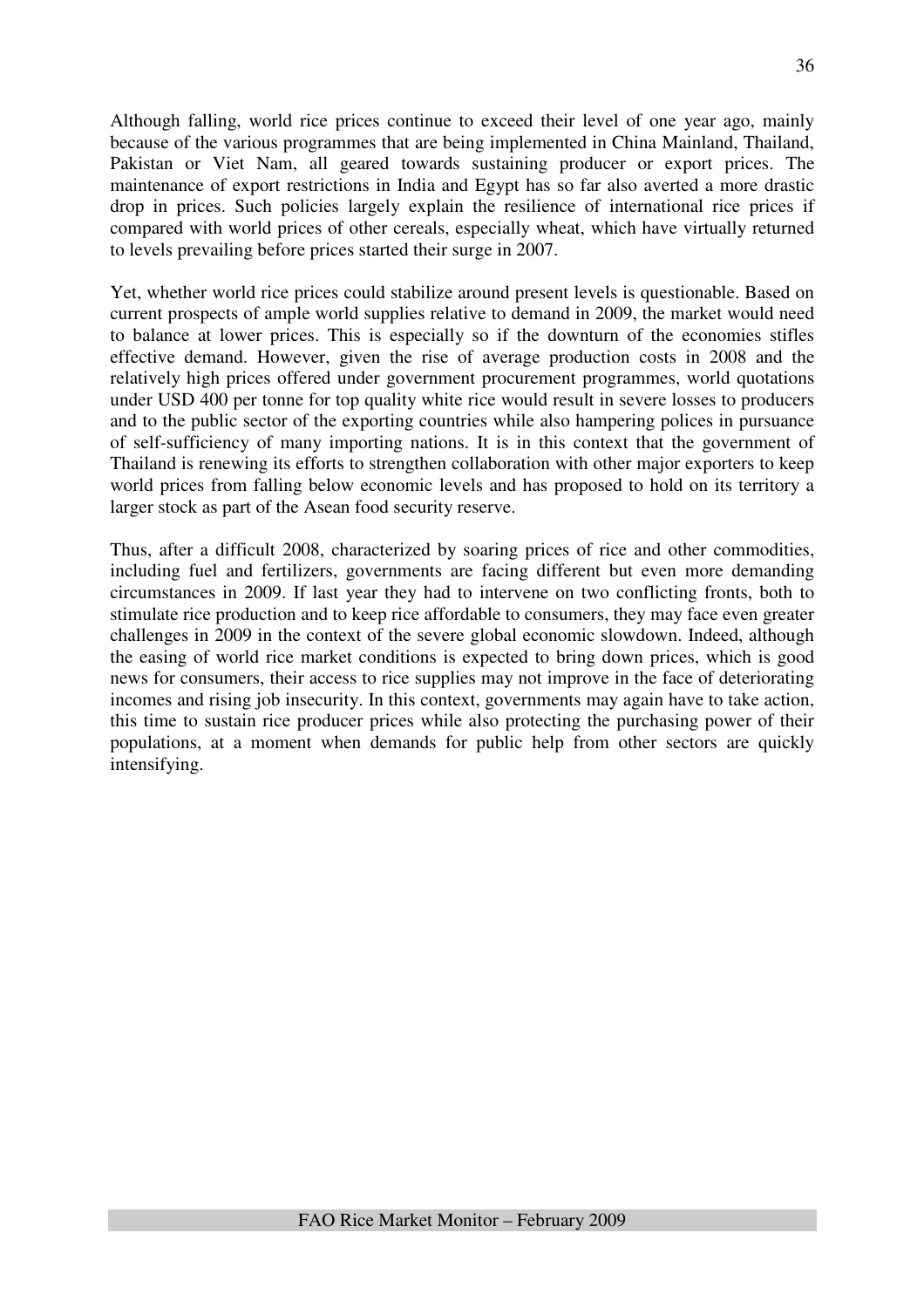| <b>EXPORT PRICES FOR RICE</b> |                                               |                              |                               |                      |             |              |                    |            |                                          |                                             |                                                                  |                                   |                          |
|-------------------------------|-----------------------------------------------|------------------------------|-------------------------------|----------------------|-------------|--------------|--------------------|------------|------------------------------------------|---------------------------------------------|------------------------------------------------------------------|-----------------------------------|--------------------------|
|                               | Thai<br>White<br>$100\%$ B<br>Second<br>grade | Thai<br>Parboiled<br>$100\%$ | U.S.<br>Long<br>Grain<br>2,4% | <b>Viet</b><br>$5\%$ | Thai<br>25% | India<br>25% | <b>Viet</b><br>25% | Pak<br>25% | Thai<br>${\bf A1}$<br><b>Super</b><br>1/ | U.S.<br>California<br>Medium<br>Grain<br>2l | Egypt<br><b>Short</b><br>Grain,<br>Grade<br>2,5% 178<br>Camolino | Pak<br><b>Basmati</b><br>Ordinary | Thai<br>Fragrant<br>100% |
|                               | (US \$/tonne, f.o.b.)                         |                              |                               |                      |             |              |                    |            |                                          |                                             |                                                                  |                                   |                          |
| 2004                          | 244                                           | 247                          | 372                           | 224                  | 225         | n.a.         | 212                | 230        | 207                                      | 493                                         | 317                                                              | 468                               | 443                      |
| 2005                          | 291                                           | 285                          | 319                           | 255                  | 259         | 236          | 239                | 235        | 219                                      | 418                                         | 327                                                              | 473                               | 404                      |
| 2006                          | 311                                           | 300                          | 394                           | 266                  | 269         | 247          | 249                | 230        | 217                                      | 512                                         | 353                                                              | 516                               | 470                      |
| 2007                          | 335                                           | 332                          | 436                           | 313                  | 305         | 292          | 294                | 290        | 275                                      | 557                                         | 404                                                              | 677                               | 550                      |
| 2008                          | 695                                           | 722                          | 782                           | 614                  | 603         | n.a.         | 553                | 498        | 506                                      | 913                                         | n.a.                                                             | 1077                              | 914                      |
| 2008                          |                                               |                              |                               |                      |             |              |                    |            |                                          |                                             |                                                                  |                                   |                          |
| January                       | 385                                           | 389                          | 544                           | 377                  | 368         | 345          | 357                | 369        | 365                                      | 590                                         | 479                                                              | 888                               | 643                      |
| February                      | 463                                           | 490                          | 572                           | 444                  | 455         | n.a.         | 430                | 388        | 431                                      | 595                                         | 490                                                              | 1040                              | 748                      |
| March                         | 567                                           | 607                          | 671                           | 588                  | 540         | n.a.         | 555                | 488        | 522                                      | 595                                         | 587                                                              | 1100                              | 837                      |
| April                         | 853                                           | 874                          | 820                           | 838                  | 787         | n.a.         | 755                | 641        | 727                                      | 758                                         | n.a.                                                             | 1100                              | 1104                     |
| May                           | 963                                           | 1037                         | 978                           | 996                  | 869         | n.a.         | 863                | 723        | 772                                      | 926                                         | n.a.                                                             | 1100                              | 1210                     |
| June                          | 870                                           | 937                          | 985                           | 843                  | 764         | n.a.         | 791                | 700        | 645                                      | 963                                         | n.a.                                                             | 1100                              | 1096                     |
| July                          | 835                                           | 872                          | 985                           | 770                  | 715         | n.a.         | 739                | 620        | 583                                      | 1036                                        | n.a.                                                             | 1100                              | 1021                     |
| August                        | 787                                           | 826                          | 853                           | 599                  | 658         | n.a.         | 548                | 508        | 525                                      | 1061                                        | n.a.                                                             | 1100                              | 943                      |
| September                     | 764                                           | 776                          | 826                           | 546                  | 626         | n.a.         | 489                | 472        | 487                                      | 1119                                        | n.a.                                                             | 1100                              | 899                      |
| October                       | 683                                           | 670                          | 770                           | 517                  | 538         | n.a.         | 431                | 400        | 385                                      | 1113                                        | n.a.                                                             | 1100                              | 835                      |
| November                      | 591                                           | 584                          | 695                           | 434                  | 464         | n.a.         | 352                | 342        | 320                                      | 1102                                        | n.a.                                                             | 1100                              | 810                      |
| December                      | 582                                           | 597                          | 683                           | 414                  | 454         | n.a.         | 323                | 330        | 310                                      | 1102                                        | n.a.                                                             | 1100                              | 820                      |
| 2009                          |                                               |                              |                               |                      |             |              |                    |            |                                          |                                             |                                                                  |                                   |                          |
| January                       | 611                                           | 664                          | 625                           | 407                  | 471         | n.a.         | 360                | 342        | 332                                      | 1102                                        | n.a.                                                             | 1100                              | 876                      |
| 2008 Jan.                     | 385                                           | 389                          | 544                           | 377                  | 368         | 345          | 357                | 369        | 365                                      | 590                                         | 479                                                              | 888                               | 643                      |
| 2009 Jan.                     | 611                                           | 664                          | 625                           | 407                  | 471         | n.a.         | 360                | 342        | 332                                      | 1102                                        | n.a.                                                             | 1100                              | 876                      |

**Sources**: Jackson Son & Co. (London) Ltd. and other public sources.

1/ White broken rice. 2/ Up to August 2005 U.S. medium grain No.2, 4%; since September 2005 onwards No. 1, maximum 4-percent brokens, sacked, California mill.

Note: Please note that data may have been subject to revision due to temporary unavailability and/or late publishing of weekly price quotations.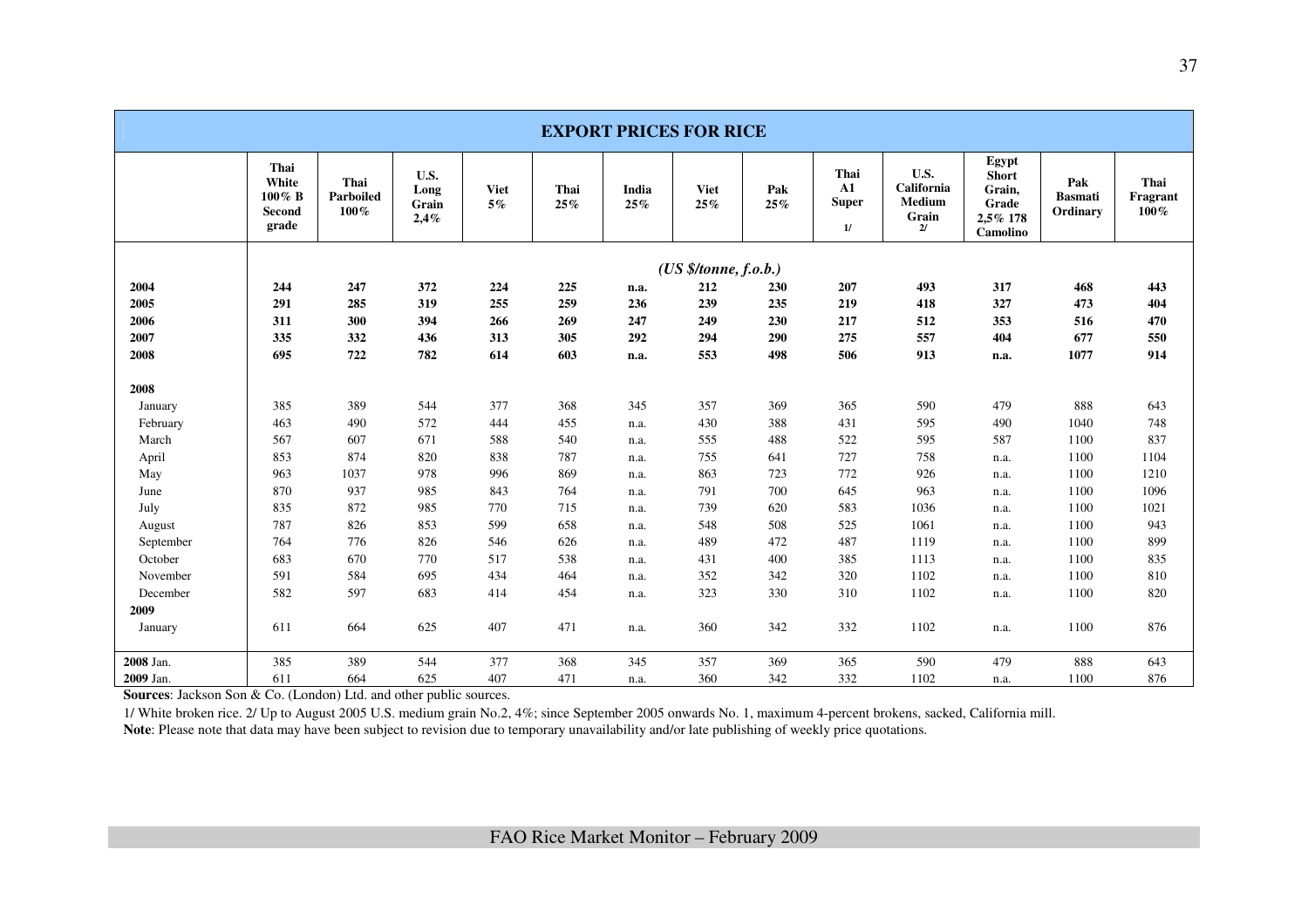| <b>WORLD PADDY PRODUCTION</b>               |               |                     |                    |                                             | <b>WORLD IMPORTS OF RICE</b> |                            |                           |  |  |
|---------------------------------------------|---------------|---------------------|--------------------|---------------------------------------------|------------------------------|----------------------------|---------------------------|--|--|
|                                             | 2006          | 2007<br>(estimated) | 2008<br>(forecast) |                                             | 2007                         | 2008<br>(estimated)        | $2009^{1/}$<br>(forecast) |  |  |
|                                             |               | million tonnes      |                    |                                             |                              | million tonnes, milled eq. |                           |  |  |
| <b>WORLD</b>                                | 642.1         | 659.9               | 683.2              | <b>WORLD</b>                                | 32.4                         | 30.8                       | 31.0                      |  |  |
| Developing countries<br>Developed countries | 617.3<br>24.7 | 635.5<br>24.3       | 659.3<br>23.8      | Developing countries<br>Developed countries | 27.6<br>4.8                  | 26.0<br>4.8                | 25.9<br>5.2               |  |  |
| <b>ASIA</b>                                 | 581.4         | 600.3               | 618.0              | <b>ASIA</b>                                 | 15.7                         | 14.6                       | 14.8                      |  |  |
| Bangladesh                                  | 41.0          | 43.4                | 45.0               | Bangladesh                                  | 1.4                          | 1.7                        | 1.1                       |  |  |
| Cambodia                                    | 6.3           | 6.7                 | 6.8                | China                                       | 1.0                          | 0.8                        | 0.9                       |  |  |
| China                                       | 183.3         | 187.4               | 194.6              | of which Taiwan Prov.                       | 0.1                          | 0.1                        | 0.1                       |  |  |
| of which Taiwan Prov.                       | 1.6           | 1.4                 | 1.6                | Indonesia                                   | 1.8                          | 0.3                        | 0.2                       |  |  |
| India                                       | 140.0         | 144.6               | 147.0              | Iran, Islamic Rep. of                       | 1.1                          | 1.1                        | 1.2                       |  |  |
| Indonesia                                   | 54.5          | 57.2                | 60.3               | Iraq                                        | 0.8                          | 1.0                        | 1.1                       |  |  |
| Iran, Islamic Rep. of                       | 2.6           | 2.8                 | 2.6                | Japan                                       | 0.6                          | 0.7                        | 0.7                       |  |  |
| Japan                                       | 10.7          | 10.9                | 10.5               | Malaysia                                    | 0.8                          | 1.0                        | 0.8                       |  |  |
| Korea Rep. of                               | 6.3           | 6.0                 | 6.5                | Philippines                                 | 1.8                          | 2.3                        | 2.0                       |  |  |
| Myanmar                                     | 30.9          | 31.5                | 30.5               | Saudi Arabia                                | 1.2                          | 1.1                        | 1.3                       |  |  |
| Pakistan                                    | 8.2           | 8.3                 | 9.8                | Sri Lanka                                   | 0.1                          | 0.1                        | 0.0                       |  |  |
| Philippines                                 | 15.5          | 16.6                | 16.9               |                                             |                              |                            |                           |  |  |
| Sri Lanka                                   | 3.3           | 3.1                 | 3.9                | <b>AFRICA</b>                               | 10.1                         | 9.6                        | 9.3                       |  |  |
| Thailand                                    | 29.6          | 32.1                | 31.2               | Côte d'Ivoire                               | 0.8                          | 0.9                        | 0.9                       |  |  |
| Viet Nam                                    | 35.8          | 35.9                | 38.6               | Nigeria                                     | 1.9                          | 2.0                        | 1.8                       |  |  |
|                                             |               |                     |                    | Senegal                                     | 1.0                          | 0.9                        | 0.9                       |  |  |
| <b>AFRICA</b>                               | 22.0          | 22.3                | 26.2               | South Africa                                | 1.0                          | 0.8                        | 0.9                       |  |  |
| North Africa                                | 6.8           | 6.9                 | 7.3                | <b>CENTRAL AMERICA</b>                      | 2.3                          | 2.3                        | 2.4                       |  |  |
| Egypt                                       | 6.8           | 6.9                 | 7.2                | Cuba                                        | 0.7                          | 0.7                        | 0.7                       |  |  |
|                                             |               |                     |                    | Mexico                                      | 0.6                          | 0.5                        | 0.5                       |  |  |
| Sub-Saharan Africa                          | 15.3          | 15.4                | 19.0               |                                             |                              |                            |                           |  |  |
| Western Africa                              | 9.4           | 8.9                 | 11.4               | <b>SOUTH AMERICA</b>                        | 1.0                          | 1.1                        | 1.1                       |  |  |
| Côte d'Ivoire                               | 0.7           | 0.6                 | 0.7                | <b>Brazil</b>                               | 0.7                          | 0.4                        | 0.6                       |  |  |
| Guinea                                      | 1.3<br>1.1    | 1.3<br>1.1          | 1.5<br>1.6         | Peru                                        | 0.1                          | 0.1                        | 0.0                       |  |  |
| Mali                                        | 4.0           | 3.2                 | 4.2                | <b>NORTH AMERICA</b>                        | 1.0                          | 1.0                        | 1.0                       |  |  |
| Nigeria<br>Central Africa                   | 0.4           | 0.4                 | 0.4                | Canada                                      | 0.3                          | 0.3                        | 0.3                       |  |  |
| Eastern Africa                              | 1.6           | 1.8                 | 1.8                | <b>United States</b>                        | 0.7                          | 0.7                        | 0.7                       |  |  |
| Tanzania                                    | 1.2           | 1.4                 | 1.4                |                                             |                              |                            |                           |  |  |
| Southern Africa                             | 3.8           | 4.2                 | 5.3                | <b>EUROPE</b>                               | 1.7                          | 1.8                        | 2.0                       |  |  |
|                                             |               | 3.9                 | 4.9                | EU 2/                                       | 1.1                          |                            |                           |  |  |
| Madagascar                                  | 3.5<br>0.2    | 0.2                 | 0.2                | Russian Fed.                                | 0.2                          | 1.3<br>0.3                 | 1.5<br>0.3                |  |  |
| Mozambique                                  |               |                     |                    |                                             |                              |                            |                           |  |  |
| <b>CENTRAL AMERICA</b>                      | 2.5           | 2.5                 | 2.5                | <b>OCEANIA</b>                              | 0.4                          | 0.4                        | 0.5                       |  |  |
| Cuba                                        | 0.4           | 0.4                 | 0.4                |                                             |                              |                            |                           |  |  |
| Dominican Rep.                              | 0.7           | 0.7                 | 0.7                |                                             |                              |                            |                           |  |  |
| Mexico                                      | 0.3           | 0.3                 | 0.3                |                                             | <b>WORLD EXPORTS OF RICE</b> |                            |                           |  |  |
| <b>SOUTH AMERICA</b>                        | 22.8          | 22.0                | 23.7               |                                             | 2007                         | 2008                       | $2009^{1/}$               |  |  |
| Argentina                                   | 1.2           | 1.1                 | 1.2                |                                             |                              | (estimated)                | (forecast)                |  |  |
| Brazil                                      | 11.7          | 11.3                | 12.1               |                                             |                              | million tonnes, milled eq. |                           |  |  |
| Colombia                                    | 2.3           | 2.4                 | 2.6                | <b>WORLD</b>                                | 32.4                         | 30.8                       | 31.0                      |  |  |
| Peru                                        | 2.4           | 2.5                 | 2.7                | Developing countries                        | 28.9                         | 26.8                       | 27.2                      |  |  |
| Uruguay                                     | 1.3           | 1.1                 | 1.3                | Developed countries                         | 3.5                          | 4.0                        | 3.7                       |  |  |
| <b>NORTH AMERICA</b>                        | 8.8           | 9.0                 | 9.2                | <b>ASIA</b>                                 | 25.9                         | 24.4                       | 24.7                      |  |  |
| <b>United States</b>                        | 8.8           | 9.0                 | 9.2                | China                                       | 1.4                          | 1.0                        | 1.6                       |  |  |
|                                             |               |                     |                    | of which Taiwan Prov.                       | 0.0                          | 0.0                        | 0.1                       |  |  |
| <b>EUROPE</b>                               | 3.5           | 3.6                 | 3.4                | India                                       | 6.2                          | 3.7                        | 4.0                       |  |  |
| $EU$ 2/                                     | 2.6           | 2.8                 | 2.6                | Myanmar                                     | 0.0                          | 0.2                        | 0.4                       |  |  |
|                                             |               |                     |                    | Pakistan                                    | 2.6                          | 3.0                        | 3.5                       |  |  |
| <b>OCEANIA</b>                              | 1.1           | 0.2                 | 0.0                | Thailand                                    | 9.6                          | 10.0                       | 8.5                       |  |  |
| Australia                                   | $1.0\,$       | 0.2                 | 0.0                | Viet Nam                                    | 4.6                          | 4.7                        | 5.0                       |  |  |
|                                             |               |                     |                    |                                             |                              |                            |                           |  |  |

| <b>FOOTNOTES</b> |  |  |  |
|------------------|--|--|--|

|            | DY PRODUCTION  |            |  | <b>WORLD IMPORTS OF RICE</b> |            |                            |             |
|------------|----------------|------------|--|------------------------------|------------|----------------------------|-------------|
| 2006       | 2007           | 2008       |  |                              | 2007       | 2008                       | $2009^{1/}$ |
|            | (estimated)    | (forecast) |  |                              |            | (estimated)                | (forecast)  |
|            | million tonnes |            |  |                              |            | million tonnes, milled eq. |             |
| 642.1      | 659.9          | 683.2      |  | <b>WORLD</b>                 | 32.4       | 30.8                       | 31.0        |
| 617.3      | 635.5          | 659.3      |  | Developing countries         | 27.6       | 26.0                       | 25.9        |
| 24.7       | 24.3           | 23.8       |  | Developed countries          | 4.8        | 4.8                        | 5.2         |
| 581.4      | 600.3          | 618.0      |  | <b>ASIA</b>                  | 15.7       | 14.6                       | 14.8        |
| 41.0       | 43.4           | 45.0       |  | Bangladesh                   | 1.4        | 1.7                        | 1.1         |
| 6.3        | 6.7            | 6.8        |  | China                        | 1.0        | 0.8                        | 0.9         |
| 183.3      | 187.4          | 194.6      |  | of which Taiwan Prov.        | 0.1        | 0.1                        | 0.1         |
| 1.6        | 1.4            | 1.6        |  | Indonesia                    | 1.8        | 0.3                        | 0.2         |
| 140.0      | 144.6          | 147.0      |  | Iran, Islamic Rep. of        | 1.1        | 1.1                        | 1.2         |
| 54.5       | 57.2           | 60.3       |  | Iraq                         | 0.8        | 1.0                        | 1.1         |
| 2.6        | 2.8            | 2.6        |  | Japan                        | 0.6        | 0.7                        | 0.7         |
| 10.7       | 10.9           | 10.5       |  | Malaysia                     | 0.8        | 1.0                        | 0.8         |
| 6.3        | 6.0            | 6.5        |  | Philippines                  | 1.8        | 2.3                        | 2.0         |
| 30.9       | 31.5           | 30.5       |  | Saudi Arabia                 | 1.2        | 1.1                        | 1.3         |
| 8.2        | 8.3            | 9.8        |  | Sri Lanka                    | 0.1        | 0.1                        | 0.0         |
| 15.5       | 16.6           | 16.9       |  |                              |            |                            |             |
| 3.3        | 3.1            | 3.9        |  | <b>AFRICA</b>                | 10.1       | 9.6                        | 9.3         |
| 29.6       | 32.1           | 31.2       |  | Côte d'Ivoire                | 0.8        | 0.9                        | 0.9         |
| 35.8       | 35.9           | 38.6       |  | Nigeria                      | 1.9        | 2.0                        | 1.8         |
|            |                |            |  | Senegal                      | 1.0        | 0.9                        | 0.9         |
| 22.0       | 22.3           | 26.2       |  | South Africa                 | 1.0        | 0.8                        | 0.9         |
| 6.8        | 6.9            | 7.3        |  | <b>CENTRAL AMERICA</b>       | 2.3        | 2.3                        | 2.4         |
| 6.8        | 6.9            | 7.2        |  | Cuba                         | 0.7        | 0.7                        | 0.7         |
|            |                |            |  | Mexico                       | 0.6        | 0.5                        | 0.5         |
| 15.3       | 15.4           | 19.0       |  |                              |            |                            |             |
| 9.4        | 8.9            | 11.4       |  | <b>SOUTH AMERICA</b>         | 1.0        | 1.1                        | 1.1         |
| 0.7<br>1.3 | 0.6<br>1.3     | 0.7<br>1.5 |  | Brazil<br>Peru               | 0.7<br>0.1 | 0.4<br>0.1                 | 0.6<br>0.0  |
| 1.1        | 1.1            | 1.6        |  |                              |            |                            |             |
| 4.0        | 3.2            | 4.2        |  | <b>NORTH AMERICA</b>         | 1.0        | 1.0                        | 1.0         |
| 0.4        | 0.4            | 0.4        |  | Canada                       | 0.3        | 0.3                        | 0.3         |
| 1.6        | 1.8            | 1.8        |  | <b>United States</b>         | 0.7        | 0.7                        | 0.7         |
| 1.2        | 1.4            | 1.4        |  |                              |            |                            |             |
| 3.8        | 4.2            | 5.3        |  | <b>EUROPE</b>                | 1.7        | 1.8                        | 2.0         |
| 3.5        | 3.9            | 4.9        |  | $EII$ $2I$                   | 1.1        | 1.3                        | 1.5         |
| 0.2        | 0.2            | 0.2        |  | Russian Fed.                 | 0.2        | 0.3                        | 0.3         |
| 2.5        | 2.5            | 2.5        |  | <b>OCEANIA</b>               | 0.4        | 0.4                        | 0.5         |
| 0.4        | 0.4            | 0.4        |  |                              |            |                            |             |

| Mexico                                | 0.3  | 0.3  | 0.3  |                       | <b>WORLD EXPORTS OF RICE</b> |                            |              |
|---------------------------------------|------|------|------|-----------------------|------------------------------|----------------------------|--------------|
| <b>SOUTH AMERICA</b>                  | 22.8 | 22.0 | 23.7 |                       | 2007                         | 2008                       | $2009^{1/2}$ |
| Argentina                             | 1.2  | 1.1  | 1.2  |                       |                              | (estimated)                | (forecast)   |
| Brazil                                | 11.7 | 11.3 | 12.1 |                       |                              | million tonnes, milled eq. |              |
| Colombia                              | 2.3  | 2.4  | 2.6  | <b>WORLD</b>          | 32.4                         | 30.8                       | 31.0         |
| Peru                                  | 2.4  | 2.5  | 2.7  | Developing countries  | 28.9                         | 26.8                       | 27.2         |
| Uruguay                               | 1.3  | 1.1  | 1.3  | Developed countries   | 3.5                          | 4.0                        | 3.7          |
| NORTH AMERICA                         | 8.8  | 9.0  | 9.2  | <b>ASIA</b>           | 25.9                         | 24.4                       | 24.7         |
| <b>United States</b>                  | 8.8  | 9.0  | 9.2  | China                 | 1.4                          | 1.0                        | 1.6          |
|                                       |      |      |      | of which Taiwan Prov. | 0.0                          | 0.0                        | 0.1          |
| <b>EUROPE</b>                         | 3.5  | 3.6  | 3.4  | India                 | 6.2                          | 3.7                        | 4.0          |
| EU 2/                                 | 2.6  | 2.8  | 2.6  | Myanmar               | 0.0                          | 0.2                        | 0.4          |
|                                       |      |      |      | Pakistan              | 2.6                          | 3.0                        | 3.5          |
| <b>OCEANIA</b>                        | 1.1  | 0.2  | 0.0  | Thailand              | 9.6                          | 10.0                       | 8.5          |
| Australia                             | 1.0  | 0.2  | 0.0  | Viet Nam              | 4.6                          | 4.7                        | 5.0          |
|                                       |      |      |      | <b>AFRICA</b>         | 1.2                          | 0.5                        | 0.7          |
|                                       |      |      |      | Egypt                 | 1.2                          | 0.5                        | 0.7          |
|                                       |      |      |      | <b>SOUTH AMERICA</b>  | 1.9                          | 2.1                        | 2.0          |
|                                       |      |      |      | Argentina             | 0.4                          | 0.4                        | 0.5          |
|                                       |      |      |      | Guyana                | 0.3                          | 0.2                        | 0.2          |
|                                       |      |      |      | Uruguay               | 0.8                          | 0.8                        | 0.8          |
|                                       |      |      |      | <b>NORTH AMERICA</b>  | 3.0                          | 3.5                        | 3.2          |
|                                       |      |      |      | <b>United States</b>  | 3.0                          | 3.5                        | 3.2          |
|                                       |      |      |      | <b>EUROPE</b>         | 0.2                          | 0.2                        | 0.3          |
| <b>FOOTNOTES:</b>                     |      |      |      | EU 2/                 | 0.2                          | 0.2                        | 0.2          |
| Totals computed from unrounded data.  |      |      |      |                       |                              |                            |              |
| 1/ Highly tentative.                  |      |      |      | <b>OCEANIA</b>        | 0.1                          | 0.1                        | 0.1          |
| 2/ EU-25 until 2006, EU-27 from 2007. |      |      |      | Australia             | 0.1                          | 0.1                        | 0.1          |